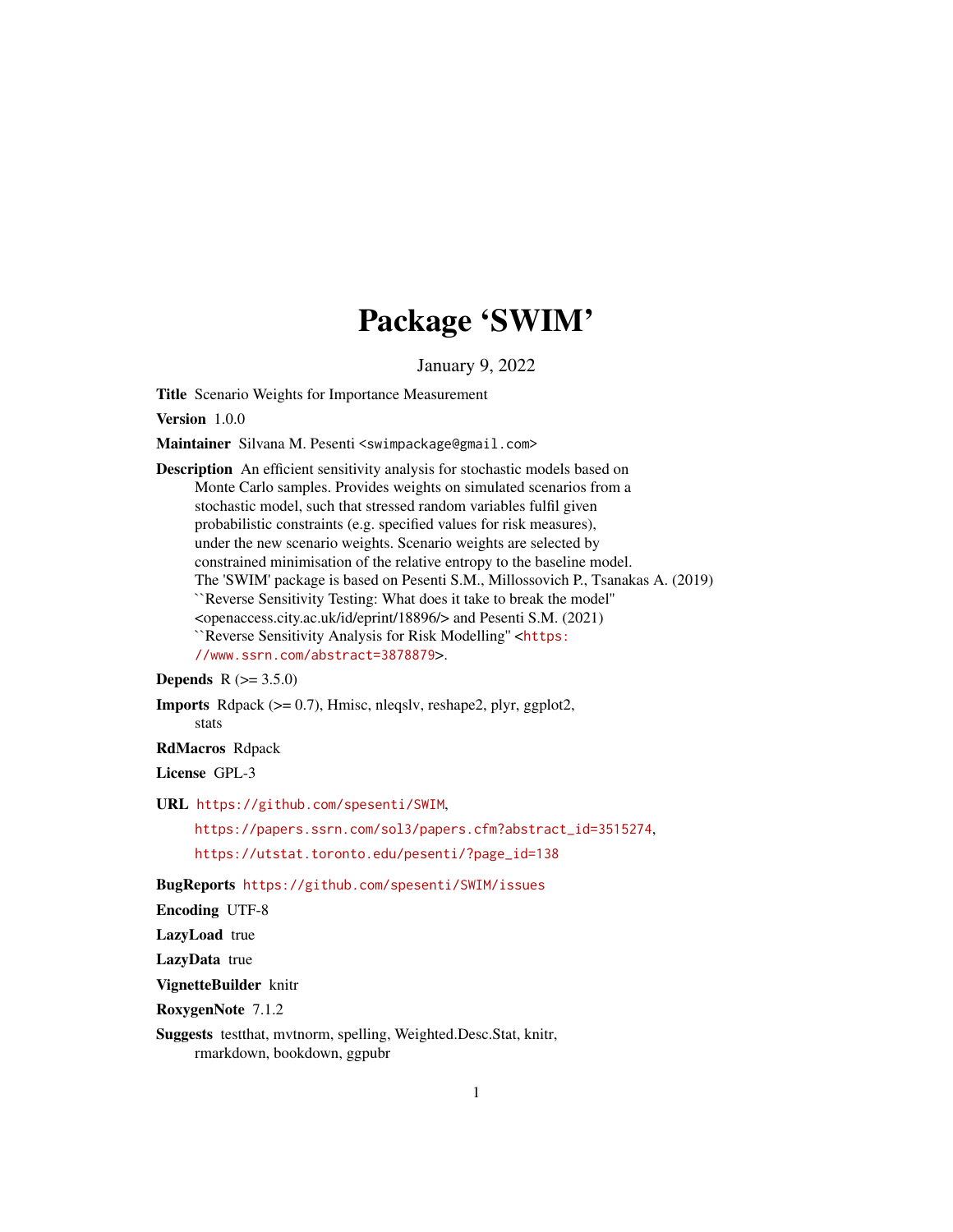# Language en-US

# NeedsCompilation no

Author Silvana M. Pesenti [aut, cre] (<<https://orcid.org/0000-0002-6661-6970>>), Alberto Bettini [aut], Pietro Millossovich [aut] (<<https://orcid.org/0000-0001-8269-7507>>), Andreas Tsanakas [aut] (<<https://orcid.org/0000-0003-4552-5532>>), Zhuomin Mao [ctb], Kent Wu [ctb] Repository CRAN

Date/Publication 2022-01-09 15:02:42 UTC

# R topics documented:

| 3              |
|----------------|
| $\overline{4}$ |
| 5              |
| 6              |
| $\overline{7}$ |
| 8              |
| 10             |
| 12             |
| 13             |
| 15             |
| 16             |
| 17             |
| -18            |
| 20             |
| 21             |
| 23             |
| 25             |
|                |
|                |
|                |
|                |
| 33             |
| - 36           |
| 38             |
| 40             |
| 42             |
| 44             |
| 47             |
| 49             |
| 51             |
| 55             |
|                |
|                |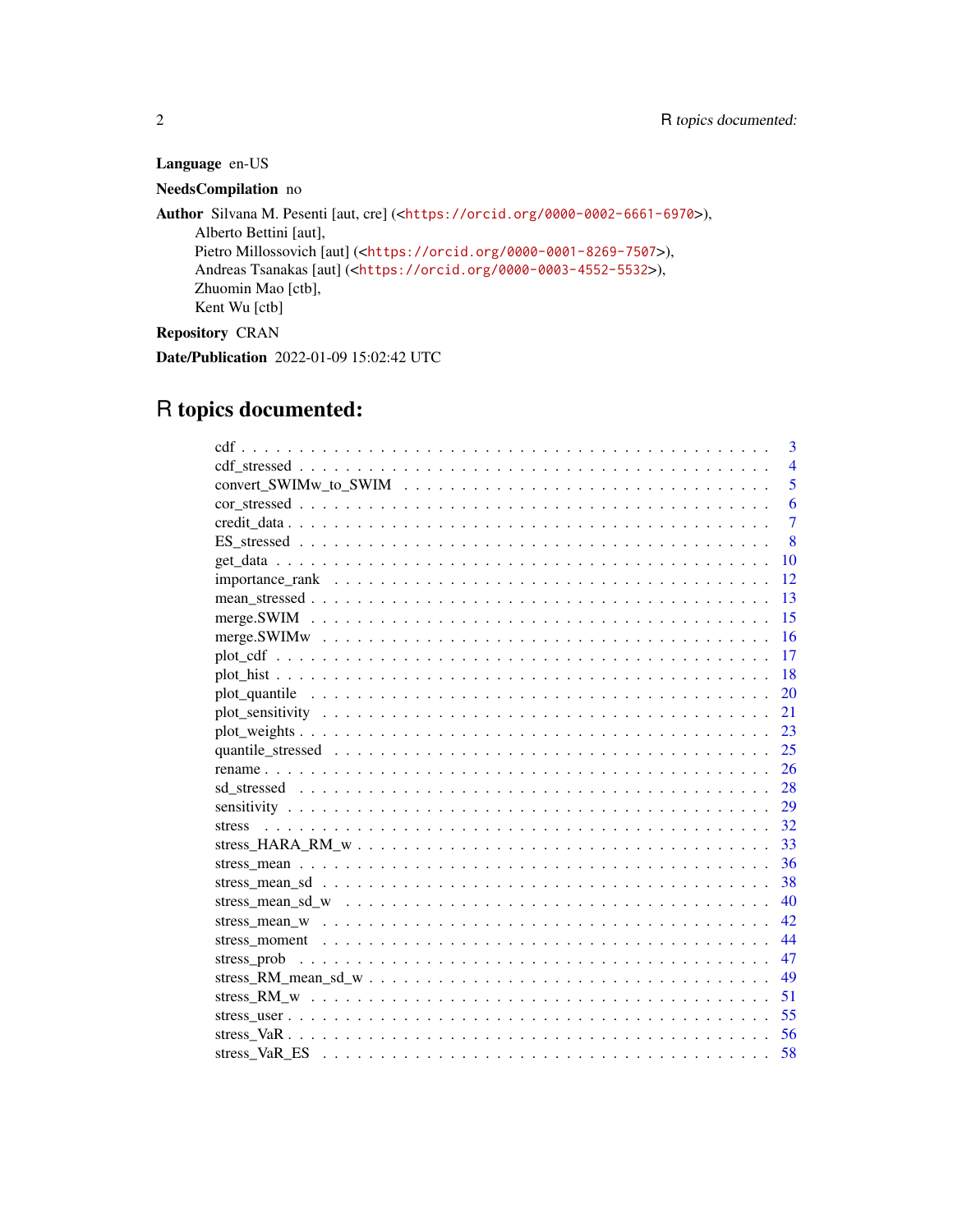<span id="page-2-0"></span>

| Index |  |  |  |  |  |  |  |  |  |  |  |  |  |  |  |  |  |  |
|-------|--|--|--|--|--|--|--|--|--|--|--|--|--|--|--|--|--|--|
|       |  |  |  |  |  |  |  |  |  |  |  |  |  |  |  |  |  |  |
|       |  |  |  |  |  |  |  |  |  |  |  |  |  |  |  |  |  |  |
|       |  |  |  |  |  |  |  |  |  |  |  |  |  |  |  |  |  |  |

<span id="page-2-1"></span>

cdf *Distribution Function of a Stressed Model*

# Description

Provides the empirical distribution function of a stressed SWIM model component (random variable) or KDE distribution of a stressed SWIMw model component under the scenario weights.

#### Usage

 $cdf(object, xCol = 1, wCol = 1)$ 

### Arguments

| object | A SWIM or SWIM object.                                                                                |
|--------|-------------------------------------------------------------------------------------------------------|
| xCol   | Numeric or character, (name of) the columns of the underlying data of the<br>object $(default = 1)$ . |
| wCol   | Numeric, the columns of the scenario weights of the object (default $= 1$ ).                          |

# Value

The empirical or KDE distribution function (a function) of the xCol component of the stressed model with weights wCol. The empirical distribution function can be evaluated at a vector.

#### Author(s)

Silvana M. Pesenti, Zhuomin Mao

#### See Also

See [plot\\_cdf](#page-16-1) for plotting the empirical or KDE distribution function of the stressed model and [quantile\\_stressed](#page-24-1) for sample quantiles of a stressed model.

# Examples

```
## example with a stress on VaR
set.seed(0)
x <- as.data.frame(cbind(
  "normal" = rnorm(1000),
  "gamma" = rgamma(1000, shape = 2)))res1 \leq stress(type = "VaR", x = x,
 alpha = c(0.9, 0.95), q_ratio = 1.05)
```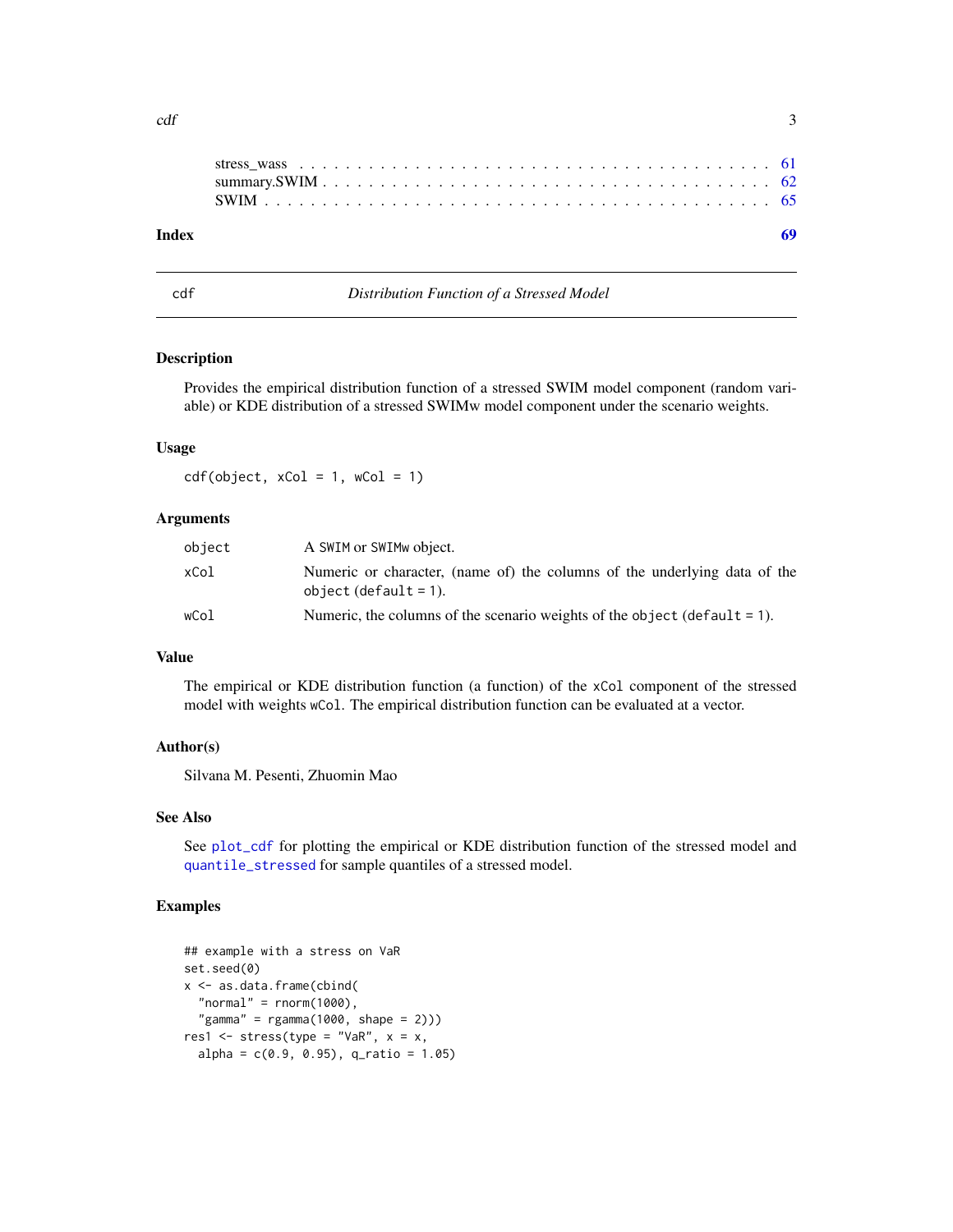```
grid \leq seq(min(x$normal), max(x$normal), length.out = 5)
## stressed empirical distribution function
cdf(res1, xCol = 1, wCol = 1)(grid)## baseline empirical distribution function
ecdf(x$normal)(grid)
```
cdf\_stressed *Empirical Distribution Function of a Stressed Model*

#### Description

Provides the empirical distribution of a stressed model component (random variable) under the scenario weights

#### Usage

```
cdf_stressed(object, xCol = 1, wCol = "all", grid, base = FALSE)
```
#### Arguments

| object | A SWIM or SWIMw object.                                                                              |
|--------|------------------------------------------------------------------------------------------------------|
| xCol   | Numeric, (name of) the column of the underlying data of the object (default<br>$= 1$ .               |
| wCol   | Vector or characters, the columns of the scenario weights of the object (default<br>$=$ "all").      |
| grid   | Vector, the empirical distribution of the xCo1 component of the stressed model<br>with weights wCol. |
| base   | Logical, if TRUE, statistics under the baseline are also returned (default = "FALSE").               |

#### Details

The cdf\_stressed returns the values of the empirical distribution function of the xCol model components for weights wCol. In contrast, the cdf function returns a function, analogous to the ecdf from the base package. The function cdf\_stressed is the cdf function applied to grid.

#### Value

A matrix containing the empirical distribution function applied to grid of the xCol components of the stressed model with weights wCol.

#### Author(s)

Kent Wu

<span id="page-3-0"></span>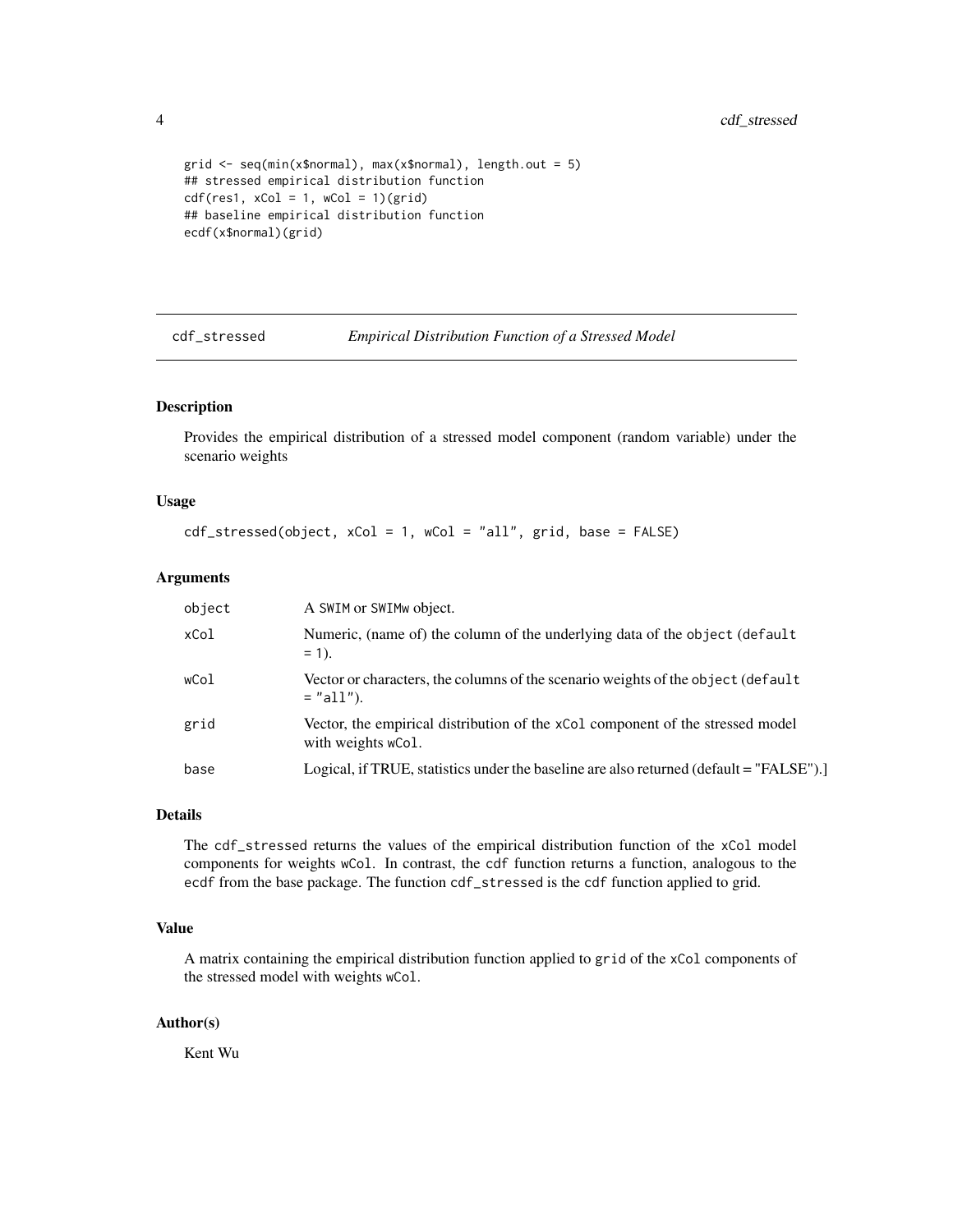# <span id="page-4-0"></span>See Also

See [cdf](#page-2-1) for the empirical distribution function of a stressed model component and [quantile\\_stressed](#page-24-1) for sample quantiles of a stressed model.

# Examples

```
## example with a stress on VaR
set.seed(0)
x <- as.data.frame(cbind(
 "normal" = rnorm(1000),
 "gamma" = rgamma(1000, shape = 2))res1 \le stress(type = "VaR", x = x,
 alpha = c(0.9, 0.95), q_ratio = 1.05)
grid <- seq(min(x$normal), max(x$normal), length.out = 5)
## stressed empirical distribution function
cdf\_stressed(res1, xCol = 1, wCol = "all", grid = grid)
```
convert\_SWIMw\_to\_SWIM *Convert SWIMw to SWIM*

#### Description

Convert SWIMw to SWIM

#### Usage

```
convert_SWIMw_to_SWIM(object)
```
# Arguments

object A SWIMw object

# Details

Convert a SWIMw object into a SWIM object

#### Value

A SWIM object containing:

- x, a data.frame containing the data;
- new\_weights, a list of functions, that applied to the kth column of x, generates the vectors of scenario weights. Each component corresponds to a different stress;
- type =  $"VaR"$ ;
- specs, a list, each component corresponds to a different stress and contains k, alpha and q.

See [SWIM](#page-64-1) for details.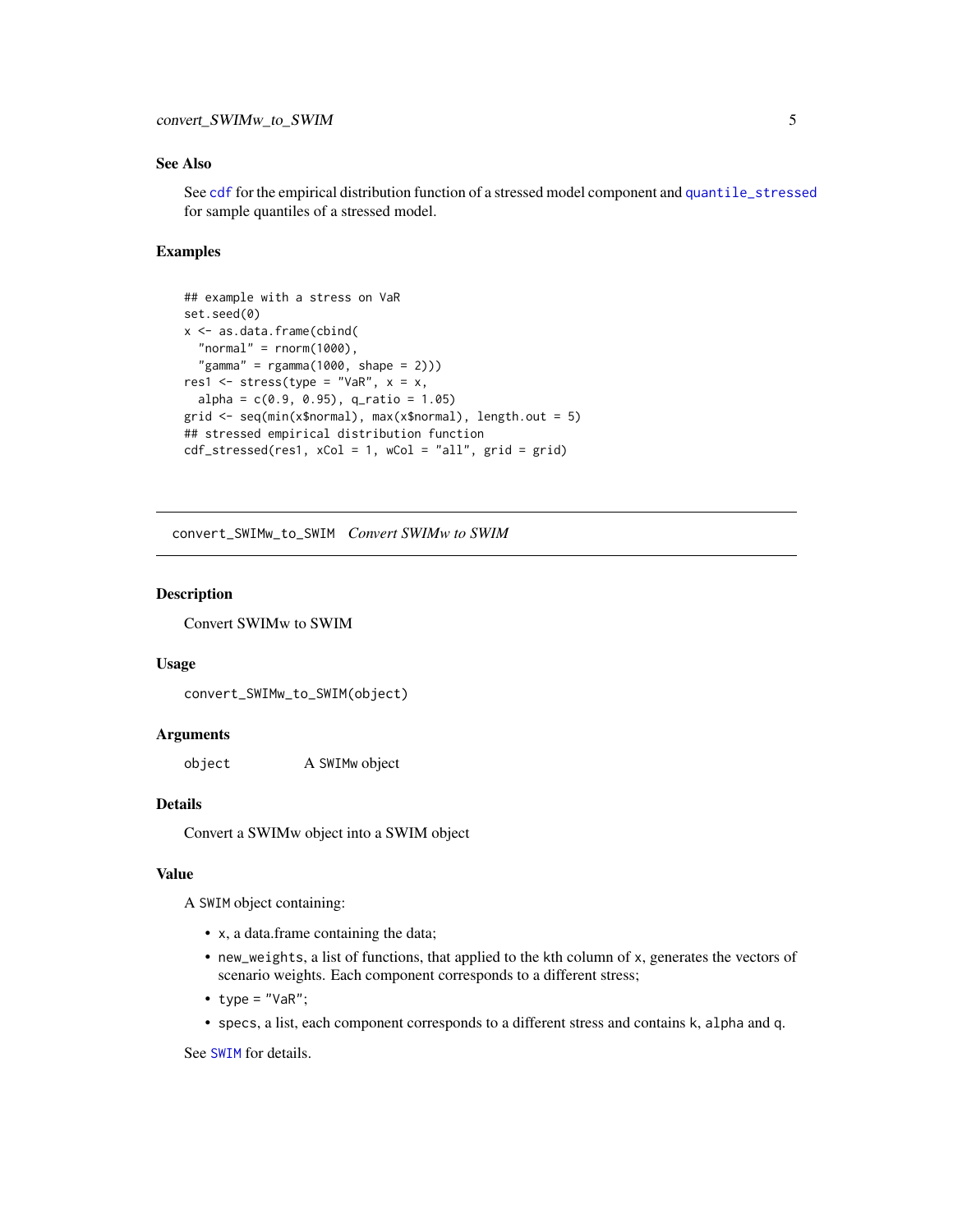# Author(s)

Kent Wu

# Examples

```
## Not run:
set.seed(0)
x <- as.data.frame(cbind(
  "normal" = rnorm(1000),
  "gamma" = rgamma(1000, shape = 2)))res1 <- stress_wass(type = "RM", x = x,
  alpha = 0.9, q_{ratio} = 1.05)convert_SWIMw_to_SWIM(res1)
```
## End(Not run)

<span id="page-5-1"></span>cor\_stressed *Correlation of a Stressed Model*

# Description

Provides the correlation of stressed model components (random variable) under the scenario weights.

#### Usage

```
cor_stressed(
 object,
 xCol = c(1, 2),wCol = "all",method = "Pearson",
 base = FALSE
)
```
# Arguments

| object | A SWIM or SWIMw object.                                                                                                |
|--------|------------------------------------------------------------------------------------------------------------------------|
| xCol   | Numeric or character vector, (names of) the columns of the underlying data of<br>the object (default $=$ "all").       |
| wCol   | Vector, the columns of the scenario weights of the object corresponding to<br>different stresses (default = $"all"$ ). |
| method | Character, one of "Pearson", "Spearman", "Kendall". (default = "Pearson").                                             |
| base   | Logical, if TRUE, statistics under the baseline are also returned ( $default = "FALSE"$ ).                             |

#### Details

cor\_stressed: The correlation coefficient of stressed model components, subject to the calculated scenario weights.

<span id="page-5-0"></span>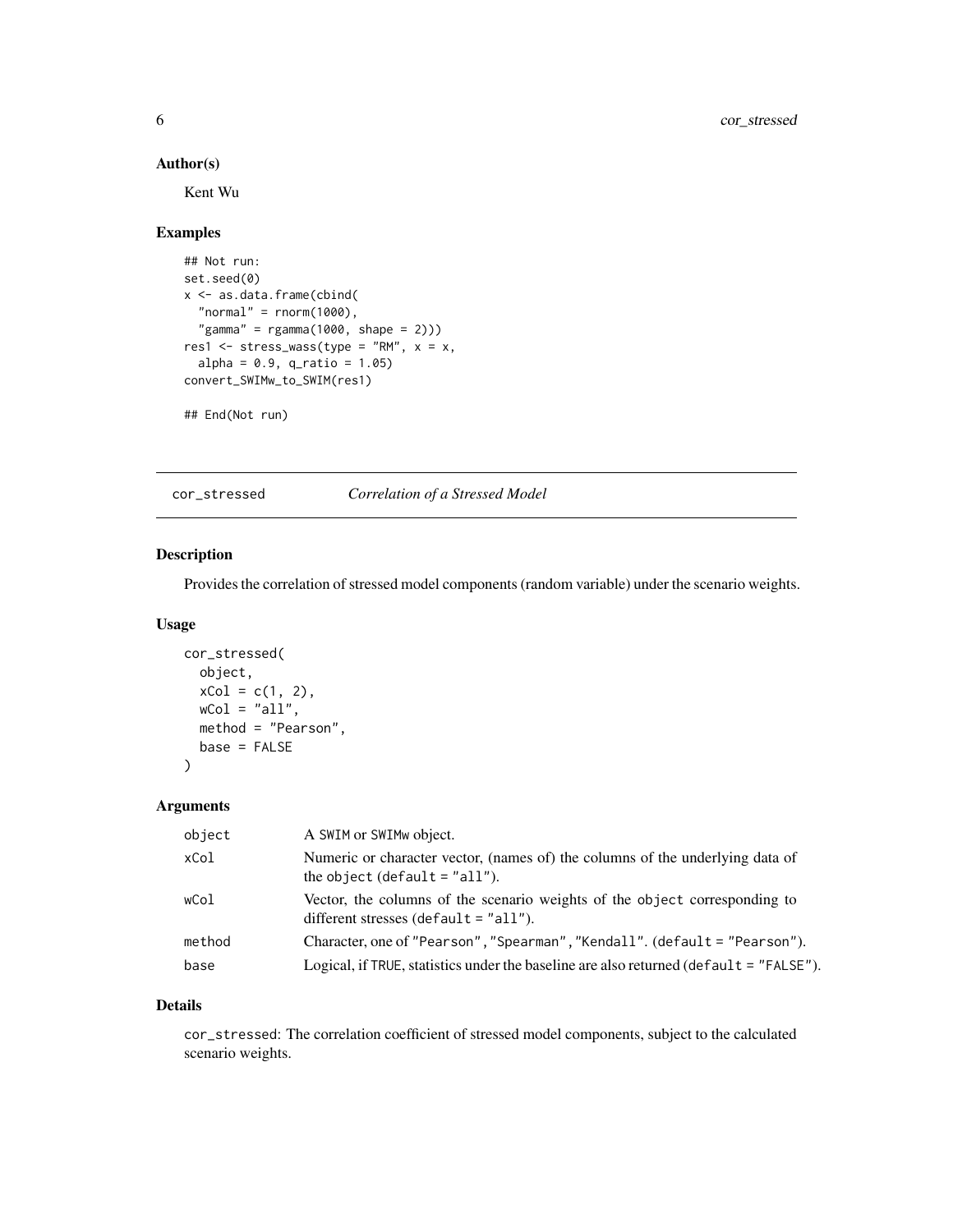# <span id="page-6-0"></span>credit\_data 7

# Value

cor\_stressed returns a list of correlation matrices corresponding to different stresses. Entries of the matrices denote correlation coefficients between stressed model components specified by xCol.

#### Author(s)

Kent Wu

#### See Also

See [var\\_stressed](#page-27-1) and [sd\\_stressed](#page-27-2) compute stressed variance and standard deviations under the scenario weights, respectively.

See [cor](#page-0-0) for unweighted correlations between model components, while cor\_stressed return correlations between stressed model components

# Examples

```
## example with a stress on VaR
set.seed(0)
x <- as.data.frame(cbind(
  "normal" = rnorm(1000),
  "gamma" = rgamma(1000, shape = 2)))res1 \le stress(type = "VaR", x = x,
 alpha = c(0.9, 0.95), q_ratio = 1.05)
## stressed correlation
cor\_stressed(res1, xCol = c(1, 2), wCol = 1, base=True)
```
credit\_data *Credit data set*

#### Description

A dataset containing total aggregate losses from three sub-portfolios, generated through a binomial credit model.

#### Usage

credit\_data

#### Format

A data frame with 100,000 rows and 7 variables:

L total aggregate loss of a portfolio consisting of three homogeneous sub-portfolios L1, L2 and L3

L1 aggregate loss of sub-portfolio 1

L2 aggregate loss of sub-portfolio 2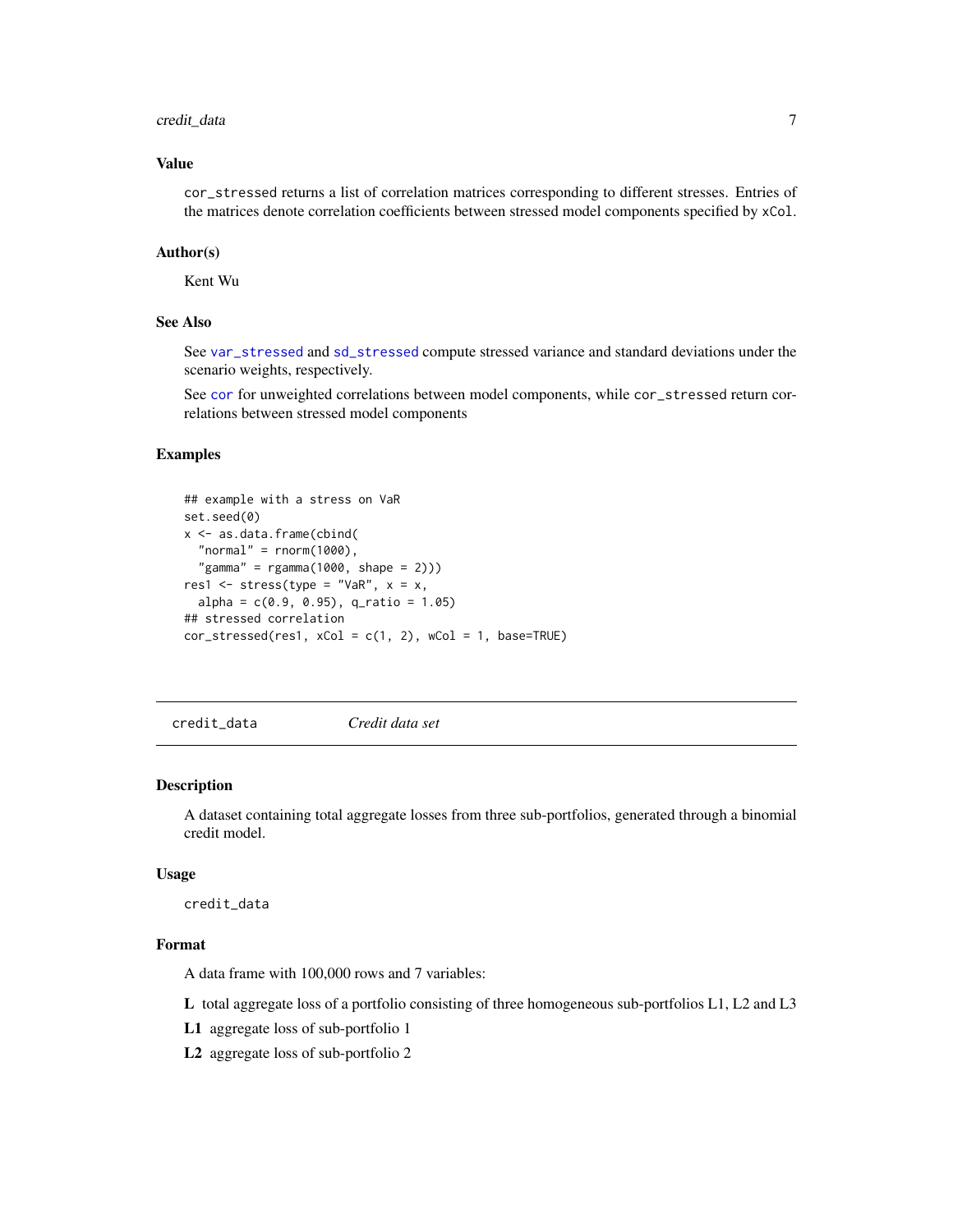- <span id="page-7-0"></span>L3 aggregate loss of sub-portfolio 3
- H1 (conditional) default probability of sub-portfolio 1
- H2 (conditional) default probability of sub-portfolio 2
- H3 (conditional) default probability of sub-portfolio 3

#### Source

For a detailed case study of the credit data set using SWIM see

Pesenti S BAMPTA (2020). "Scenario Weights for Importance Measurement (SWIM) - An R package for sensitivity analysis." *Annals of Actuarial Science 15.2 (2021): 458-483. Available at SSRN:* <https://www.ssrn.com/abstract=3515274>.

ES\_stressed *Value-at-Risk and Expected Shortfall of a Stressed Model*

# Description

Provides the Value-at-Risk (VaR) and the Expected Shortfall (ES) for components (random variables) of a stochastic model.

#### Usage

```
ES_stressed(
  object,
  alpha = 0.95,
  xCol = "all",wCol = 1,
  base = FALSE,gamma = NULL
\mathcal{L}
```
 $VaR_s$ tressed(object, alpha = 0.95, xCol = "all", wCol = 1, base = FALSE)

#### Arguments

| object | A SWIM or SWIMw object.                                                                                          |
|--------|------------------------------------------------------------------------------------------------------------------|
| alpha  | Numeric vector, the levels of the stressed VaR and ES (default $= 0.95$ ).                                       |
| xCol   | Numeric or character vector, (names of) the columns of the underlying data of<br>the object (default $=$ "all"). |
| wCol   | Numeric, the column of the scenario weights of the object (default $= 1$ ).                                      |
| base   | Logical, if TRUE, statistics under the baseline are also returned (default = $"FALEE"$ ).                        |
| gamma  | Function that defines the gamma of the risk measure. If null, the Expected Short-<br>fall (ES) will be used.     |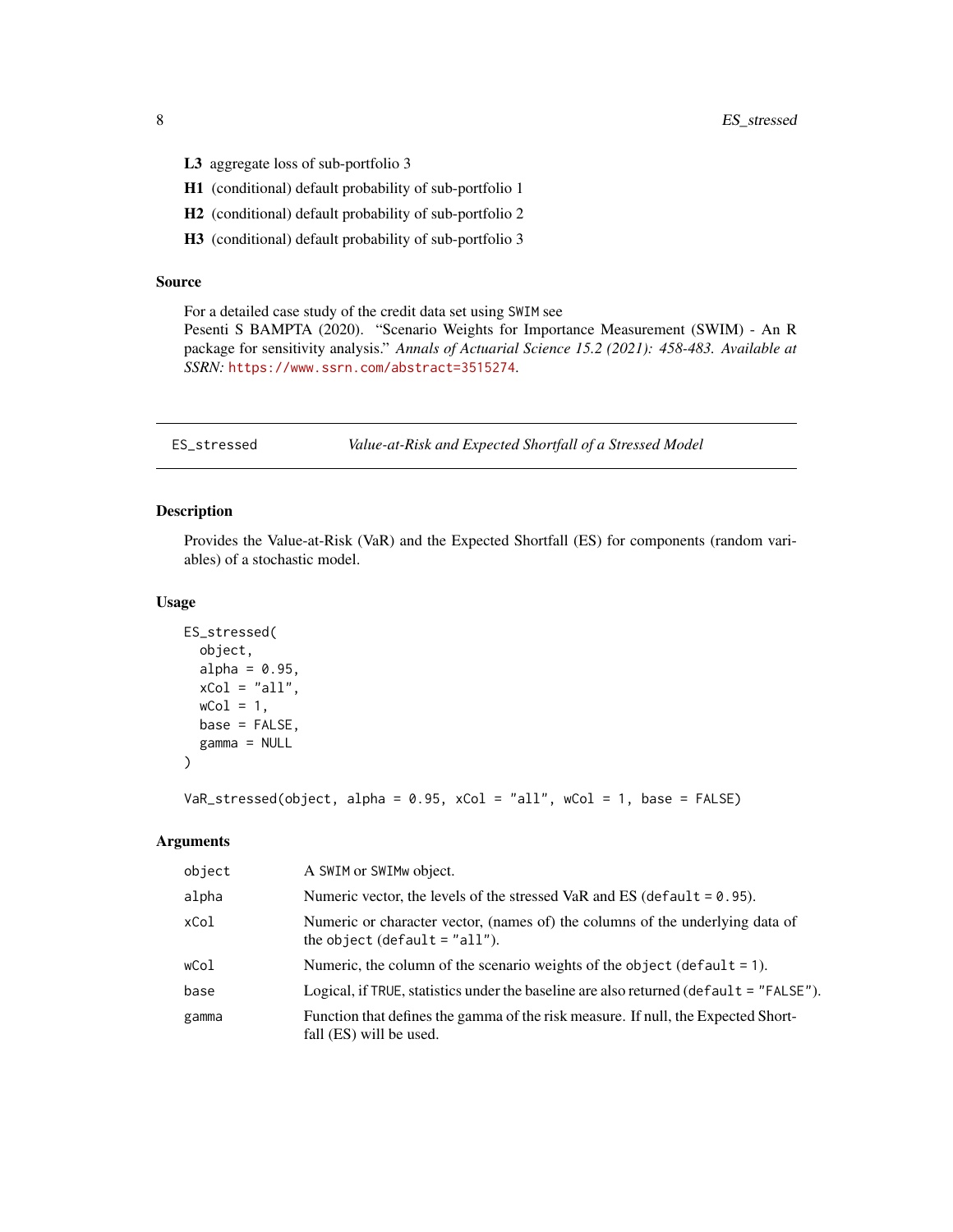ES\_stressed 9

#### Details

ES\_stressed: The ES of a stressed model is the ES of a chosen stressed model component, subject to the calculated scenario weights. The ES at level alpha of a stressed model component is given by:

$$
ES_{alpha} = 1/(1 - alpha) * \int_{alpha}^{1} VaR_u^W du,
$$

where VaR\_u^W is the VaR of the stressed model component, defined below.

VaR\_stressed: The VaR of a model is the VaR (quantile) of a chosen stressed model component, subject to the calculated scenario weights. The VaR at level alpha of a stressed model component with stressed distribution function F^W is defined as its left-quantile at alpha:

$$
VaR_{alpha}^{W} = F^{W, -1}(alpha).
$$

The function VaR\_stressed provides the empirical quantile, whereas the function quantile\_stressed calculates quantiles of model components with different interpolations.

#### Value

ES\_stressed: Returns a matrix with the empirical or KDE ES's at level alpha of model components specified in xCol, under the scenario weights wCol.

VaR\_stressed: Returns a matrix with the empirical or KDE VaR's at level alpha of model components specified in xCol, under the scenario weights wCol.

# Functions

- ES\_stressed: Expected Shortfall of a stressed model
- VaR\_stressed: Value-at-Risk of a stressed model.

# Author(s)

Silvana M. Pesenti, Zhuomin Mao

# See Also

See quantile\_stressed for quantiles other than the empirical quantiles and cdf for the empirical or KDE distribution function of a stressed model.

#### Examples

```
## example with a stress on VaR
set.seed(0)
x <- as.data.frame(cbind(
 "normal" = rnorm(1000),
  "gamma" = rgamma(1000, shape = 2)))res1 \le stress(type = "VaR", x = x,
 alpha = c(0.9, 0.95), q_ratio = 1.05)
## stressed ES
quantile_stressed(res1, probs = seq(0.9, 0.99, 0.01),
```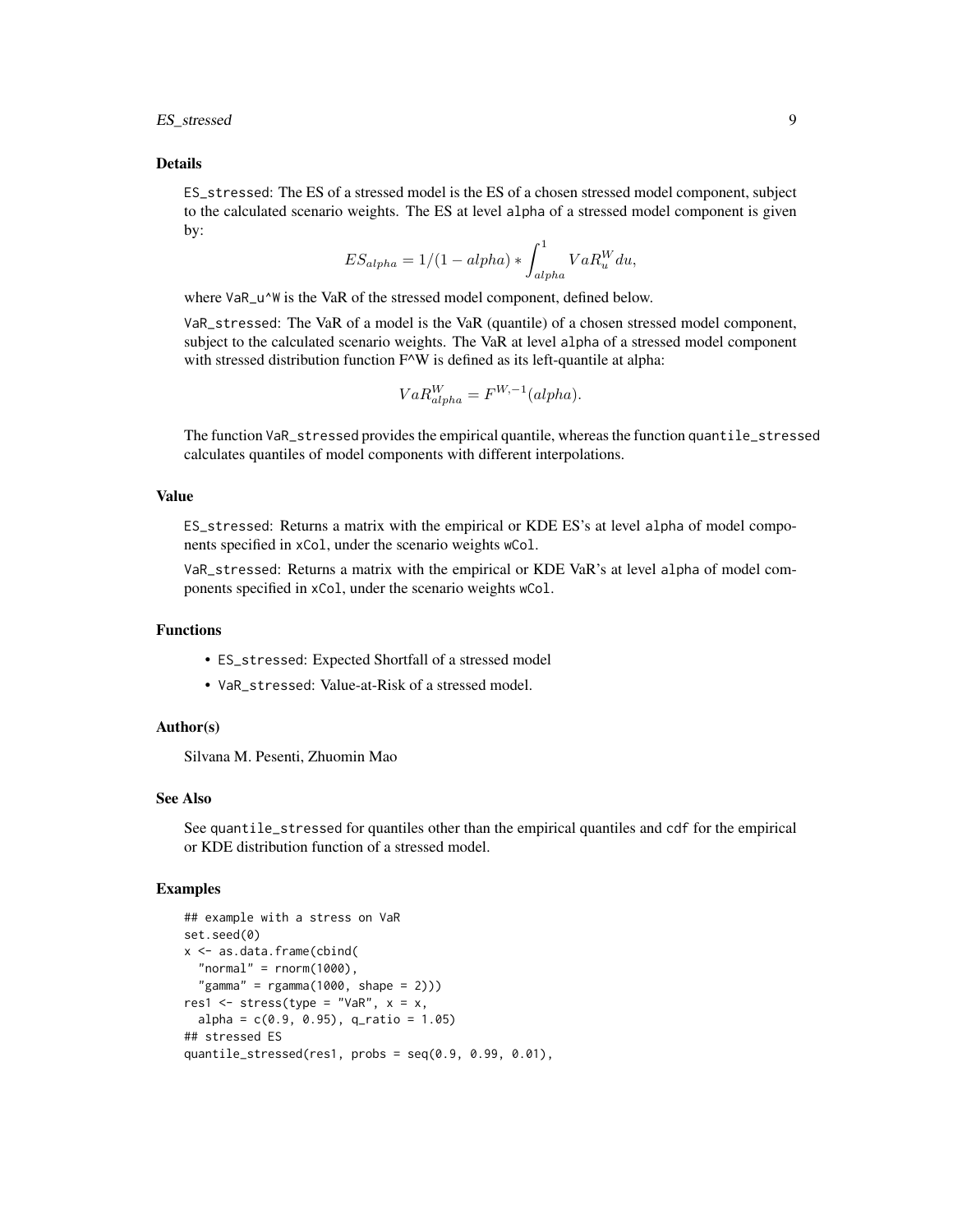```
xCol = 1, wCol = 2, type = "i/n")
quantile(x[, 1], probs = seq(0.9, 0.99, 0.01), type = 1)
VaR_stressed(res1, alpha = seq(0.9, 0.99, 0.01), xCol = 1,
                   wCol = 2, base = TRUE)
## the ES of both model components under stress one
ES_stressed(res1, alpha = seq(0.9, 0.99, 0.01), xCol = "all",wCol = 1## the ES of both model components under stress two
ES\_stressed(res1, alpha = seq(0.9, 0.99, 0.01), xCol = "all",wCol = 2)
```
<span id="page-9-2"></span>

get\_data *Extracting from a Stressed Model*

#### <span id="page-9-1"></span>Description

Extracting the data (realisations of the stochastic model), the scenario weights, the functions generating the scenario weights, or the specifications of the stress from an object of class SWIM or SWIMw.

#### Usage

```
get_data(object, xCol = "all")
get_weights(object, wCol = "all")
get_weightsfun(object, wCol = "all")
get_specs(object, wCol = "all")
summary_weights(object, wCol = "all")
```
#### Arguments

| object | A SWIM or SWIM wobject.                                                                                               |
|--------|-----------------------------------------------------------------------------------------------------------------------|
| xCol   | Numeric or character vector, (names of) the columns of the underlying data of<br>the object (default $=$ "all").      |
| wCol   | Vector, the columns of the scenario weights of the object corresponding to<br>different stresses (default $=$ "all"). |

# Value

get\_data: A data.frame containing the realisations of the stochastic model on which the object is based.

get\_weights: A data.frame containing the scenario weights of the object. Columns corresponds to different stresses.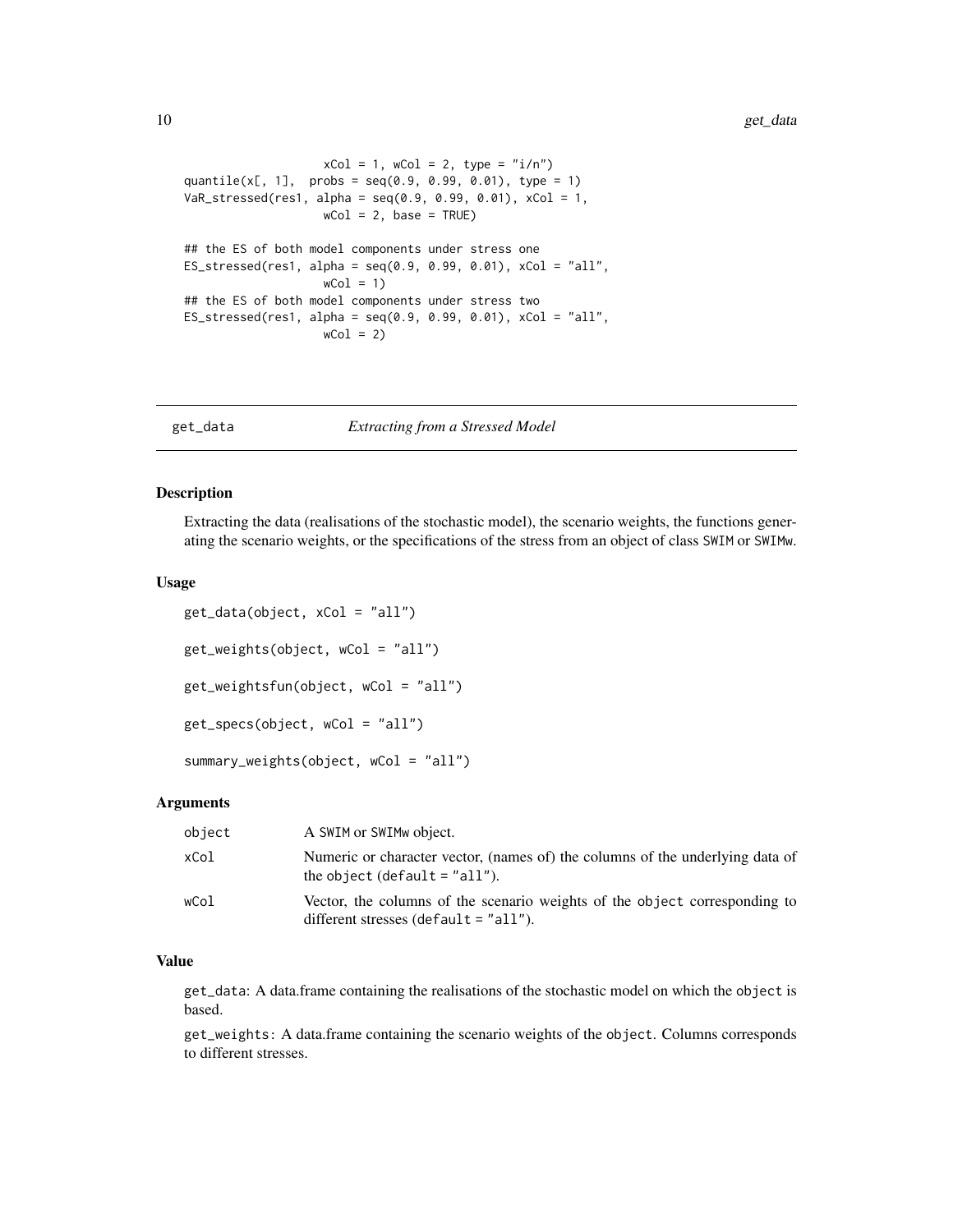<span id="page-10-0"></span>get\_weightsfun: A list containing functions, which, when applied to a column of the data, generate the scenario weights of the object. The corresponding stressed columns can be obtained via get\_specs.

Use [get\\_weights](#page-9-1) if the SWIM object only contains scenario weights and not a list of functions.

get\_specs: A data.frame containing specifications of the stresses with each row corresponding to a different stress. Only a selection of the specifications is returned; however, all input variables are stored in the object. See also [SWIM](#page-64-1).

summary\_weights: print a list containing summary statistics of the stresses with each element being a table for a different stress. The summary statistics include minimum, maximum, standard deviation, Gini coefficient, entropy and effective sample size.

Gini coefficient uses the formula  $\frac{\sum_{i=1}^{n} \sum_{j=1}^{n} |x_i - x_j|}{2n^2 \overline{x}}$  $\frac{2j=1}{2n^2\bar{x}}$ .

Effective Sample Size is equal to n / (1+Var(W)), see Equation (9.13) in Owen, Art B. "Monte Carlo theory, methods and examples." (2013).

#### Functions

- get\_data: extracting data.
- get\_weights: extracting scenario weights.
- get\_weightsfun: extracting weight functions.
- get\_specs: extracting information of the stress.
- summary\_weights: extracting summary statistics of scenario weights.

# Author(s)

Silvana M. Pesenti

get\_specs(res1)

#### See Also

[SWIM](#page-64-1)

#### Examples

```
## continuing example in stress_VaR
set.seed(0)
x <- as.data.frame(cbind(
     "normal" = rnorm(1000),
     "gamma" = rgamma(1000, shape = 2)))res1 <- stress(type = "VaR", x = x,
                 alpha = 0.9, q_ratio = 1.05, k = 1)
## returning the underlying data
all(get_data(res1) == x)## the scenario weights
w <- get_weights(res1)
get_weightsfun(res1)
```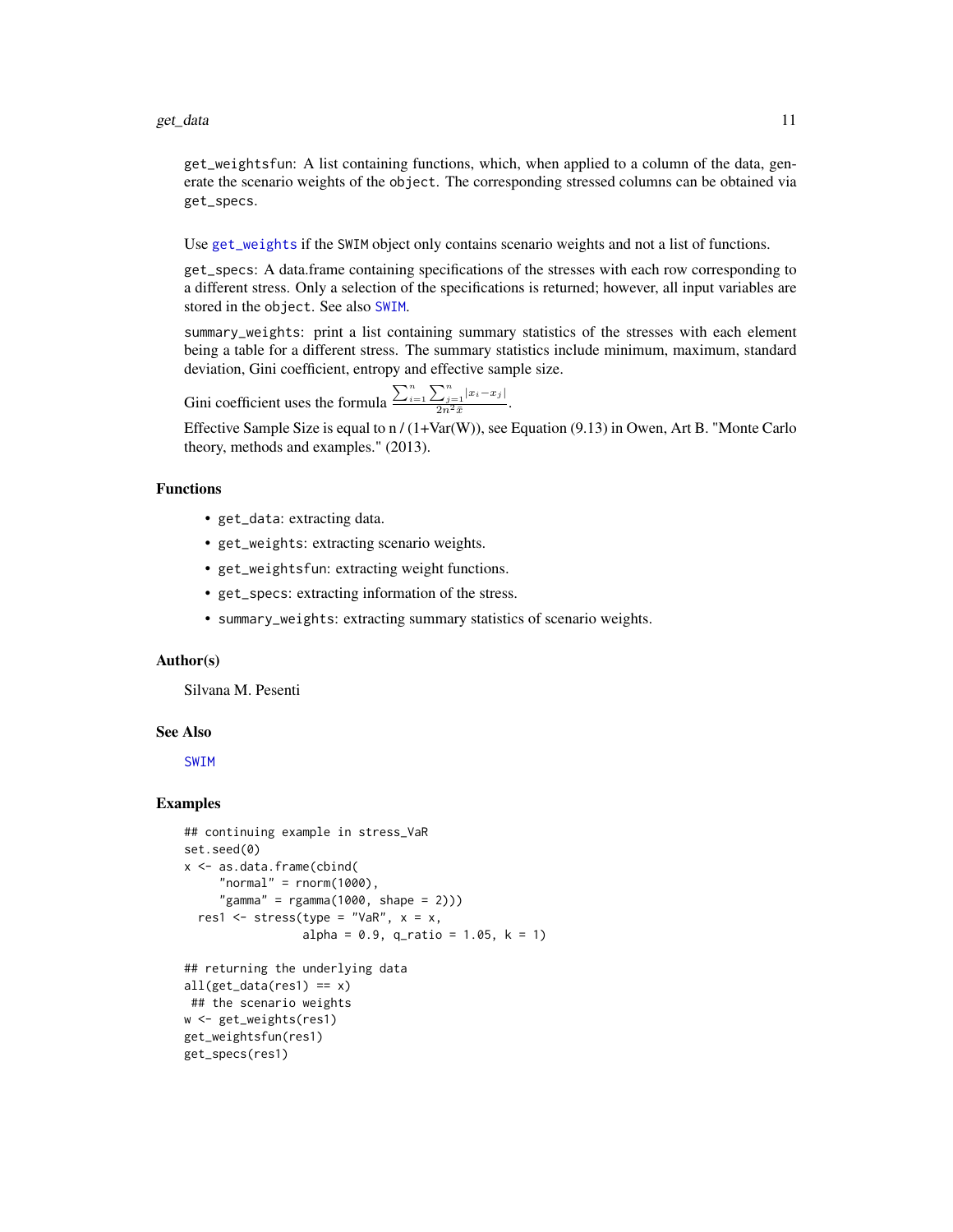```
## now add a stress on the means of both variables
res1 <- stress(type = "mean", x = \text{res1}, k = 1:2, new_means = c(0.5, 1.5))
get_specs(res1)
## the required moments for a stress of type "mean" are not displayed
## the type of stress and the specs for the second stress can be
## extracted directly from the SWIM object.
res1$type[[2]]
res1$specs[[2]]
```
<span id="page-11-1"></span>importance\_rank *Importance Ranking for a Stressed Model*

# Description

Provides the importance ranks of the components (random variables) of a stressed model for different sensitivity measures.

# Usage

```
importance_rank(
 object,
 xCol = "all",wCol = "all",type = c("Gamma", "Wasserstein", "reverse", "all"),
 f = NULL,k = NULL,s = NULL
```
# Arguments

)

| object | A SWIM or SWIMw object.                                                                                                                                                                        |
|--------|------------------------------------------------------------------------------------------------------------------------------------------------------------------------------------------------|
| xCol   | Numeric or character vector, (names of) the columns of the underlying data of<br>the object (default = "all"). If $xCol = NULL$ , only the transformed data $f(x)$<br>is considered.           |
| wCol   | Vector, the columns of the scenario weights of the object corresponding to<br>different stresses (default $=$ "all").                                                                          |
| type   | Character, one of "Gamma", "Wasserstein", "Kolmogorov", "reverse", "all".                                                                                                                      |
| f      | A function, or list of functions, that, applied to x, constitute the transformation<br>of the data for which the sensitivity is calculated.                                                    |
| k      | A vector or list of vectors, same length as f, indicating which columns of x each<br>function in f operates on.<br>When f is a list, $k[[i]]$ corresponds to the input variables of $f[[i]]$ . |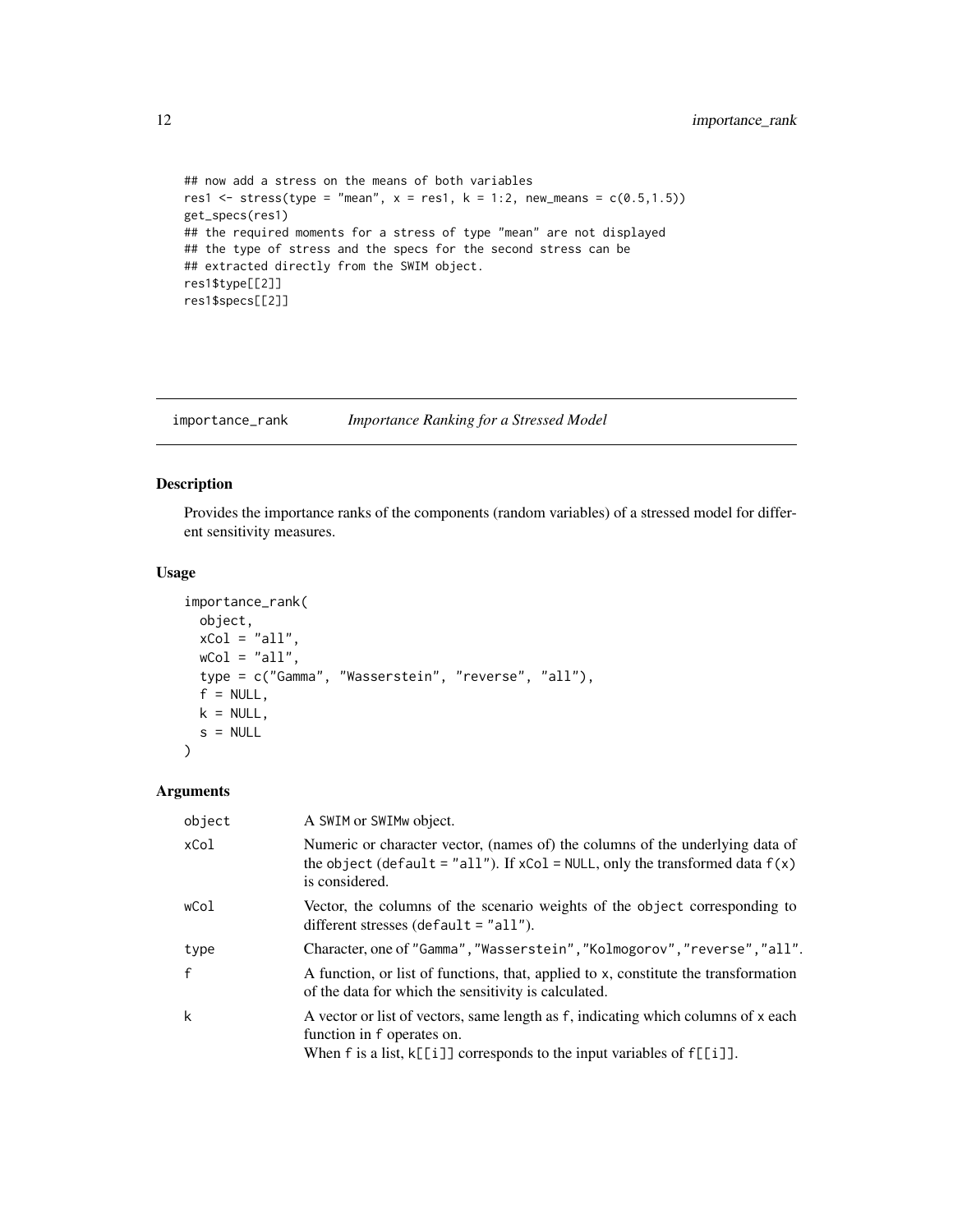# <span id="page-12-0"></span>mean\_stressed 13

s A function that, applied to x, defines the reverse sensitivity measure. If type = "reverse" and s = NULL, defaults to type = "Gamma".

## Details

For the definition of the sensitivity measures (type), see [sensitivity](#page-28-1).

#### Value

A data.frame containing the importance ranks of the stressed model for different sensitivity measures. Small values correspond to large sensitivities. Different rows correspond to different random variables. The first two rows specify the stress and type of the sensitivity measure on which the ranking is calculated.

#### Author(s)

Silvana M. Pesenti

#### See Also

See [sensitivity](#page-28-1) for the values of the sensitivity measures, [plot\\_sensitivity](#page-20-1) for plotting sensitivity measures and [summary](#page-0-0) for a summary statistic of a stressed model.

#### Examples

```
## example with a stress on VaR
set.seed(0)
x <- as.data.frame(cbind(
 "log-normal" = rlnorm(1000),
  "gamma" = rgamma(1000, shape = 2))res1 <- stress(type = "VaR", x = x,
 alpha = c(0.9, 0.95), q_ratio = 1.05)
importance_rank(res1, wCol = 1:2, type = "Gamma")
## sensitivity of log-transformed data
importance_rank(res1, wCol = 1, type = "all",
 f = list(function(x)log(x), function(x)log(x)), k = list(1, 2))
```
<span id="page-12-1"></span>mean\_stressed *Mean of a Stressed Model*

#### Description

Provides the mean of stressed model components (random variables) under the scenario weights.

#### Usage

```
mean_stressed(object, xCol = "all", wCol = "all", base = FALSE)
```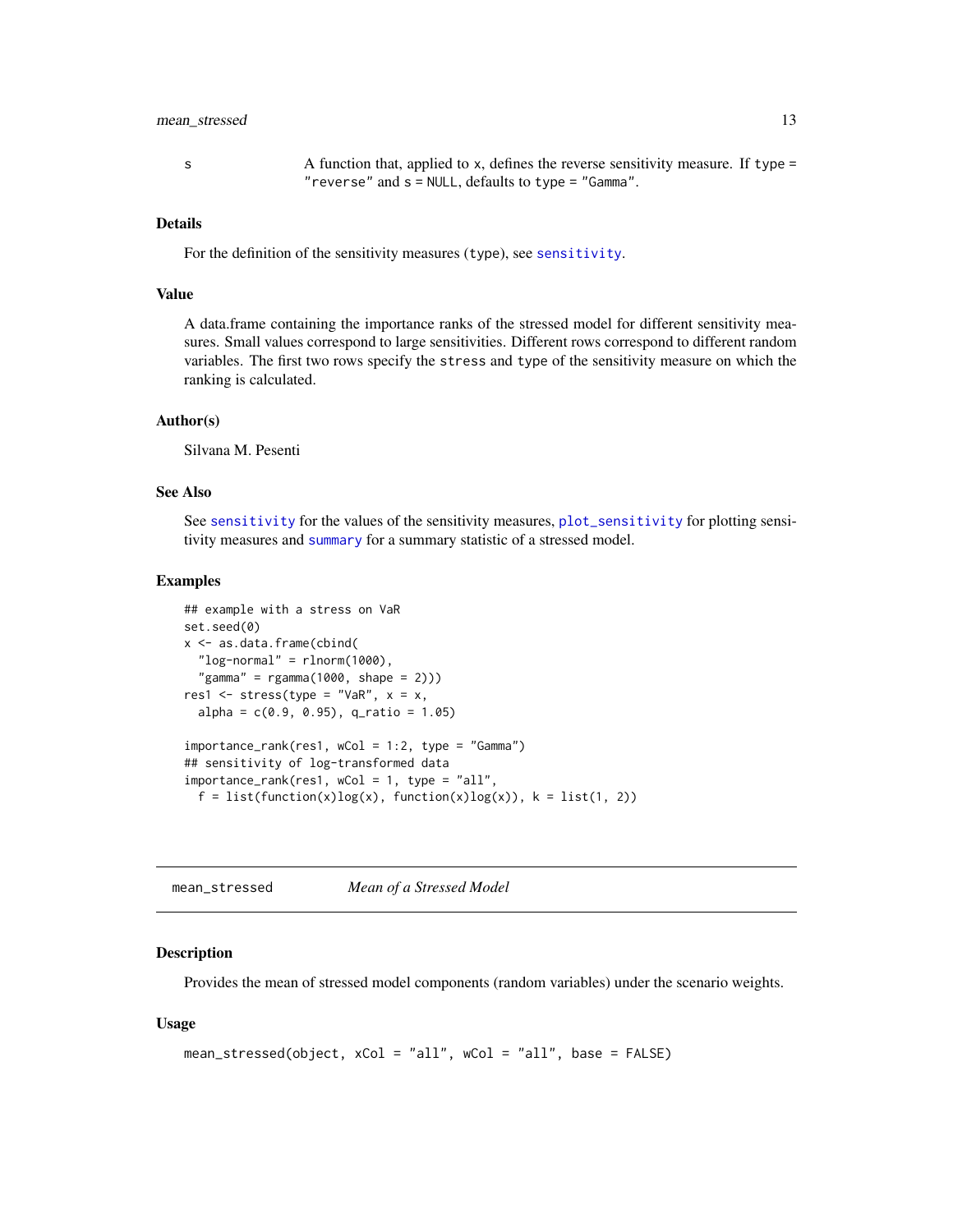#### <span id="page-13-0"></span>Arguments

| object | A SWIM or SWIMw object.                                                                                               |
|--------|-----------------------------------------------------------------------------------------------------------------------|
| xCol   | Numeric or character vector, (names of) the columns of the underlying data of<br>the object (default $=$ "all").      |
| wCol   | Vector, the columns of the scenario weights of the object corresponding to<br>different stresses (default $=$ "all"). |
| base   | Logical, if TRUE, statistics under the baseline are also returned (default = "FALSE").                                |

# Details

mean\_stressed: Sample mean of chosen stressed model components, subject to the calculated scenario weights.

# Value

A matrix containing the means of the xCol components of the stressed model with weights wCol.

### Author(s)

Kent Wu

# See Also

See [var\\_stressed](#page-27-1) and [sd\\_stressed](#page-27-2) compute stressed variance and standard deviations under the scenario weights, respectively.

# Examples

```
## example with a stress on VaR
set.seed(0)
x <- as.data.frame(cbind(
  "normal" = rnorm(1000),
  "gamma" = rgamma(1000, shape = 2)))res1 <- stress(type = "VaR", x = x,
  alpha = c(0.9, 0.95), q_ratio = 1.05)
## stressed mean
mean_stressed(res1, xCol = "all", wCol = "all", base = TRUE)
```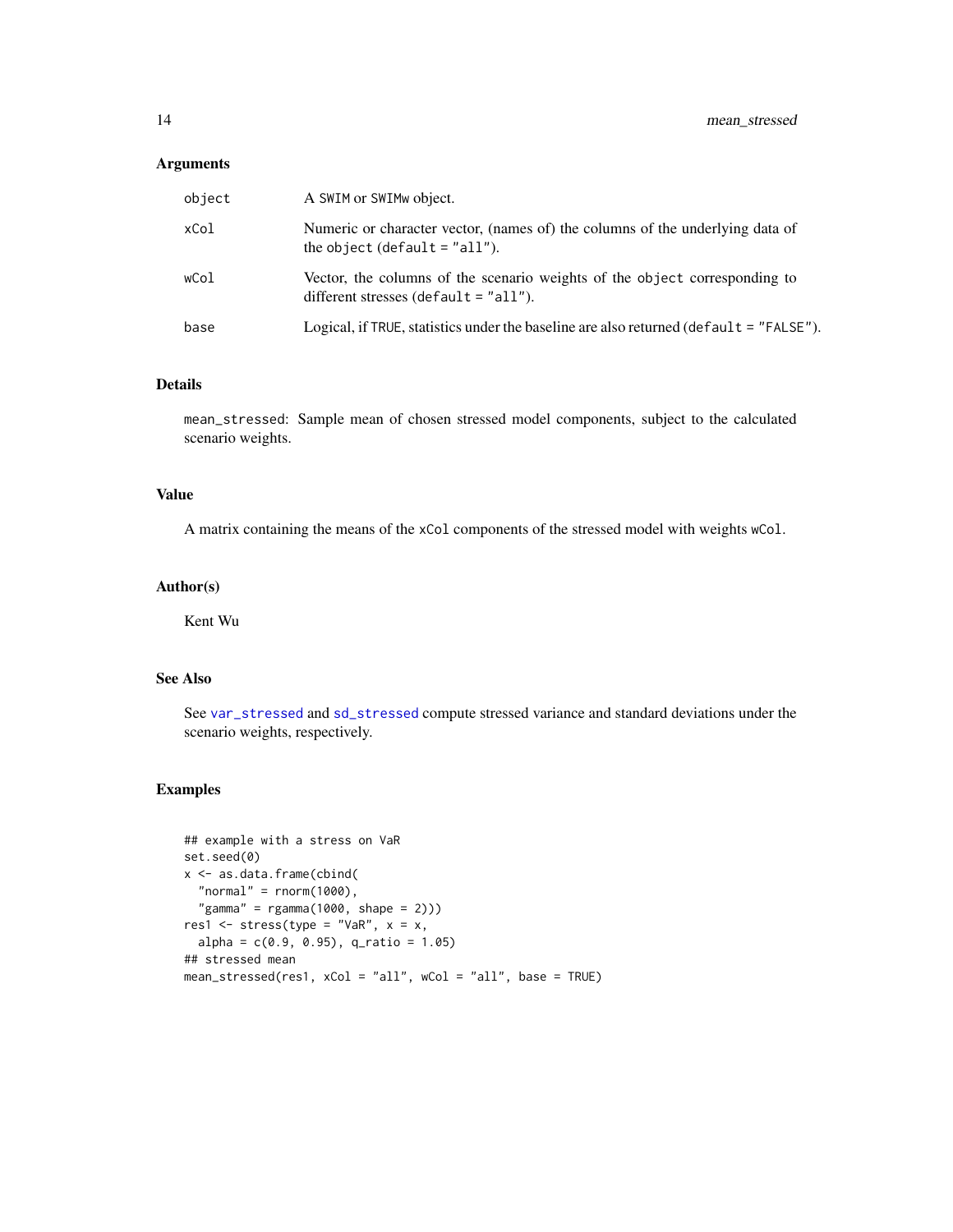<span id="page-14-0"></span>

This function is a method for an object of class SWIM.

#### Usage

## S3 method for class 'SWIM'  $merge(x, y, \ldots)$ 

# Arguments

| x, y     | Objects of class SWIM.                |
|----------|---------------------------------------|
| $\cdots$ | Additional arguments will be ignored. |

#### Details

Merges two objects of class SWIM, that are based on the same data.

#### Value

An object of class SWIM containing:

- x, a data.frame containing the data;
- new\_weights, a list, each component corresponds to a different stress and is either a vector of scenario weights or a function, that applied to a column of x, generates the vectors of scenario weights;
- type, a list, each component corresponds to a different stress and specifies the type of the stress;
- specs, a list, each component corresponds to a different stress and contains a list with the specifications of what has been stressed.

See [SWIM](#page-64-1) for details.

### Author(s)

Silvana M. Pesenti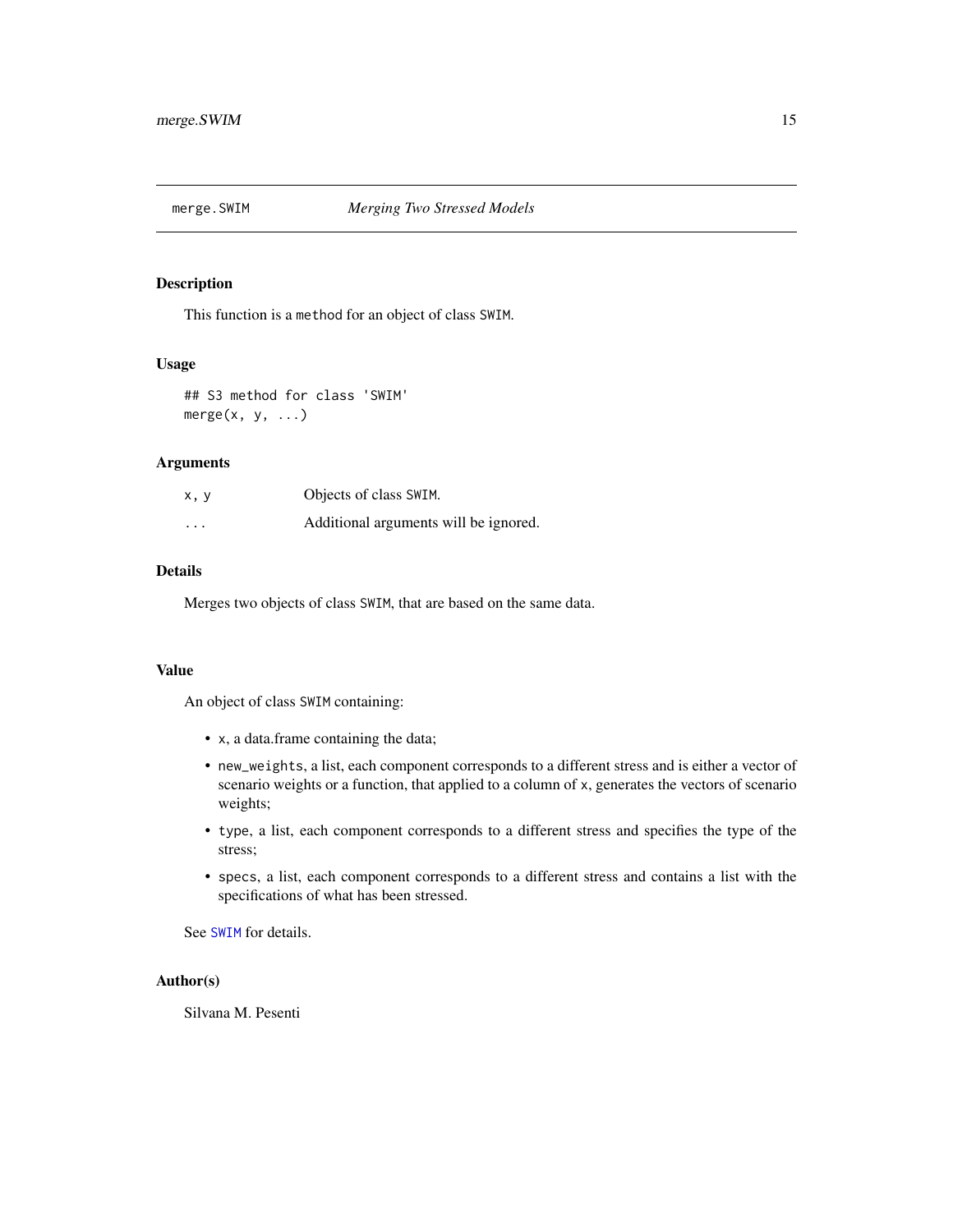<span id="page-15-0"></span>

This function is a method for an object of class SWIMw.

# Usage

## S3 method for class 'SWIMw' merge $(x, y, \ldots)$ 

#### Arguments

| x, y     | Objects of class SWIMw.               |
|----------|---------------------------------------|
| $\cdots$ | Additional arguments will be ignored. |

# Details

Merges two objects of class SWIMw, that are based on the same data.

#### Value

A SWIMw object containing:

- x, a data.frame containing the data;
- h, bandwidths;
- u, vector containing the gridspace on [0, 1]
- lam, vector containing the lambda's of the optimized model
- str\_fY, function defining the densities of the stressed component;
- str\_FY, function defining the distribution of the stressed component;
- str\_FY\_inv, function defining the quantiles of the stressed component;
- gamma, function defining the risk measure;
- new\_weights, a list of functions, that applied to the kth column of x, generates the vectors of scenario weights. Each component corresponds to a different stress;
- type, specifies the stress type
- specs, a list, each component corresponds to a different stress and contains a list with the specifications of what has been stressed.

See [SWIM](#page-64-1) for details.

# Author(s)

Zhuomin Mao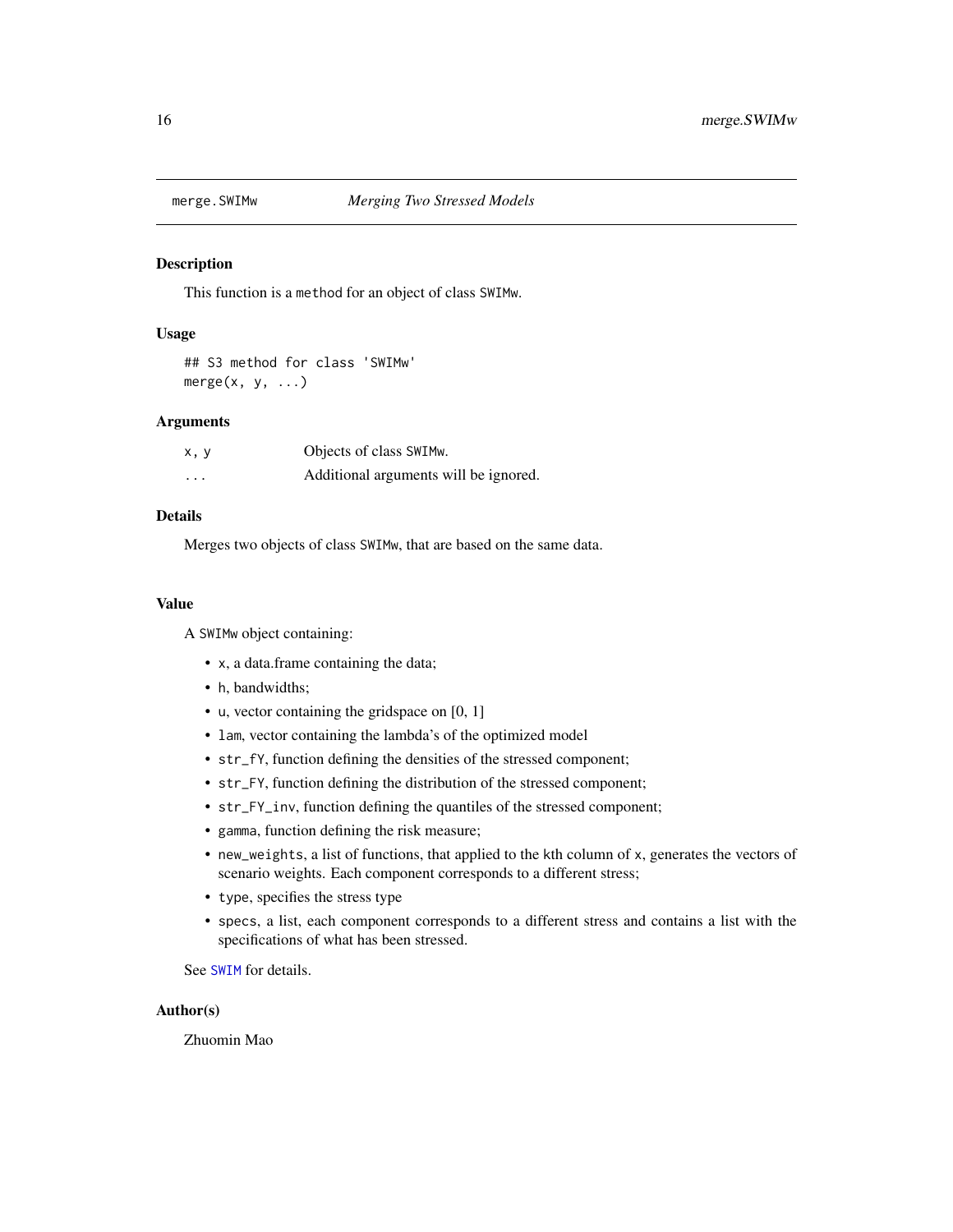<span id="page-16-1"></span><span id="page-16-0"></span>

Plots the empirical distribution function of a stressed SWIM model component (random variable) or KDE distribution function of a stressed SWIMw model component under the scenario weights.

#### Usage

```
plot_cdf(
  object,
  xCol = 1,
 wCol = "all",base = FALSE,
  n = 500,x_limits,
 y_limits,
  displ = TRUE)
```
# Arguments

| object   | A SWIM or SWIMw object.                                                                                                                 |
|----------|-----------------------------------------------------------------------------------------------------------------------------------------|
| xCol     | Numeric or character, (name of) the column of the underlying data of the object<br>$(detault = 1).$                                     |
| wCol     | Vector, the columns of the scenario weights of the object corresponding to<br>different stresses (default $=$ "all").                   |
| base     | Logical, if TRUE, statistics under the baseline are also returned (default = "FALSE").                                                  |
| n        | Integer, the number of points used to plot stat_ecdf in ggplot (default =<br>500).                                                      |
| x_limits | Vector, the limits of the x-axis of the plot, the value for x l im in the coord_cartesian<br>function in ggplot.                        |
| y_limits | Vector, the limits of the y-axis of the plot, the value for ylim in the coord_cartesian<br>function in ggplot.                          |
| displ    | Logical, if TRUE the plot is displayed, otherwise the data.frame for customised<br>plotting with ggplot is returned (default $=$ TRUE). |

# Value

If displ = TRUE, a plot displaying the empirical or KDE distribution function of the stochastic model under the scenario weights.

If displ = FALSE, a data.frame for customised plotting with ggplot. The data.frame contains the columns: the column, xCol, of the data of the stressed model, stress (the stresses) and value (the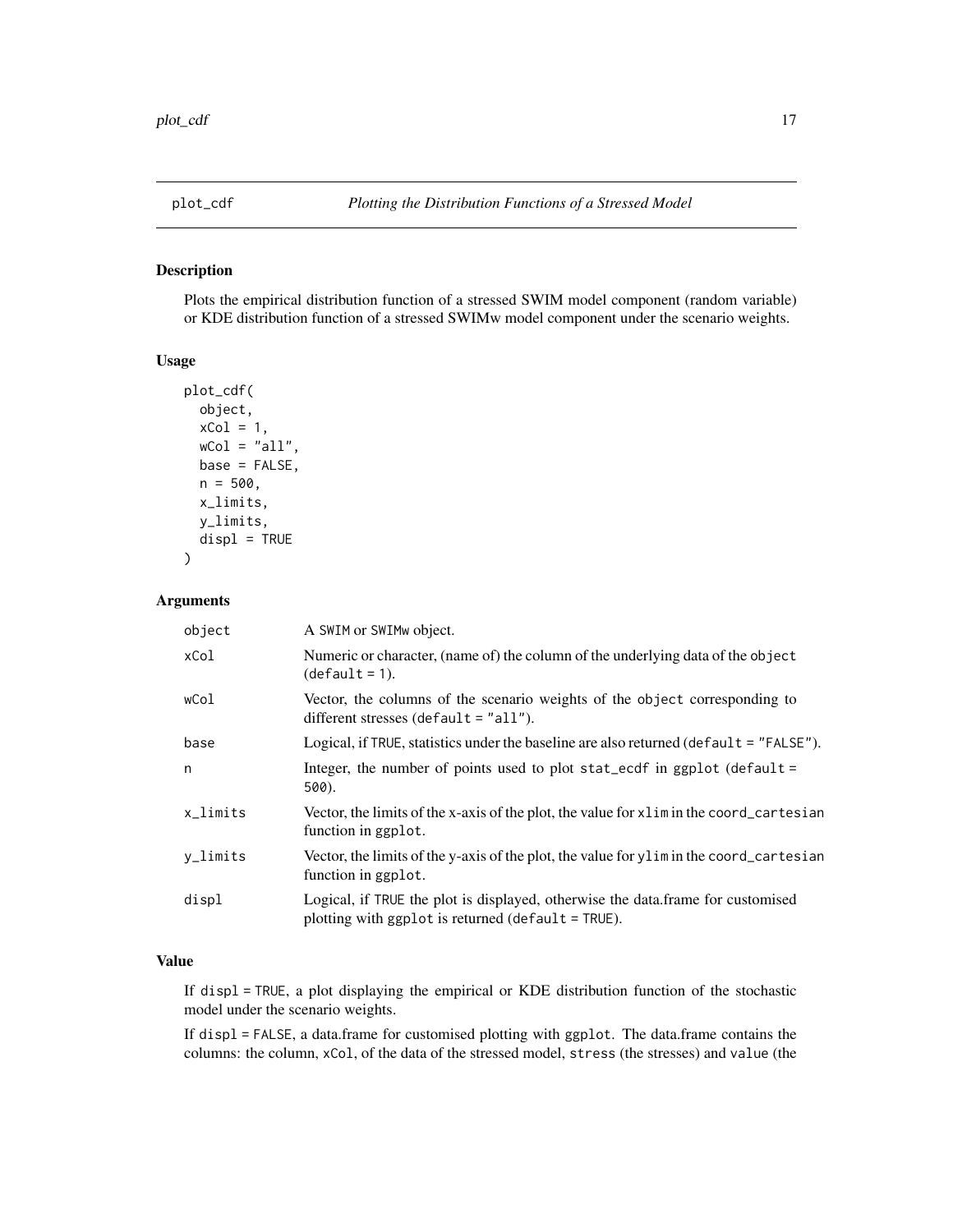<span id="page-17-0"></span>values).

Denote by res the return of the function call, then ggplot can be called via:

$$
ggplot(res, aes(x = res[, 1], w = value))
$$

 $+stat_{ecdf}(aes(color = factor(stress)), n = n).$ 

Note that the ggplot2 default of stat\_ecdf does not take weight as an aesthetic. We use the workaround by Nicolas Woloszko, see Note below.

# Note

This function is based on the ggplot stat\_ecdf function. However, the stat\_ecdf does not allow for specifying weights, thus the function is based on the workaround by Nicolas Woloszko, see [https://github.com/NicolasWoloszko/stat\\_ecdf\\_weighted](https://github.com/NicolasWoloszko/stat_ecdf_weighted).

#### Author(s)

Silvana M. Pesenti, Zhuomin Mao

#### See Also

See [cdf](#page-2-1) for the empirical or KDE distribution function of a stressed model and [quantile\\_stressed](#page-24-1) for sample quantiles of a stressed model.

#### Examples

```
## example with a stress on VaR
set.seed(0)
x <- as.data.frame(cbind(
 "normal" = rnorm(10 \land 5),
  "gamma" = rgamma(10 \land 5, shape = 2)))res1 \le stress(type = "VaR", x = x,
 alpha = c(0.75, 0.95), q_ratio = 1.15)
plot_cdf(res1, xCol = 1, wCol = 1:2, base = TRUE)plot_cdf(res1, xCol = 1, wCol = 1:2, base = TRUE,x_{\text{limits}} = c(0, 5), y_{\text{limits}} = c(0.5, 1)
```
plot\_hist *Plotting Histograms of a Stressed Model*

#### **Description**

Plots the histogram of a stressed model component (random variable) under the scenario weights.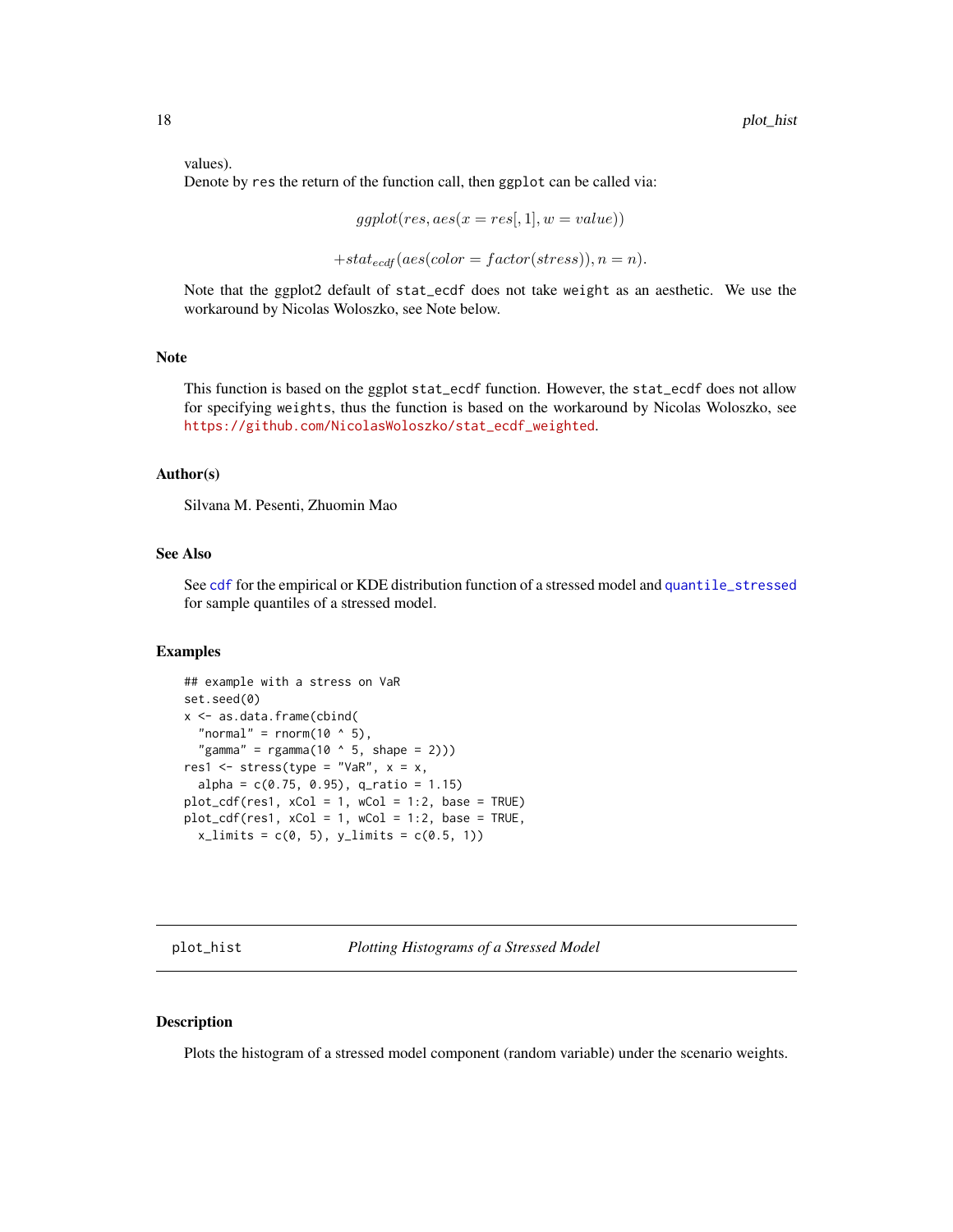<span id="page-18-0"></span>plot\_hist 19

# Usage

```
plot_hist(
  object,
  xCol = 1,
  wCol = "all",base = FALSE,
  x_limits,
  displ = TRUE,binwidth,
  displLines = FALSE
\lambda
```
# Arguments

| object     | A SWIM or SWIMw object.                                                                                                                              |
|------------|------------------------------------------------------------------------------------------------------------------------------------------------------|
| xCol       | Numeric or character, (name of) the column of the underlying data of the object<br>$(detault = 1).$                                                  |
| wCol       | Vector, the columns of the scenario weights of the object corresponding to<br>different stresses (default = $"all"$ ).                               |
| base       | Logical, if TRUE, statistics under the baseline are also returned ( $\text{default} = "FALSE"$ ).                                                    |
| x_limits   | Vector, the limits of the x-axis of the plot, the value for x l im in the coord_cartesian<br>function in ggplot.                                     |
| displ      | Logical, if TRUE the plot is displayed, otherwise the data frame for customised<br>plotting with ggplot is returned (default = TRUE).                |
| binwidth   | Numeric, the width of the bins used to plot the histogram, the binwidth in the<br>geom_freqpoly function in ggplot (default corresponds to 30 bins). |
| displLines | Logical, if TRUE lines are displayed instead of bins ( $default = FALSE$ ).                                                                          |
|            |                                                                                                                                                      |

#### Value

If displ = TRUE, a histogram of the stochastic model under the scenario weights.

If displ = FALSE, a data.frame for customised plotting with ggplot. The data.frame contains the columns: the column, xCol, of the data of the stressed model, stress (the stresses) and value (the values).

Denote by res the return of the function call, then ggplot can be called via:

$$
ggblot(res, aes(x = res[, 1], y = .. density.., weight = value)))
$$

$$
+geom_{frequency}(binwidth, aes(color = factor(stress))).
$$

# See Also

See [cdf](#page-2-1) and [plot\\_cdf](#page-16-1) for values and plotting of the empirical distribution function of a stressed model, respectively, and [quantile\\_stressed](#page-24-1) for sample quantiles of a stressed model.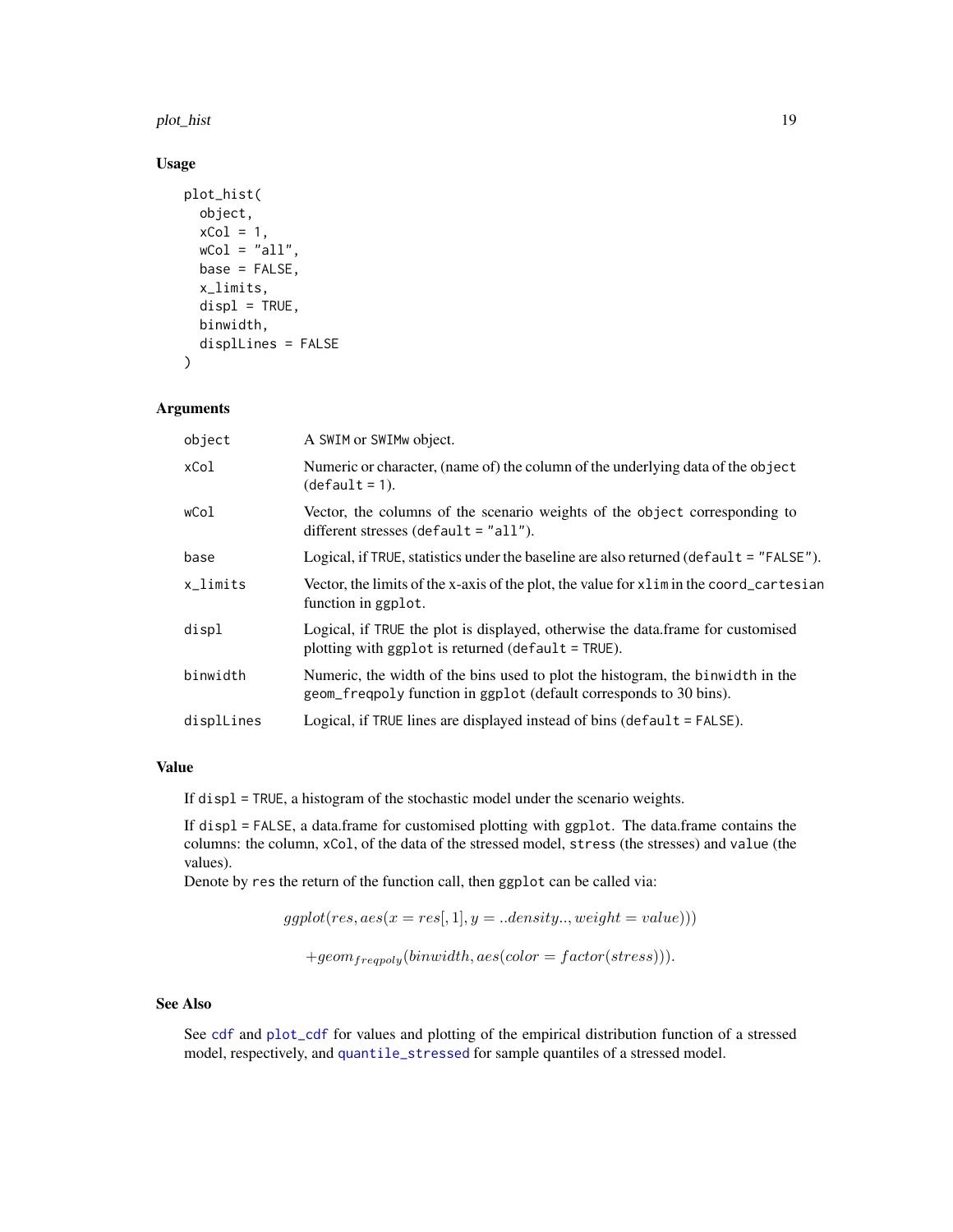# Examples

```
## example with a stress on VaR
set.seed(0)
x \le - data.frame("gamma" = rgamma(10^5, shape = 2))
res1 \le stress(type = "VaR", x = x,
  alpha = c(0.75, 0.95), q_ratio = 1.1)
plot_hist(res1, xCol = "gamma", wCol = 1:2, base = TRUE, binwidth = 0.4)
plot_hist(res1, xCol = "gamma", wCol = 1:2, base = TRUE, binwidth = 0.4, displLines = TRUE)
```
<span id="page-19-1"></span>plot\_quantile *Plotting Quantile Functions of a Stressed Model*

# Description

Plots the empirical quantile function of a stressed SWIM model component (random variable) or KDE quantile function of a stressed SWIMw model component under the scenario weights.

#### Usage

```
plot_quantile(
 object,
 xCol = 1,
 wCol = "all",base = FALSE,
 n = 500,x_limits,
 y_limits,
 displ = TRUE)
```
#### Arguments

| object   | A SWIM or SWIMw object.                                                                                                                 |
|----------|-----------------------------------------------------------------------------------------------------------------------------------------|
| xCol     | Numeric or character, (name of) the column of the underlying data of the object<br>$(detault = 1).$                                     |
| wCol     | Vector, the columns of the scenario weights of the object corresponding to<br>different stresses (default $=$ "all").                   |
| base     | Logical, if TRUE, statistics under the baseline are also returned ( $\delta$ efault = "FALSE").                                         |
| n        | Integer, the number of points used to plot (default $=$ 500).                                                                           |
| x_limits | Vector, the limits of the x-axis of the plot, the value for x l im in the coord_cartesian<br>function in ggplot.                        |
| y_limits | Vector, the limits of the y-axis of the plot, the value for y limin the coord_cartesian<br>function in ggplot.                          |
| displ    | Logical, if TRUE the plot is displayed, otherwise the data frame for customised<br>plotting with $ggplot$ is returned (default = TRUE). |

<span id="page-19-0"></span>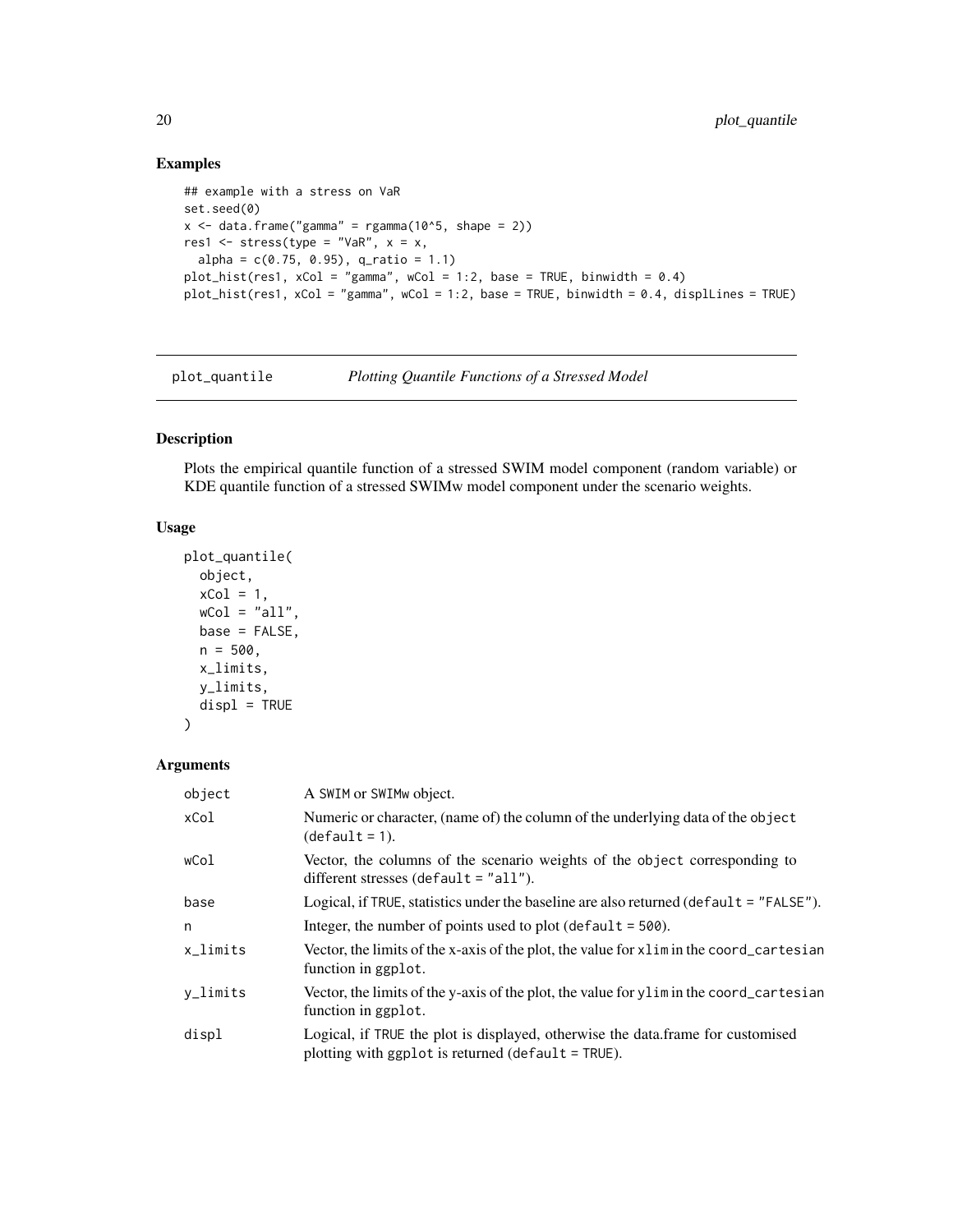#### <span id="page-20-0"></span>plot\_sensitivity 21

#### Value

If displ = TRUE, a plot displaying the empirical or KDE quantile function of the stochastic model under the scenario weights.

If displ = FALSE, a data.frame for customised plotting with ggplot. The data.frame contains the following columns: grid, the grid points to plot the quantiles, stress (the stresses) and value (the quantile values).

Denote by res the return of the function call, then ggplot can be called via:

```
ggplot(res, aes(x = res[, 1], y = value)
```
 $+geom<sub>l</sub>ines(aes(color = factor(stress))).$ 

#### Author(s)

Silvana M. Pesenti, Zhuomin Mao

# See Also

See [quantile\\_stressed](#page-24-1) for sample quantiles of a stressed model and [plot\\_cdf](#page-16-1) for plotting empirical or KDE distribution functions under scenario weights.

# Examples

```
## example with a stress on VaR
set.seed(0)
x <- as.data.frame(cbind(
  "normal" = rnorm(10 \land 5),
  "gamma" = rgamma(10 \land 5, shape = 2)))res1 \leq stress(type = "VaR", x = x,
 alpha = c(0.75, 0.95), q_ratio = 1.15)
plot_quantile(res1, xCol = 1, wCol = 1:2, base = TRUE)plot_quantile(res1, xCol = 1, wCol = 1:2, base = TRUE, x_limits = c(0.8, 1),
              y<sup>1imits = c(0, 5)</sup>
```
<span id="page-20-1"></span>plot\_sensitivity *Plotting Sensitivities of a Stressed Model*

#### Description

Plots the sensitivity measures for components (random variables) of a stochastic model under the scenario weights.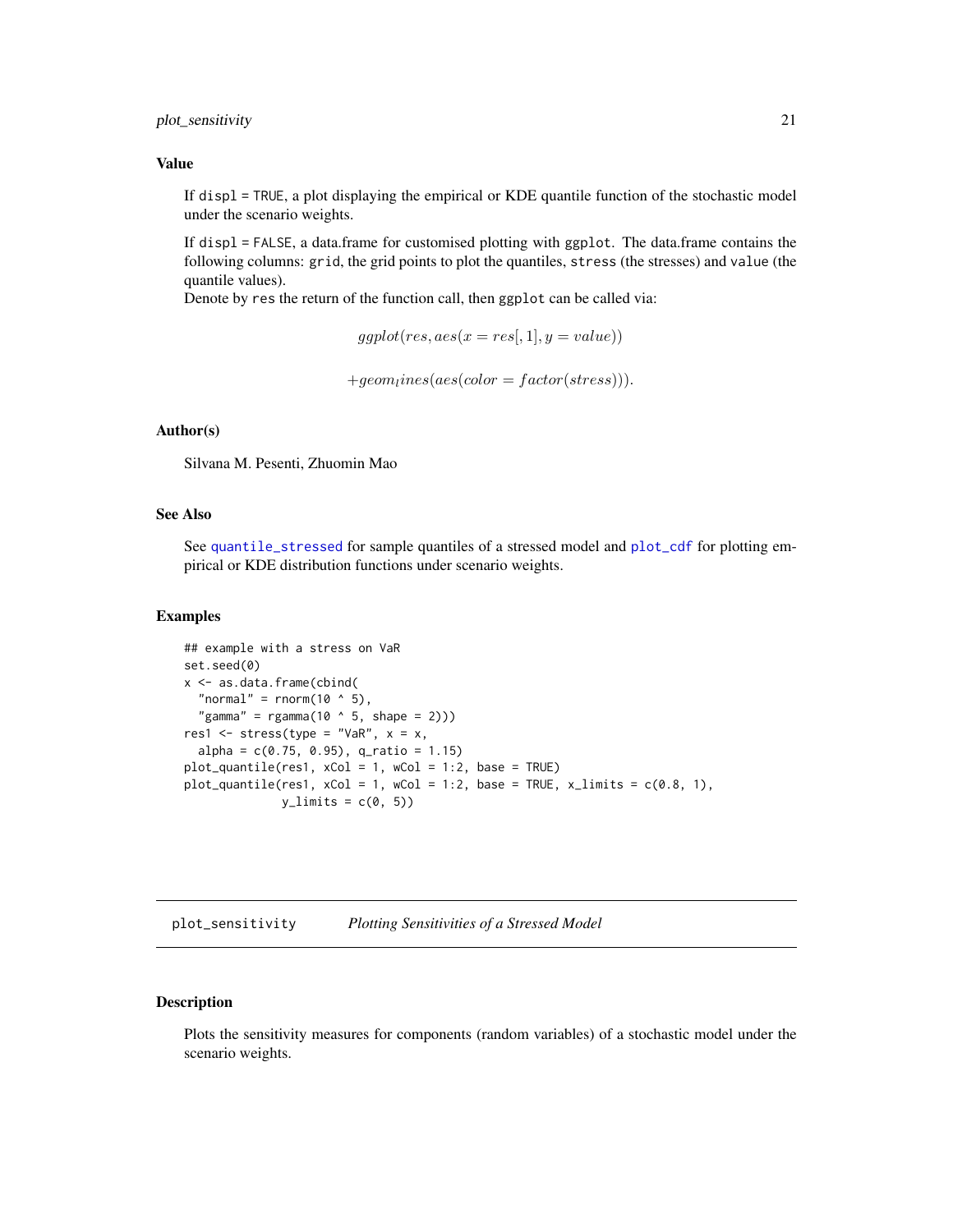# Usage

```
plot_sensitivity(
 object,
 xCol = "all",wCol = "all",type = c("Gamma", "Kolmogorov", "Wasserstein", "reverse", "all"),
  f = NULL,k = NULL,s = NULL,displ = TRUE,p = 1)
```
### Arguments

| object | A SWIM or SWIMw object.                                                                                                                                                                        |
|--------|------------------------------------------------------------------------------------------------------------------------------------------------------------------------------------------------|
| xCol   | Numeric or character vector, (names of) the columns of the underlying data of<br>the object (default = "all"). If $xCol = NULL$ , only the transformed data $f(x)$<br>is considered.           |
| wCol   | Vector, the columns of the scenario weights of the object corresponding to<br>different stresses (default = $"all"$ ).                                                                         |
| type   | Character, one of "Gamma", "Kolmogorov", "Wasserstein", "reverse", "all"<br>$(detault = "all").$                                                                                               |
| f      | A function, or list of functions, that, applied to x, constitute the transformation<br>of the data for which the sensitivity is calculated.                                                    |
| k      | A vector or list of vectors, same length as f, indicating which columns of x each<br>function in f operates on.<br>When f is a list, $k[[i]]$ corresponds to the input variables of $f[[i]]$ . |
| S      | A function that, applied to x, defines the reverse sensitivity measure. If type $=$<br>"reverse" and s = NULL, defaults to type = "Gamma".                                                     |
| displ  | Logical, if TRUE the plot is displayed, otherwise the data.frame for customised<br>plotting with $ggplot$ is returned (default = TRUE).                                                        |
| p      | Numeric vector, the p-th moment of Wasserstein distance ( $default = 1$ ).                                                                                                                     |

# Details

For the definition of the sensitivity measures (type), see [sensitivity](#page-28-1).

Note that the Kolmogorov distance is the same for all inputs under the same stress for a SWIM object. Thus, it should only be used to compare different stresses, not individual components.

# Value

If displ = TRUE, a plot displaying the sensitivity measures of the stochastic model under the scenario weights. If displ = FALSE, a data.frame for customised plotting with ggplot. The data.frame contains the columns: stress (the stresses), type (the types of sensitivity), X\_all (the random

<span id="page-21-0"></span>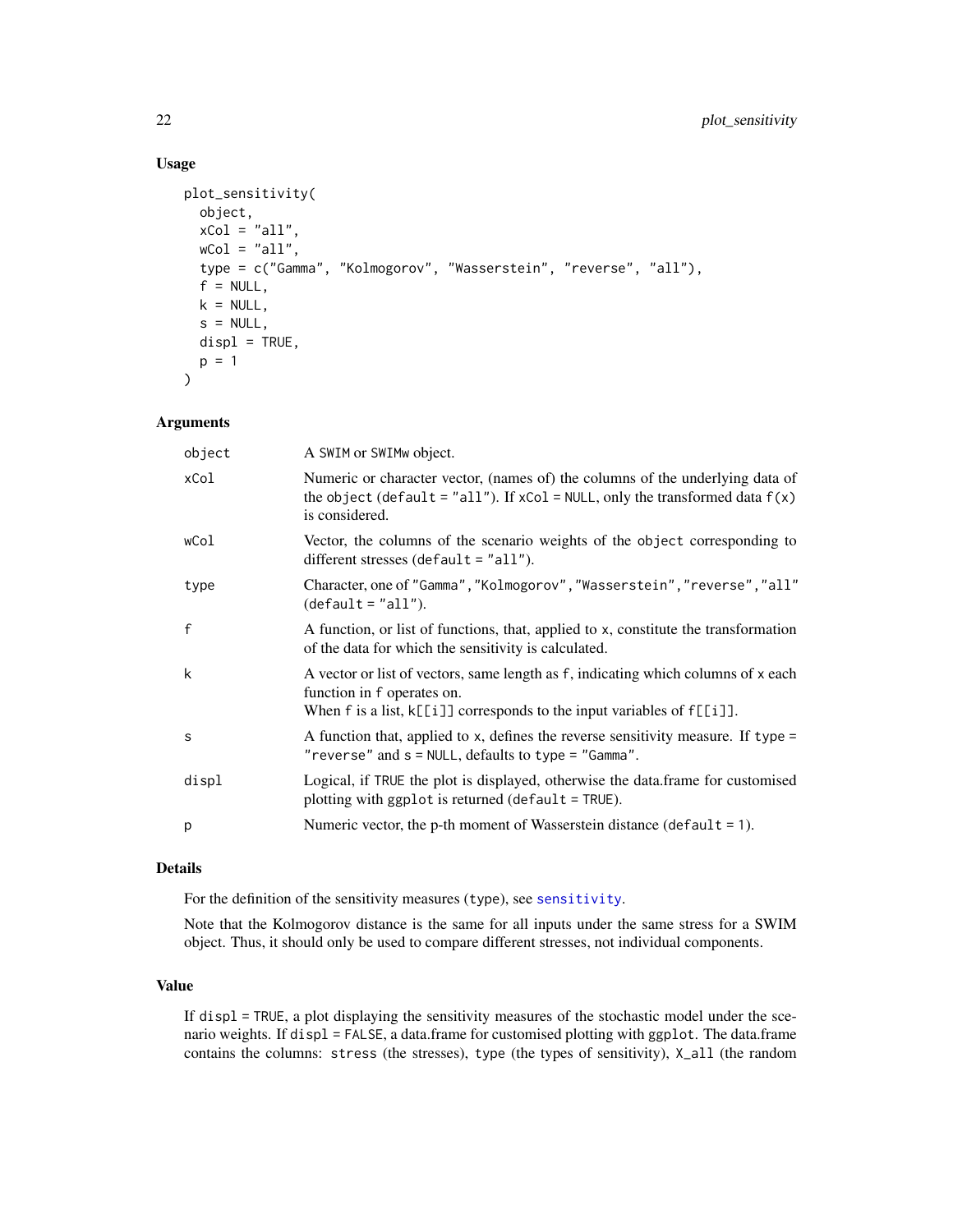# <span id="page-22-0"></span>plot\_weights 23

variables), value (the values of the sensitivities). Denote by result the return of the function call, then ggplot can be called via:

 $ggplot(result, aes(x = X_{all}, y = value))$ 

 $+geom_{point}(aes(color = factor(stress), shape = type)).$ 

#### Author(s)

Silvana M. Pesenti

#### See Also

See [sensitivity](#page-28-1) for the values of the sensitivity measures of a stressed model and [importance\\_rank](#page-11-1) for ranking of random variables according to their sensitivities.

#### Examples

## Consider the portfolio  $Y = X1 + X2 + X3 + X4 + X5$ , ## where (X1, X2, X3, X4, X5) are correlated normally ## distributed with equal mean and different standard deviations, ## see the README for further details.

```
set.seed(0)
SD <- c(70, 45, 50, 60, 75)
Corr <- matrix(rep(0.5, 5 \land 2), nrow = 5) + diag(rep(1 - 0.5, 5))
if (!requireNamespace("mvtnorm", quietly = TRUE))
   stop("Package \"mvtnorm\" needed for this function
   to work. Please install it.")
x <- mvtnorm:: rmvnorm(10 \land 5,
  mean = rep(100, 5),
  sigma = (SD %*% t(SD)) * Corr)data <- data.frame(rowSums(x), x)
names(data) <- c("Y", "X1", "X2", "X3", "X4", "X5")
rev.stress \leq stress(type = "VaR", x = data,
  alpha = c(0.75, 0.9), q_ratio = 1.1, k = 1)
sensitivity(rev.stress, type = "all")
plot_sensitivity(rev.stress, xCol = 2:6, type = "Gamma")
plot_sensitivity(rev.stress, xCol = 6, wCol = 1, type = "all")
```
plot\_weights *Plotting the scenario weights of a Stressed Model*

#### **Description**

Plots the scenario weights of a stressed model against a model component.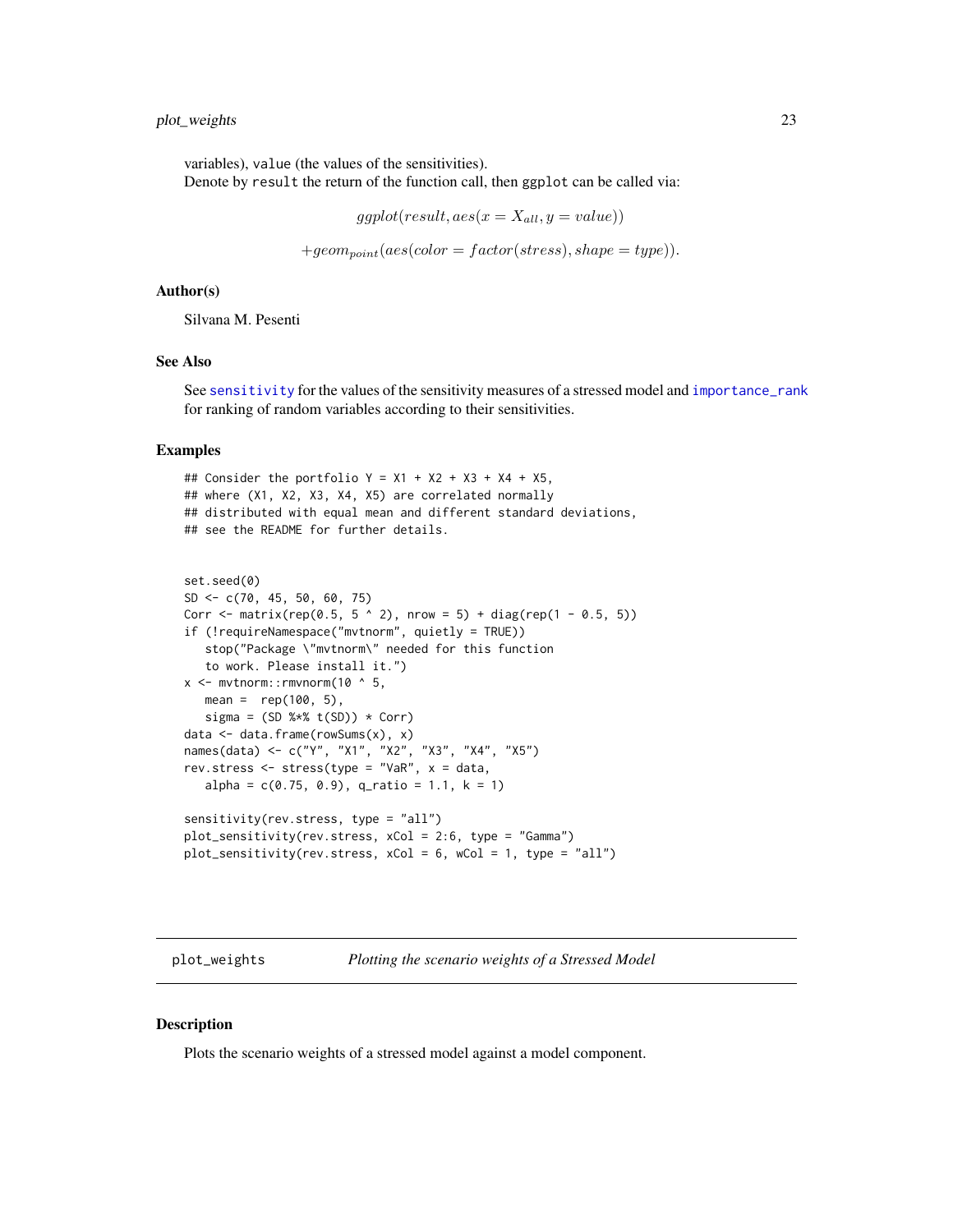# Usage

```
plot_weights(
  object,
  xCol = 1,
  wCol = "all",n,
  x_limits,
  y_limits,
  displ = TRUE\mathcal{E}
```
# Arguments

| object      | A SWIM or SWIMw object.                                                                                                                                                                                                                   |
|-------------|-------------------------------------------------------------------------------------------------------------------------------------------------------------------------------------------------------------------------------------------|
| xCol        | Numeric or character, (name of) the column of the underlying data of the object<br>$(detault = 1).$                                                                                                                                       |
| wCol        | Vector, the columns of the scenario weights of the object corresponding to<br>different stresses (default $=$ "all").                                                                                                                     |
| n           | Integer, the number of points used to plot (default $= 5000$ or the minimum of<br>the data). If $n = "all",$ all data points are plotted. If $n$ is a subset of points, the<br>plotted scenario weights are chosen in an equidistant way. |
| $x$ _limits | Vector, the limits of the x-axis of the plot, the value for x l im in the coord_cartesian<br>function in ggplot.                                                                                                                          |
| y_limits    | Vector, the limits of the y-axis of the plot, the value for y limin the coord_cartesian<br>function in ggplot.                                                                                                                            |
| displ       | Logical, if TRUE the plot is displayed, otherwise the data.frame for customised<br>plotting with ggplot is returned (default = TRUE).                                                                                                     |

# Value

If displ = TRUE, a plot displaying the scenario weights of a stochastic model against a model component.

If displ = FALSE, a data.frame for customised plotting with ggplot. The data.frame contains the following columns: grid, the grid points to plot the quantiles, stress (the stresses) and value (the quantile values).

Denote by res the return of the function call, then ggplot can be called via:

```
ggplot(res, aes(x = res[, 1], y = value)
```
 $+geom lines(aes(color = factor(stress))).$ 

# See Also

See [plot\\_quantile](#page-19-1) for plotting sample quantiles of a stressed model and [plot\\_cdf](#page-16-1) for plotting empirical distribution functions.

<span id="page-23-0"></span>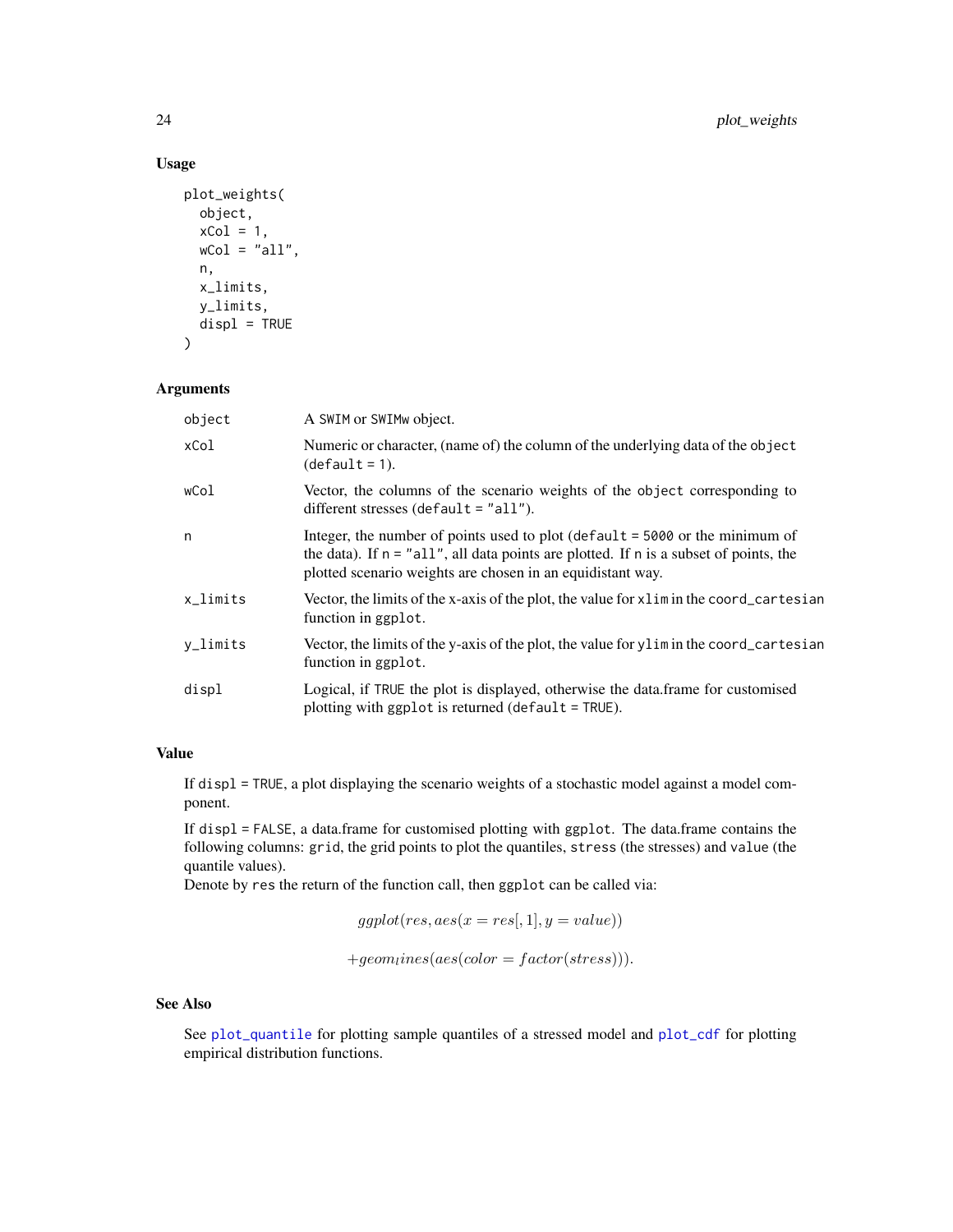# <span id="page-24-0"></span>quantile\_stressed 25

#### Examples

```
## example with a stress with \code{credit_data} data set:
data("credit_data")
## two stresses in VaR
model_stress \le stress_VaR(credit_data, alpha = c(0.9, 0.95), q_ratio = 1.1, k =1)
plot_weights(model_stress, xCol = "L", wCol = 1:2)
## additional stress on VaR and ES
model_stress <- stress_VaR_ES(model_stress, alpha = 0.9, q_ratio = 1.1, s_ratio = 1.2, k =1)
plot\_weights (model\_stress, xCol = "L", wCol = "all", n = 1000, x_limits = c(0, 3500),y_{\text{limits}} = c(0, 10)
```
<span id="page-24-1"></span>quantile\_stressed *Sample Quantiles of a Stressed Model*

#### Description

Provides sample quantiles for components (random variables) of a stochastic model, corresponding to distribution functions under the scenario weights.

#### Usage

```
quantile_stressed(
  object,
 probs = seq(0, 1, 0.25),
 xCol = "all",wCol = 1,
  type = c("quantile", "(i-1)/(n-1)", "i/(n+1)", "i/n"),
 base = FALSE
\mathcal{L}
```
# Arguments

| object | A SWIM or SWIMw object.                                                                                                    |
|--------|----------------------------------------------------------------------------------------------------------------------------|
| probs  | Vector of probabilities with values in $[0,1]$ (default = $(0,0.25,0.5,0.75,1)$ ).                                         |
| xCol   | Numeric or character vector, (names of) the columns of the underlying data of<br>the object (default $=$ "all").           |
| wCol   | Numeric, the column of the scenario weights of the object (default $= 1$ ).                                                |
| type   | Character, one of "quantile", " $(i-1)/(n-1)$ ", " $i/(n+1)$ ", " $i/n$ ", (default<br>$=$ "quantile"). See details below. |
| base   | Logical, if TRUE, statistics under the baseline are also returned ( $default = "FALSE"$ ).                                 |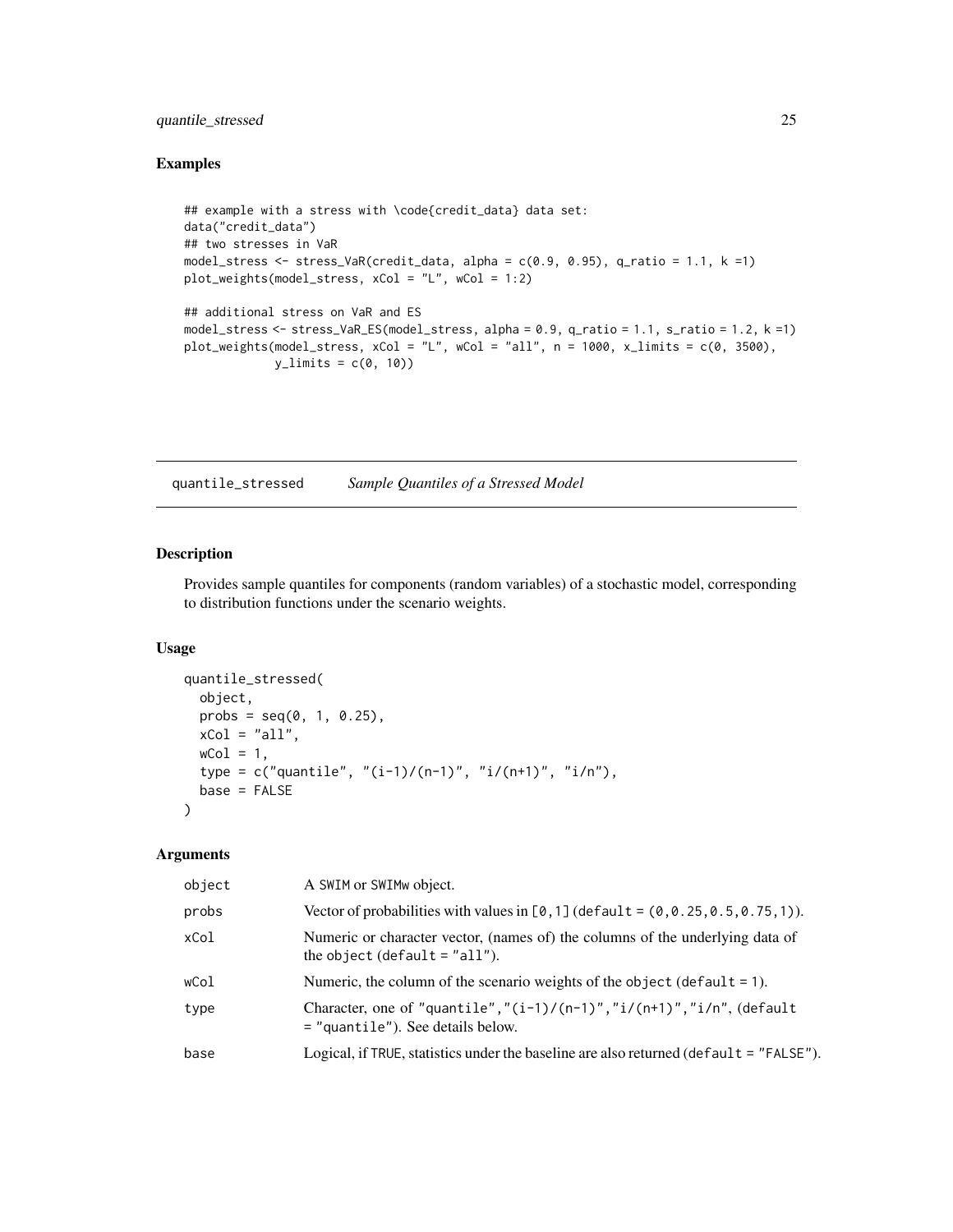#### <span id="page-25-0"></span>26 rename control of the control of the control of the control of the control of the control of the control of the control of the control of the control of the control of the control of the control of the control of the co

#### Details

type defines the choice of algorithm used for calculating the estimate of the sample quantiles. "[quantile](#page-0-0)" corresponds to the default interpolation used in quantile. Further options are " $(i-1)/(n-1)$ ", "i/ $(n+1)$ ", "i/ the inverse of the empirical distribution function, using, respectively,  $(wt -1)/T, wt/(T+1), wt/T$ , where wt is the cumulative weight and  $T$  the total weight (usually total sample size). See [wtd.quantile](#page-0-0) for further details on type, on which quantile\_stressed is based. type is ignored for when evaluating quantiles for SWIMw objects.

#### Value

Returns a matrix with estimates of the distribution quantiles at the probabilities, probs, under the scenario weights wCol.

#### Author(s)

Silvana M. Pesenti, Zhuomin Mao

### See Also

See [wtd.quantile](#page-0-0) on which the function quantile\_stressed is based. See cdf for the empirical distribution function of a stressed model.

#### Examples

```
## example with a stress on VaR
set.seed(0)
x <- as.data.frame(cbind(
 "normal" = rnorm(1000),
  "gamma" = rgamma(1000, shape = 2)))res1 <- stress(type = "VaR", x = x,
 alpha = c(0.9, 0.95), q_ratio = 1.05)
## stressed sample quantiles
quantile_stressed(res1, probs = seq(0.9, 0.99, 0.01), wCol = 2)
```
rename *Rename Stressed Models*

#### Description

Rename Stressed Models

#### Usage

 $r$ ename(object, names,  $k = 1$ )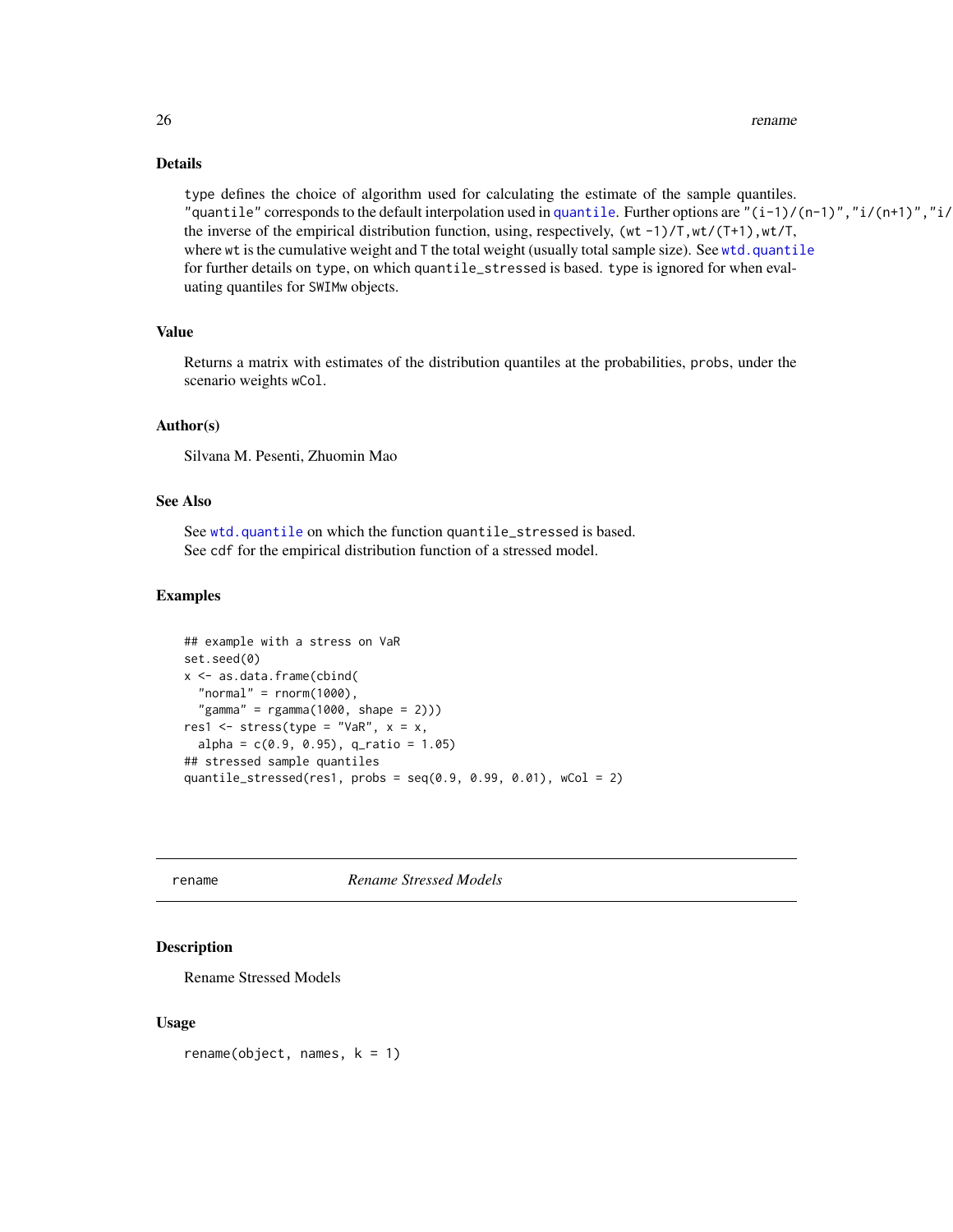#### <span id="page-26-0"></span>rename 27

#### Arguments

| object | A SWIM or SWIM object                                                          |
|--------|--------------------------------------------------------------------------------|
| names  | Character vector, the new names of k-th stressed model.                        |
| k      | Numeric vector, the k-th stressed model of object to rename. (default $= 1$ ). |

# Details

Get a new SWIM object with desired name

# Value

An renamed object of class SWIM containing:

- x, a data.frame containing the data;
- new\_weights, a list, each component corresponds to a different stress and is either a vector of scenario weights or a function, that applied to a column of x, generates the vectors of scenario weights;
- type, a list, each component corresponds to a different stress and specifies the type of the stress;
- specs, a list, each component corresponds to a different stress and contains a list with the specifications of what has been stressed.

See [SWIM](#page-64-1) for details.

# Author(s)

Kent Wu

# Examples

```
set.seed(0)
x <- as.data.frame(cbind(
  "normal" = rnorm(1000),
  "gamma" = rgamma(1000, shape = 2)))res1 <- stress(type = "VaR", x = x,
  alpha = 0.9, q_{ratio} = 1.05)res1 <- rename(res1, "VaR_09", 1)
```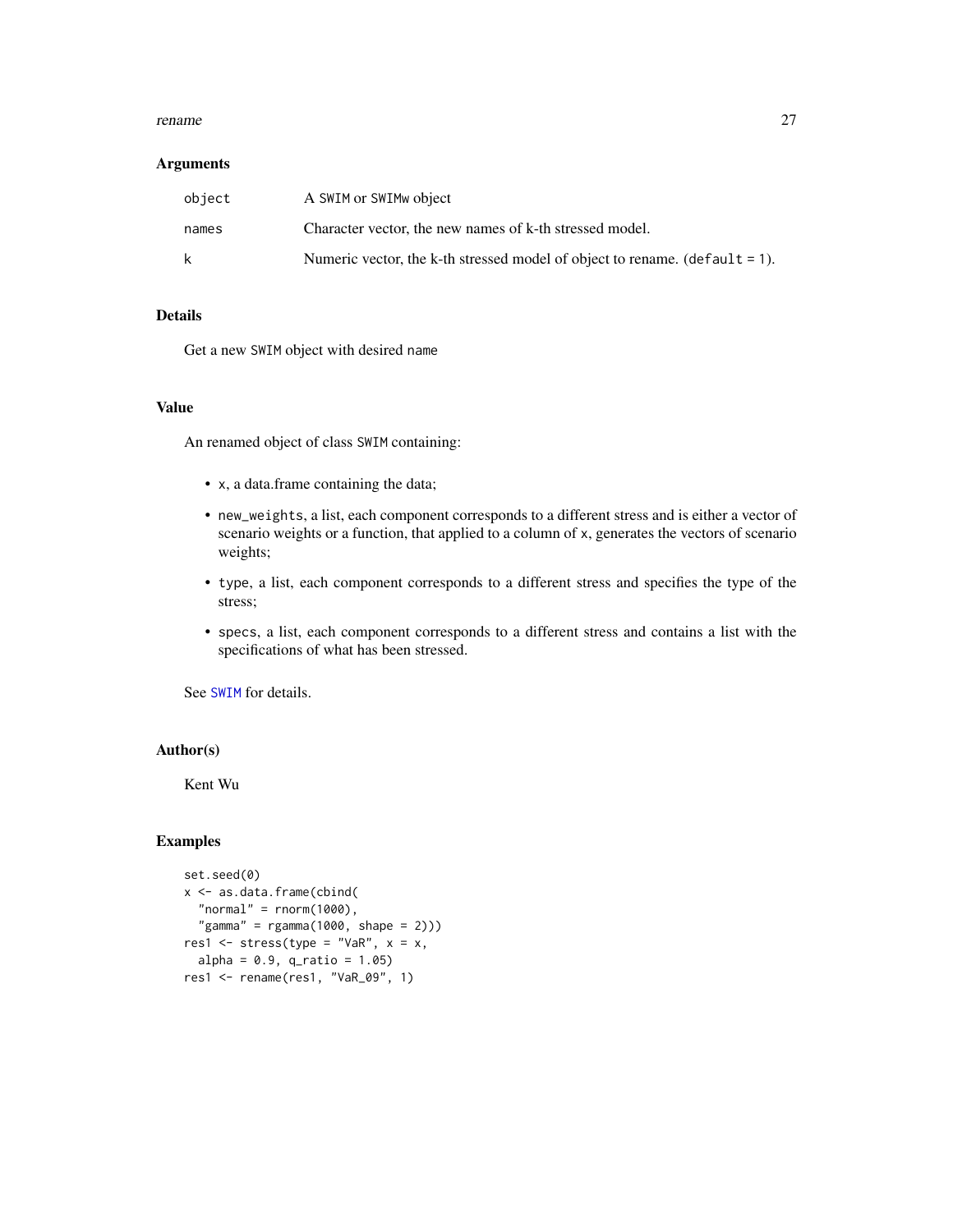<span id="page-27-2"></span><span id="page-27-1"></span><span id="page-27-0"></span>

Provides the standard deviation and variance of stressed model components (random variables) under the scenario weights.

#### Usage

```
sd_stressed(object, xCol = "all", wCol = "all", base = FALSE)
var_stressed(object, xCol = "all", wCol = "all", base = FALSE)
```
#### Arguments

| object | A SWIM or SWIM wobject.                                                                                               |
|--------|-----------------------------------------------------------------------------------------------------------------------|
| xCol   | Numeric or character vector, (names of) the columns of the underlying data of<br>the object (default $=$ "all").      |
| wCol   | Vector, the columns of the scenario weights of the object corresponding to<br>different stresses (default $=$ "all"). |
| base   | Logical, if TRUE, statistics under the baseline are also returned (default = "FALSE").                                |

#### Details

sd\_stressed: The standard deviation of a chosen model component, subject to the calculated scenario weights.

var\_stressed: The variance of a chosen stressed model component, subject to the calculated scenario weights.

#### Value

sd\_stressed: Return the standard deviation of the xCol component of the stressed model with weights wCol. The quantity can be evaluated at a vector.

var\_stressed: Return the variance of the xCol component of the stressed model with weights wCol. The quantity can be evaluated at a vector.

### Functions

- sd\_stressed: Sample standard deviation of model components
- var\_stressed: Sample variance of model components

#### Author(s)

Kent Wu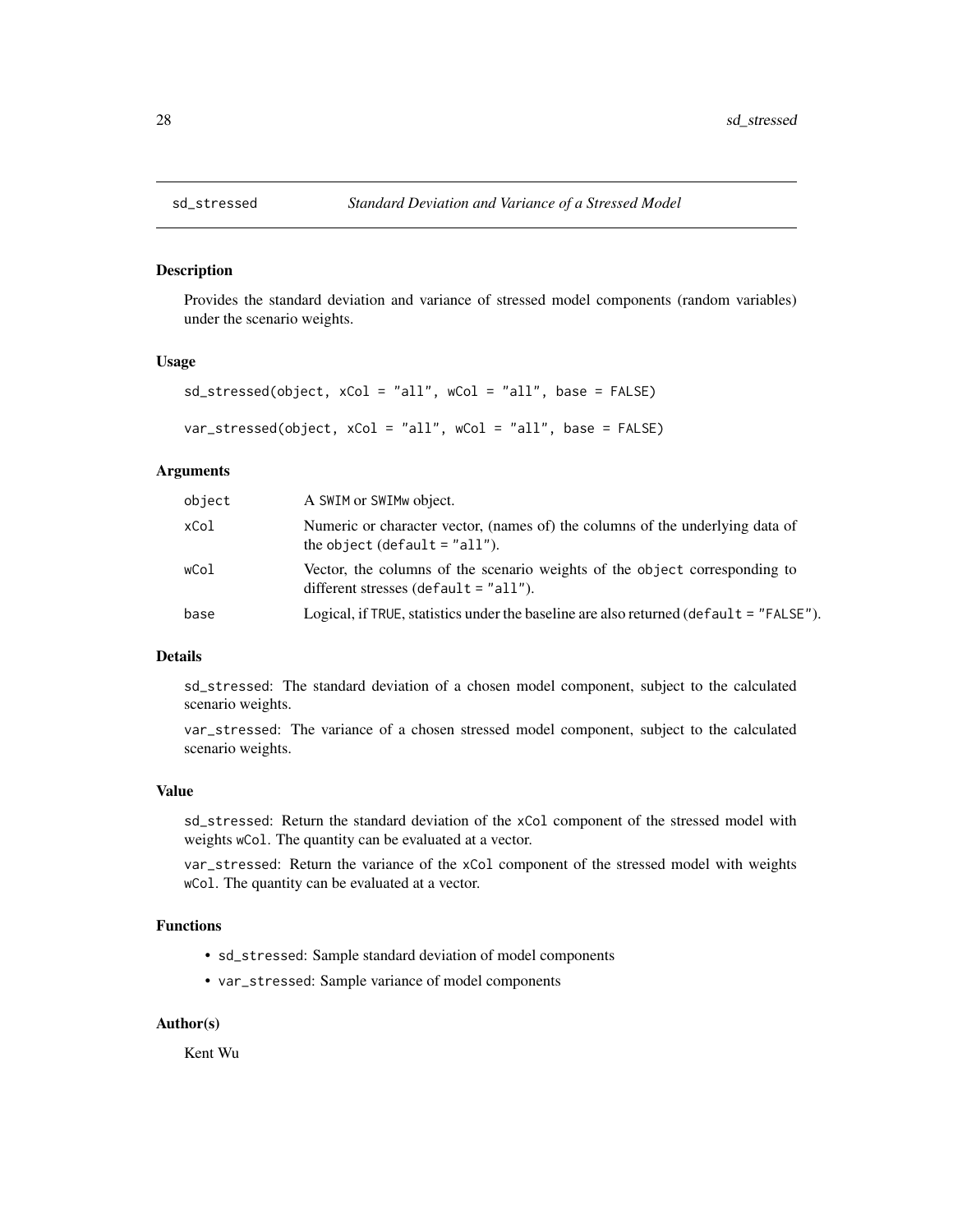#### <span id="page-28-0"></span>sensitivity 29

# See Also

See [mean\\_stressed](#page-12-1) for means of stressed model components, and [cor\\_stressed](#page-5-1) for correlations between stressed model components.

#### Examples

```
## example with a stress on VaR
set.seed(0)
x <- as.data.frame(cbind(
  "normal" = rnorm(1000),
  "gamma" = rgamma(1000, shape = 2)))res1 <- stress(type = "VaR", x = x,
  alpha = c(0.9, 0.95), q_ratio = 1.05)
## stressed standard deviation
sd_stressed(res1, xCol = "all", wCol = "all", base = TRUE)
## stressed variance
var_stressed(res1, xCol = "all", wCol = "all", base = TRUE)
```
<span id="page-28-1"></span>sensitivity *Sensitivities of a Stressed Model*

# Description

Provides different sensitivity measures that compare the stressed and the baseline model.

#### Usage

```
sensitivity(
 object,
 xCol = "all",wCol = "all",type = c("Gamma", "Kolmogorov", "Wasserstein", "reverse", "all"),
  f = NULL,k = NULL,s = NULL,p = 1\mathcal{L}
```
#### Arguments

| object | A SWIM or SWIM object.                                                                                                                                                               |
|--------|--------------------------------------------------------------------------------------------------------------------------------------------------------------------------------------|
| xCol   | Numeric or character vector, (names of) the columns of the underlying data of<br>the object (default = "all"). If $xCol = NULL$ , only the transformed data $f(x)$<br>is considered. |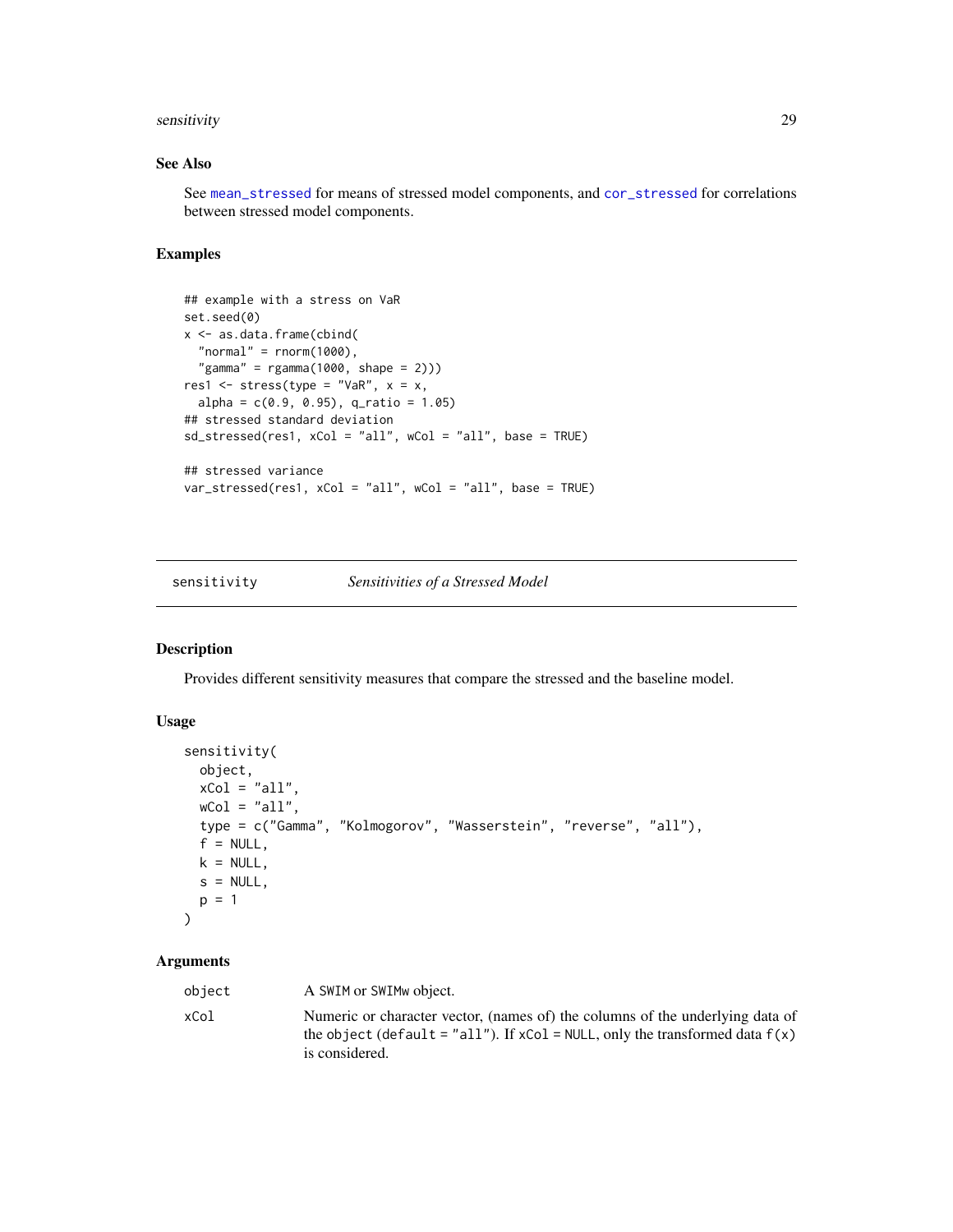| wCol         | Vector, the columns of the scenario weights of the object corresponding to<br>different stresses (default $=$ "all").                                                                          |
|--------------|------------------------------------------------------------------------------------------------------------------------------------------------------------------------------------------------|
| type         | Character, one of "Gamma", "Kolmogorov", "Wasserstein", "reverse", "all"<br>$(detault = "all").$                                                                                               |
| $\mathsf{f}$ | A function, or list of functions, that, applied to x, constitute the transformation<br>of the data for which the sensitivity is calculated.                                                    |
| k            | A vector or list of vectors, same length as f, indicating which columns of x each<br>function in f operates on.<br>When f is a list, $k[[i]]$ corresponds to the input variables of $f[[i]]$ . |
| -S           | A function that, applied to x, defines the reverse sensitivity measure. If type $=$<br>" $reverse$ " and $s = NULL$ , defaults to type = " $Gamma$ ".                                          |
| p            | Numeric vector, the p-th moment of Wasserstein distance (default $= 1$ ).                                                                                                                      |

#### Details

Provides sensitivity measures that compare the stressed and the baseline model. Implemented sensitivity measures:

1. Gamma, the *Reverse Sensitivity Measure*, defined for a random variable Y and scenario weights w by

$$
Gamma = (E(Y * w) - E(Y))/c,
$$

where c is a normalisation constant such that  $|Gamma| \le 1$ , see (Pesenti et al. 2019). Loosely speaking, the Reverse Sensitivity Measure is the normalised difference between the first moment of the stressed and the baseline distributions of Y.

2. Kolmogorov, the Kolmogorov distance, defined for distribution functions F,G by

$$
Kolmogorov = sup|F(x) - G(x)|.
$$

3. Wasserstein, the Wasserstein distance of order 1, defined for two distribution functions F,G by

$$
Wasserstein = \int |F(x) - G(x)| dx.
$$

4. reverse, the *General Reverse Sensitivity Measure*, defined for a random variable Y, scenario weights w, and a function  $s:R \rightarrow R$  by

$$
epsilon = (E(s(Y) * w) - E(s(Y)))/c,
$$

where c is a normalisation constant such that  $|epsilon| \leq 1$ . Gamma is a special instance of the reverse sensitivity measure when s is the identity function.

If f and k are provided, the sensitivity of the transformed data is returned.

# Value

A data.frame containing the sensitivity measures of the stressed model with rows corresponding to different random variables. The first two rows specify the stress and type of the sensitivity measure.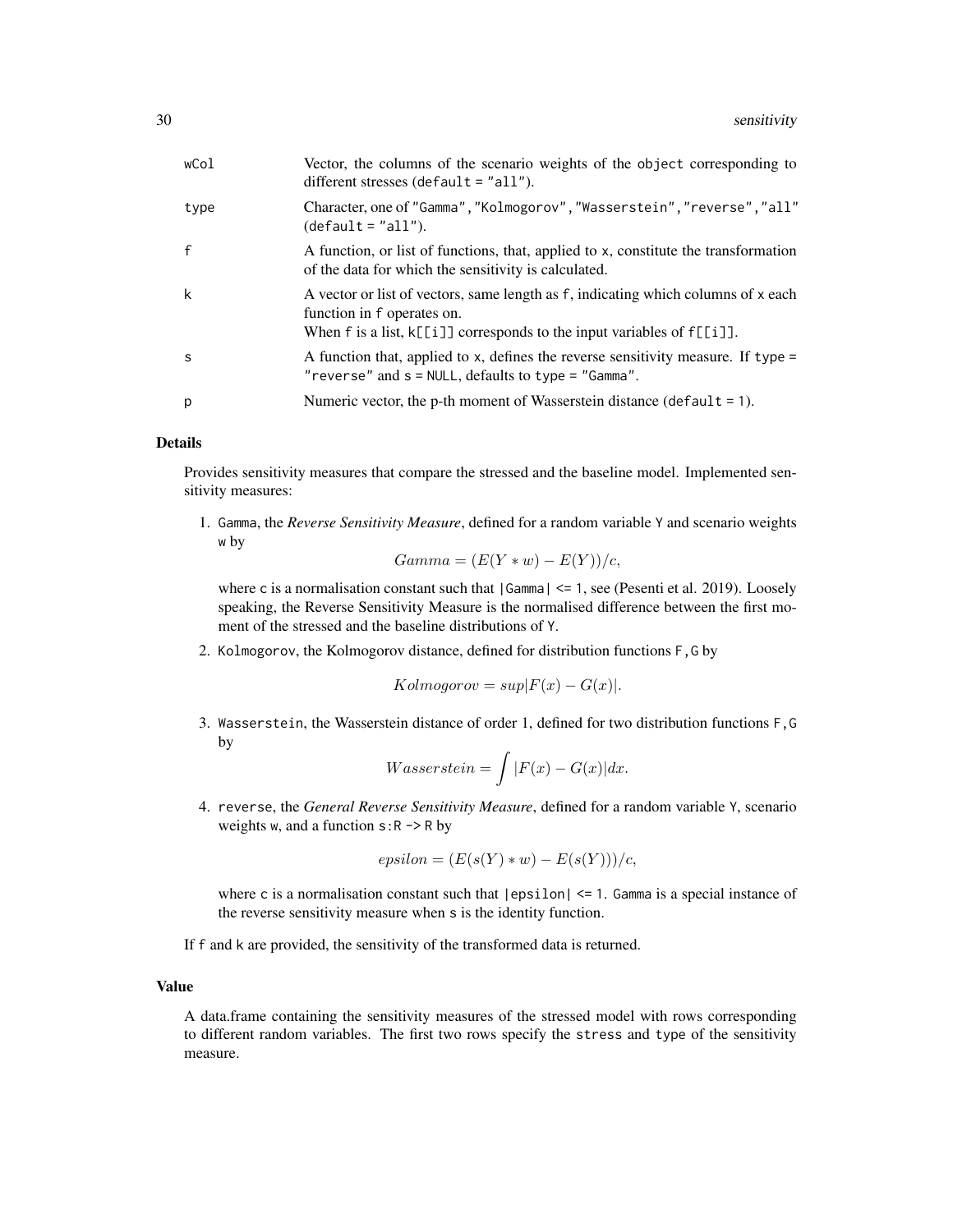#### <span id="page-30-0"></span>sensitivity 31

#### Author(s)

Silvana M. Pesenti, Zhuomin Mao

#### References

Pesenti SM, Millossovich P, Tsanakas A (2019). "Reverse sensitivity testing: What does it take to break the model?" *European Journal of Operational Research*, 274(2), 654–670.

#### See Also

See [importance\\_rank](#page-11-1) for ranking of random variables according to their sensitivities, [plot\\_sensitivity](#page-20-1) for plotting sensitivity measures and [summary](#page-0-0) for summary statistics of a stressed model.

#### Examples

```
## example with a stress on VaR
set.seed(0)
x <- as.data.frame(cbind(
 "log-normal" = rlnorm(1000),
  "gamma" = rgamma(1000, shape = 2)))res1 <- stress(type = "VaR", x = x,
 alpha = c(0.9, 0.95), q_ratio = 1.05)
sensitivity(res1, wCol = 1, type = "all")
## sensitivity of log-transformed data
sensitivity(res1, wCol = 1, type = "all",
 f = list(function(x)log(x), function(x)log(x)), k = list(1,2))## Consider the portfolio Y = X1 + X2 + X3 + X4 + X5,
## where (X1, X2, X3, X4, X5) are correlated normally
## distributed with equal mean and different standard deviations,
## see the README for further details.
## Not run:
set.seed(0)
SD <- c(70, 45, 50, 60, 75)
Corr <- matrix(rep(0.5, 5 \land 2), nrow = 5) + diag(rep(1 - 0.5, 5))
if (!requireNamespace("mvtnorm", quietly = TRUE))
   stop("Package \"mvtnorm\" needed for this function
   to work. Please install it.")
x \leq - mvtnorm:: rmvnorm(10 \land 5,
  mean = rep(100, 5),sigma = (SD %*% t(SD)) * Corr)data <- data.frame(rowSums(x), x)
names(data) <- c("Y", "X1", "X2", "X3", "X4", "X5")
rev.stress <- stress(type = "VaR", x = data,
  alpha = c(0.75, 0.9), q_ratio = 1.1, k = 1)
sensitivity(rev.stress, type = "all")
## sensitivity to sub-portfolios X1 + X2 and X3 + X4
sensitivity(rev.stress, xCol = NULL, type = "Gamma",
```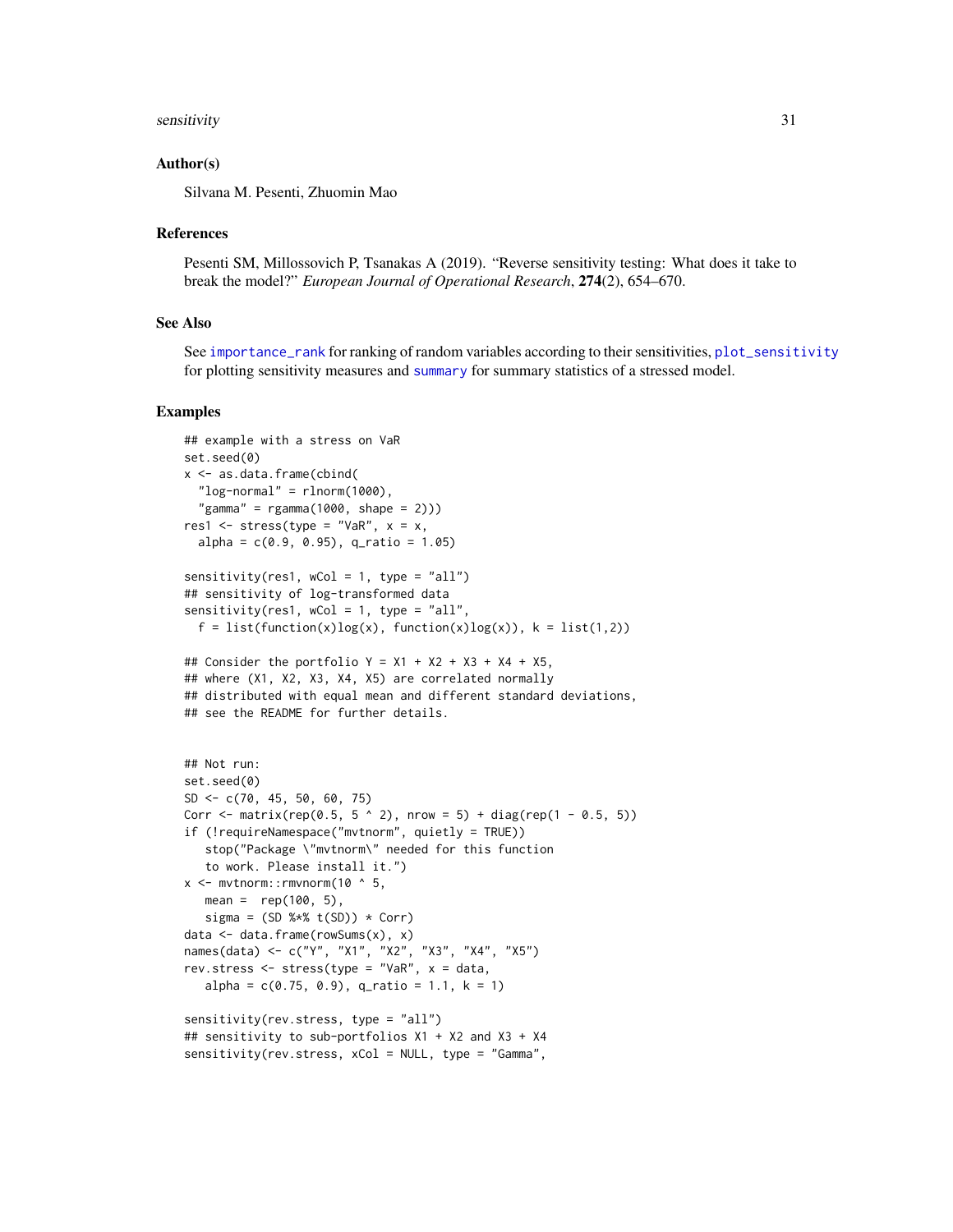32 stress and the stress stress stress in the stress stress stress stress stress in the stress stress stress in the stress stress stress in the stress stress in the stress stress in the stress stress in the stress stress i

```
f = rep(list(function(x)x[1] + x[2]), 2), k = list(c(2, 3), c(4, 5)))plot_sensitivity(rev.stress, xCol = 2:6, type = "Gamma")
importance_rank(rev.stress, xCol = 2:6, type = "Gamma")
```
## End(Not run)

#### <span id="page-31-1"></span>stress *Stressing Random Variables*

#### Description

Provides weights on simulated scenarios from a baseline stochastic model, such that stressed random variables fulfil given probabilistic constraints (e.g. specified values for risk measures), under the new scenario weights. Scenario weights are selected by constrained minimisation of the relative entropy to the baseline model.

#### Usage

```
stress(
  type = c("VaR", "VaR ES", "mean", "mean sd", "moment", "prob", "user"),
 x,
  ...
)
```
# Arguments

| type              | Type of stress, one of "VaR", "VaR ES", "mean", "mean sd", "moment", "prob", "user". |
|-------------------|--------------------------------------------------------------------------------------|
| $\mathsf{X}$      | A vector, matrix or data frame containing realisations of random variables.          |
|                   | Columns of x correspond to random variables; OR                                      |
|                   | A SWIM object, where x corresponds to the underlying data of the SWIM object.        |
| $\cdot\cdot\cdot$ | Arguments to be passed on, depending on type.                                        |

#### Value

An object of class SWIM, see [SWIM](#page-64-1) for details.

#### Author(s)

Silvana M. Pesenti

#### References

Pesenti SM, Millossovich P, Tsanakas A (2019). "Reverse sensitivity testing: What does it take to break the model?" *European Journal of Operational Research*, 274(2), 654–670.

Pesenti S BAMPTA (2020). "Scenario Weights for Importance Measurement (SWIM) - An R package for sensitivity analysis." *Annals of Actuarial Science 15.2 (2021): 458-483. Available at SSRN:*

<span id="page-31-0"></span>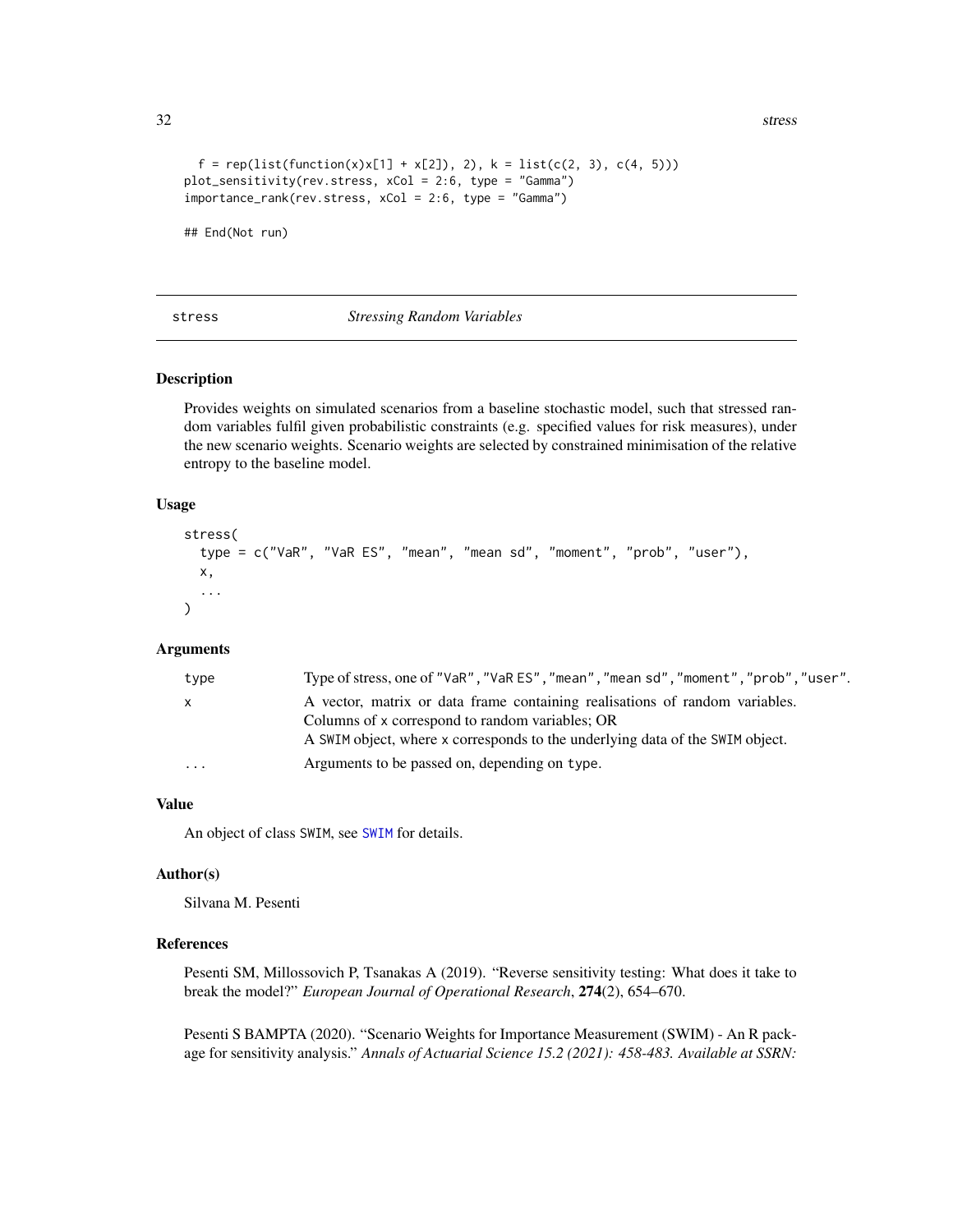<span id="page-32-0"></span><https://www.ssrn.com/abstract=3515274>.

Csiszar I (1975). "I-divergence geometry of probability distributions and minimization problems." *The Annals of Probability*, 146–158.

#### See Also

```
Other stress functions: stress_HARA_RM_w(), stress_RM_mean_sd_w(), stress_RM_w(), stress_VaR_ES(),
stress_VaR(), stress_mean_sd_w(), stress_mean_sd(), stress_mean_w(), stress_mean(),
stress_moment(), stress_prob(), stress_user(), stress_wass()
```
#### Examples

```
set.seed(0)
x <- as.data.frame(cbind(
  "normal" = rnorm(1000),
  "gamma" = rgamma(1000, shape = 2)))res \leq stress(type = "VaR", x = x,
 alpha = 0.9, q_{ratio} = 1.05)summary(res)
```
<span id="page-32-1"></span>stress\_HARA\_RM\_w *Stressing Risk Measure and HARA Utility*

# Description

Provides weights on simulated scenarios from a baseline stochastic model, such that a stressed model component (random variable) fulfills a constraint on its HARA utility defined by a, b and eta parameter and risk measure defined by a gamma function and evaluated at a given level alpha. Scenario weights are selected by constrained minimisation of the Wasserstein distance to the baseline model.

#### Usage

```
stress_HARA_RM_w(
  x,
  alpha = 0.8,
  a,
 b,
  eta,
  q_ratio = NULL,
  q = NULL,
 hu_ratio = NULL,
 hu = NULL,k = 1,
  h = 1,
  gamma = NULL,
```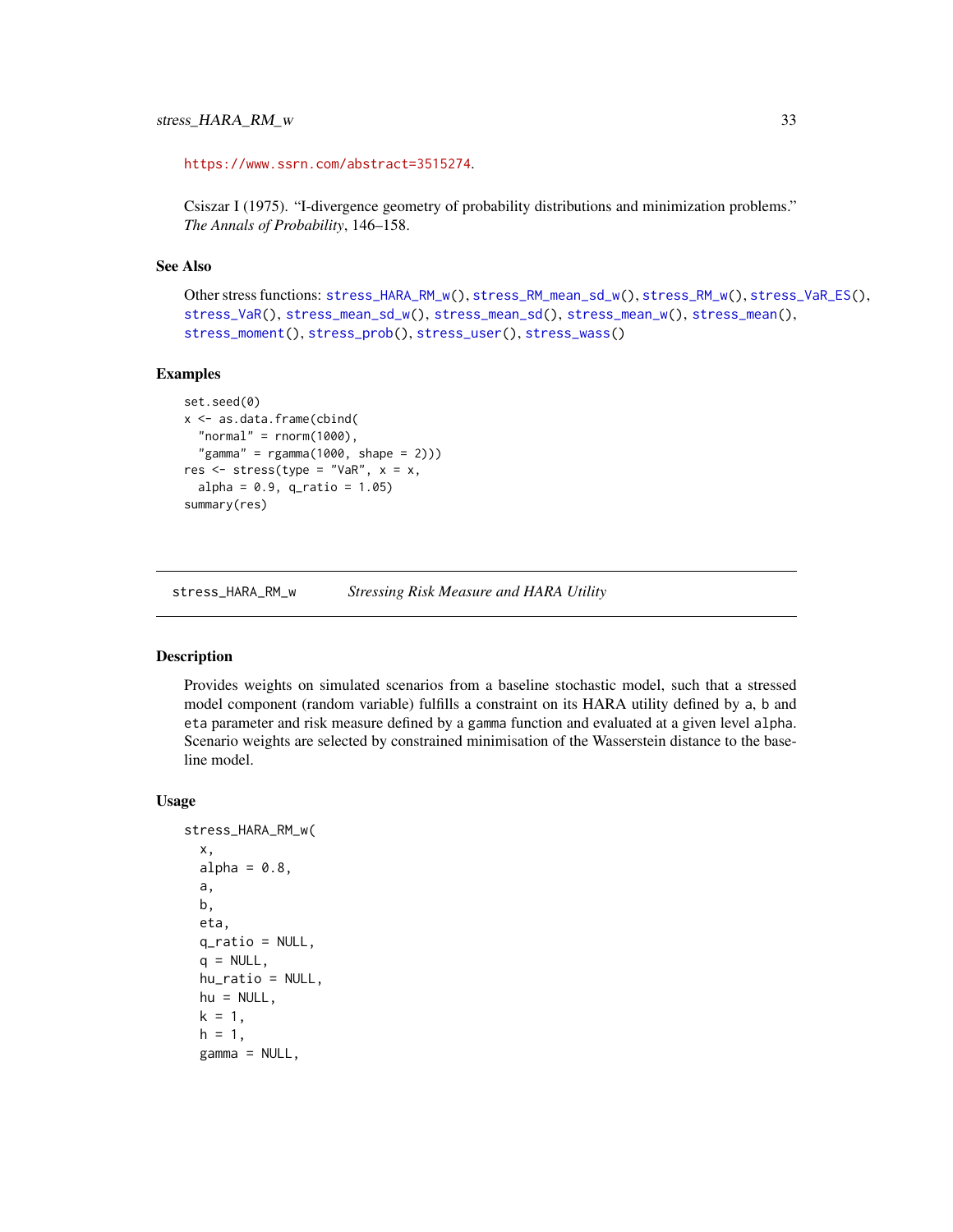```
names = NULL,
  log = FALSE,
  method = "Nelder-Mead"
\mathcal{L}
```
# Arguments

| x        | A vector, matrix or data frame containing realisations of random variables.<br>Columns of x correspond to random variables; OR                        |
|----------|-------------------------------------------------------------------------------------------------------------------------------------------------------|
|          | A SWIMw object, where x corresponds to the underlying data of the SWIMw object.<br>The stressed random component is assumed continuously distributed. |
| alpha    | Numeric, vector, the level of the Expected Shortfall. (default Expected Shortfall)                                                                    |
| a        | Numeric vector, input to HARA utility function.                                                                                                       |
| b        | Numeric vector, input to HARA utility function.                                                                                                       |
| eta      | Numeric vector, input to HARA utility function.                                                                                                       |
| q_ratio  | Numeric, vector, the ratio of the stressed RM to the baseline RM (must be same<br>length as alpha).                                                   |
| q        | Numeric, vector, the stressed RM at level alpha (must be same length as alpha).                                                                       |
| hu_ratio | Numeric, vector, the ratio of the HARA utility to the baseline HARA utility.                                                                          |
| hu       | Numeric, vector, the stressed HARA utility with parameters a, b and eta.                                                                              |
| k        | Numeric, the column of $x$ that is stressed (default = 1).                                                                                            |
| h        | Numeric, a multiplier of the default bandwidth using Silverman's rule (default h<br>$= 1$ ).                                                          |
| gamma    | Function of one variable, that defined the gamma of the risk measure. (default<br>Expected Shortfall).                                                |
| names    | Character vector, the names of stressed models.                                                                                                       |
| log      | Boolean, the option to print weights' statistics.                                                                                                     |
| method   | The method to be used in [stats::optim()]. (default = $N$ elder-Mead).                                                                                |

# Details

This function implements stresses on distortion risk measures. Distortion risk measures are defined by a square-integrable function gamma where

$$
\int_0^1 gamma(u)du = 1.
$$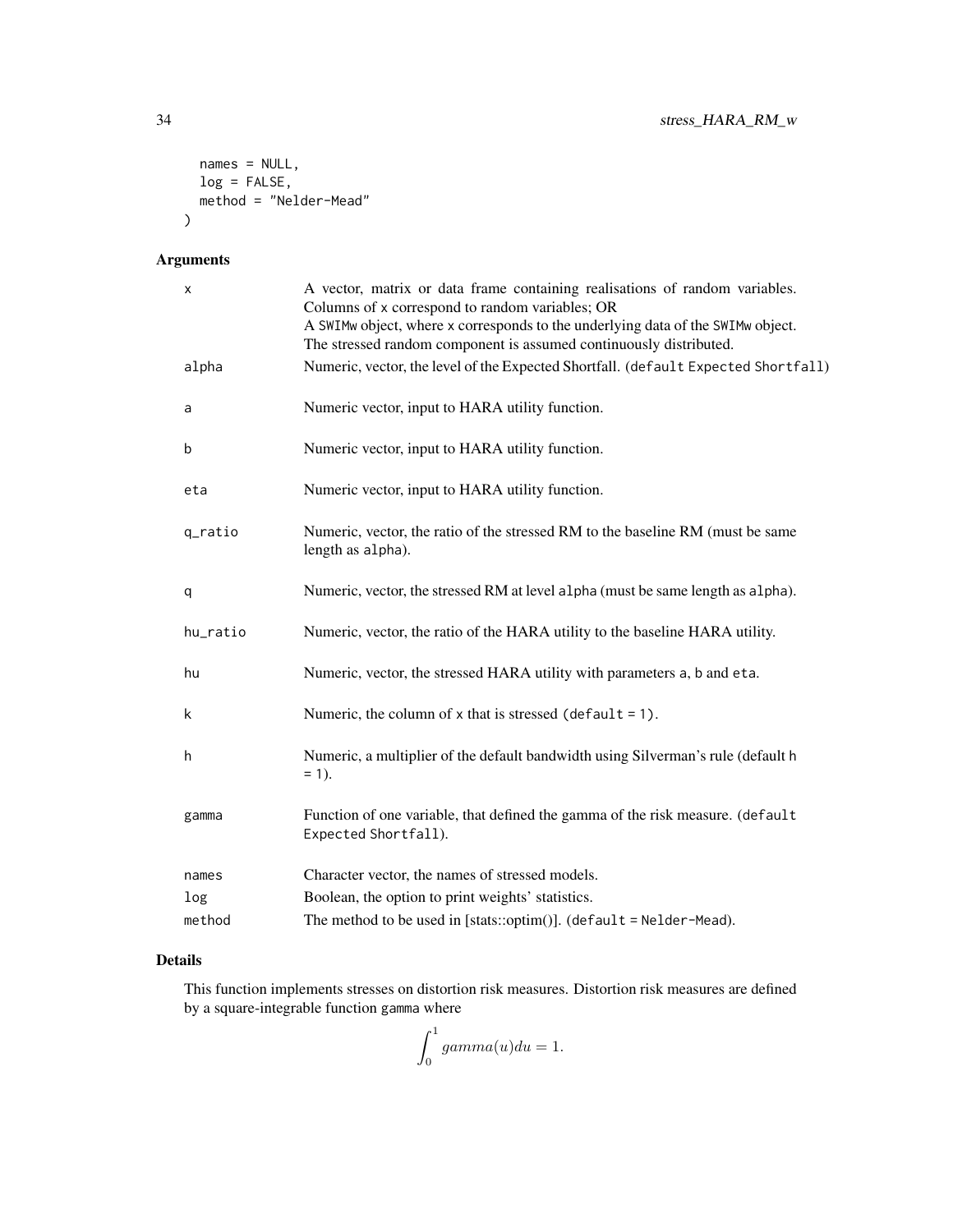<span id="page-34-0"></span>The distortion risk measure for some gamma and distribution G is calculated as:

$$
\rho_{gamma}(G) = \int_0^1 \check{G}(u) \gamma(m) \alpha(u) du.
$$

Expected Shortfall (ES) is an example of a distortion risk measure. The ES at level alpha of a random variable with distribution function F is defined by:

$$
ES_{alpha} = 1/(1 - alpha) * \int_{alpha}^{1} VaR_u du.
$$

The HARA Utility is defined by

$$
u(x) = \frac{1 - eta}{eta} \left(\frac{ax}{1 - eta} + b\right)^e ta
$$

# Value

.

A SWIMw object containing:

- x, a data.frame containing the data;
- h, h is a multiple of the Silverman's rule;
- u, vector containing the gridspace on [0, 1];
- lam, vector containing the lambda's of the optimized model;
- str\_fY, function defining the densities of the stressed component;
- str\_FY, function defining the distribution of the stressed component;
- str\_FY\_inv, function defining the quantiles of the stressed component;
- gamma, function defining the risk measure;
- new\_weights, a list of functions, that applied to the kth column of x, generates the vectors of scenario weights. Each component corresponds to a different stress;
- type = "HARA RM";
- specs, a list, each component corresponds to a different stress and contains k, alpha, a, b, eta, q, and hu.

See [SWIM](#page-64-1) for details.

#### Author(s)

Zhuomin Mao

#### References

Pesenti SM, Millossovich P, Tsanakas A (2019). "Reverse sensitivity testing: What does it take to break the model?" *European Journal of Operational Research*, 274(2), 654–670.

Pesenti S BAMPTA (2020). "Scenario Weights for Importance Measurement (SWIM) - An R package for sensitivity analysis." *Annals of Actuarial Science 15.2 (2021): 458-483. Available at SSRN:* <https://www.ssrn.com/abstract=3515274>.

Pesenti SM (2021). "Reverse Sensitivity Analysis for Risk Modelling." *Available at SSRN 3878879*.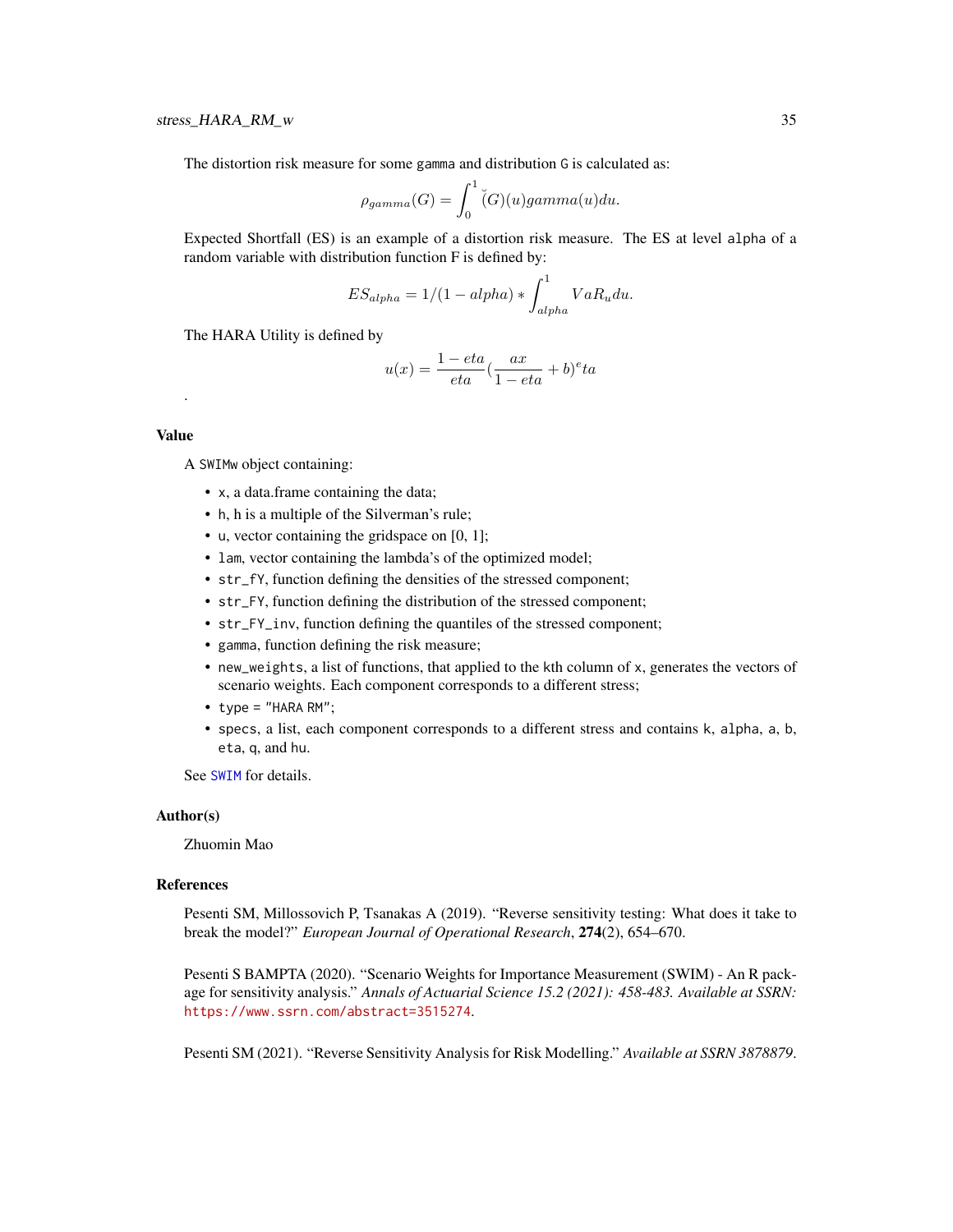#### See Also

```
Other stress functions: stress_RM_mean_sd_w(), stress_RM_w(), stress_VaR_ES(), stress_VaR(),
stress_mean_sd_w(), stress_mean_sd(), stress_mean_w(), stress_mean(), stress_moment(),
stress_prob(), stress_user(), stress_wass(), stress()
```
#### Examples

```
## Not run:
set.seed(0)
x <- as.data.frame(cbind(
 "normal" = rnorm(1000),
 "gamma" = rgamma(1000, shape = 2)))res1 <- stress_wass(type = "HARA RM", x = x, a=1, b=5, eta=0.5, alpha=0.95,
q_ratio=1.05, hu_ratio=1.05, k=1)
 summary(res1)
## calling stress_RM_w directly
## stressing "gamma"
res2 <- stress_HARA_RM_w(x = x, a=1, b=5, eta=0.5, alpha=0.95,
q_ratio=1.05, hu_ratio=1.05, k=2)
summary(res2)
## End(Not run)
```
<span id="page-35-1"></span>stress\_mean *Stressing Means*

#### **Description**

Provides weights on simulated scenarios from a baseline stochastic model, such that stressed model components (random variables) fulfil the mean constraints. Scenario weights are selected by constrained minimisation of the relative entropy to the baseline model.

#### Usage

```
stress_mean(x, k, new_means, normalise = TRUE, names = NULL, log = FALSE, ...)
```
#### Arguments

| $\boldsymbol{\mathsf{x}}$ | A vector, matrix or data frame containing realisations of random variables.<br>Columns of x correspond to random variables; OR<br>A SWIM object, where x corresponds to the underlying data of the SWIM object. |
|---------------------------|-----------------------------------------------------------------------------------------------------------------------------------------------------------------------------------------------------------------|
| k                         | Numeric vector, the columns of x that are stressed.                                                                                                                                                             |
| new_means                 | Numeric vector, same length as k, containing the stressed means.                                                                                                                                                |
| normalise                 | Logical. If true, values of $f(x)$ are linearly scaled to the unit interval.                                                                                                                                    |
| names                     | Character vector, the names of stressed models.                                                                                                                                                                 |
| log                       | Boolean, the option to print weights' statistics.                                                                                                                                                               |
| .                         | Additional arguments to be passed to nlegsly or stress_moment.                                                                                                                                                  |
|                           |                                                                                                                                                                                                                 |

<span id="page-35-0"></span>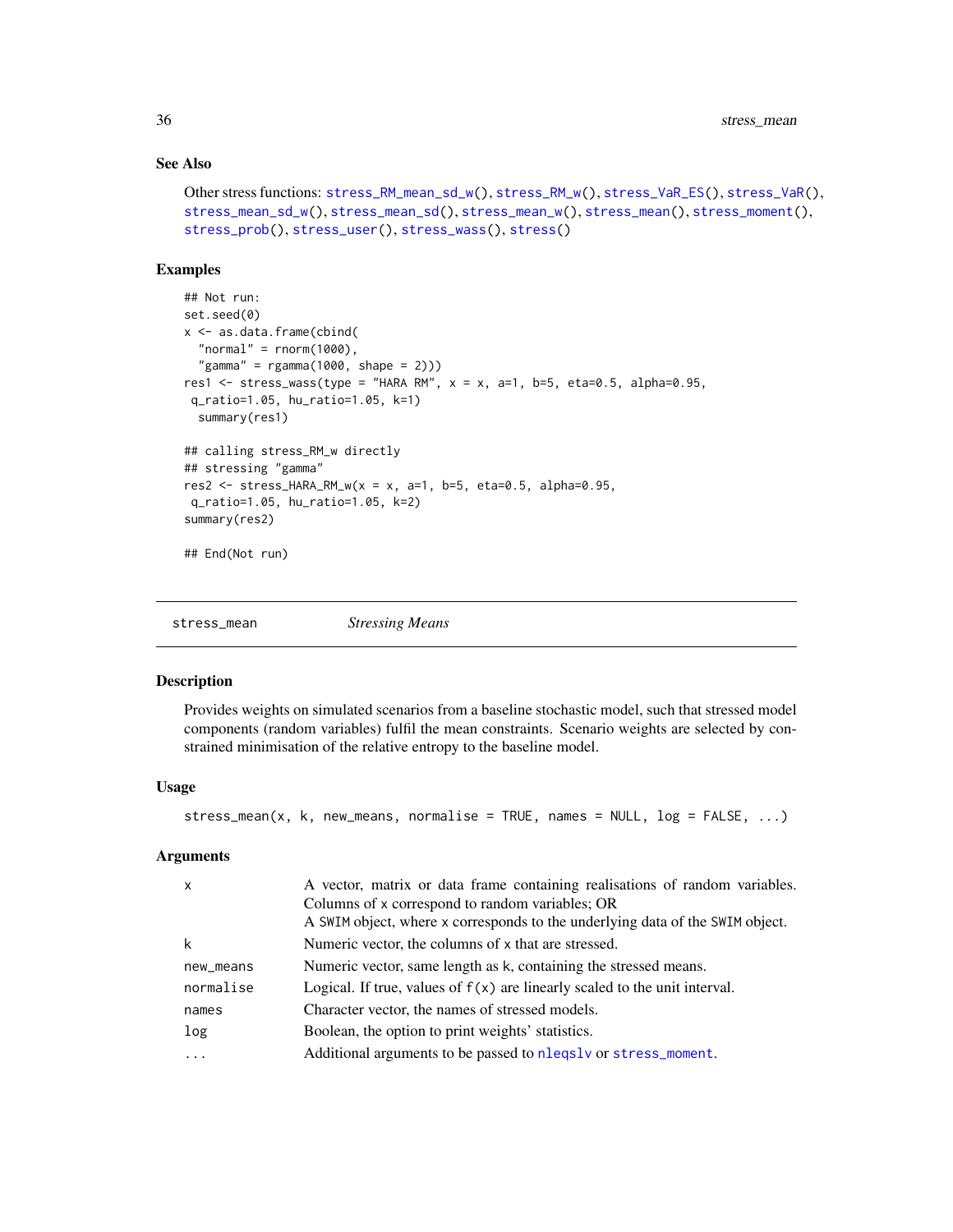#### <span id="page-36-0"></span>stress\_mean 37

#### Details

The function stress\_mean is a wrapper for the function stress\_moment. See [stress\\_moment](#page-43-1) for details on the additional arguments to ... and the underlying algorithm.

#### Value

A SWIM object containing:

- x, a data.frame containing the data;
- new\_weights, a list, each component corresponds to a different stress and is a vector of scenario weights;
- type =  $"mean";$
- specs, a list, each component corresponds to a different stress and contains k and new\_means.

See [SWIM](#page-64-1) for details.

#### References

Pesenti SM, Millossovich P, Tsanakas A (2019). "Reverse sensitivity testing: What does it take to break the model?" *European Journal of Operational Research*, 274(2), 654–670.

Pesenti S BAMPTA (2020). "Scenario Weights for Importance Measurement (SWIM) - An R package for sensitivity analysis." *Annals of Actuarial Science 15.2 (2021): 458-483. Available at SSRN:* <https://www.ssrn.com/abstract=3515274>.

Csiszar I (1975). "I-divergence geometry of probability distributions and minimization problems." *The Annals of Probability*, 146–158.

#### See Also

See [stress\\_mean\\_sd](#page-37-1) for stressing means and standard deviations jointly, and [stress\\_moment](#page-43-1) for moment constraints.

```
Other stress functions: stress_HARA_RM_w(), stress_RM_mean_sd_w(), stress_RM_w(), stress_VaR_ES(),
stress_VaR(), stress_mean_sd_w(), stress_mean_sd(), stress_mean_w(), stress_moment(),
stress_prob(), stress_user(), stress_wass(), stress()
```
#### Examples

```
set.seed(0)
x <- data.frame(cbind(
  "normal" = r_{\text{norm}}(1000),
  "gamma" = rgamma(1000, shape = 2),
  "beta" = rbeta(1000, shape1 = 2, shape2 = 2))## stressing means
res1 \le stress(type = "mean", x = x, k = 1:3,
  new_means = c(1, 1, 0.75)summary(res1)
res1$specs
```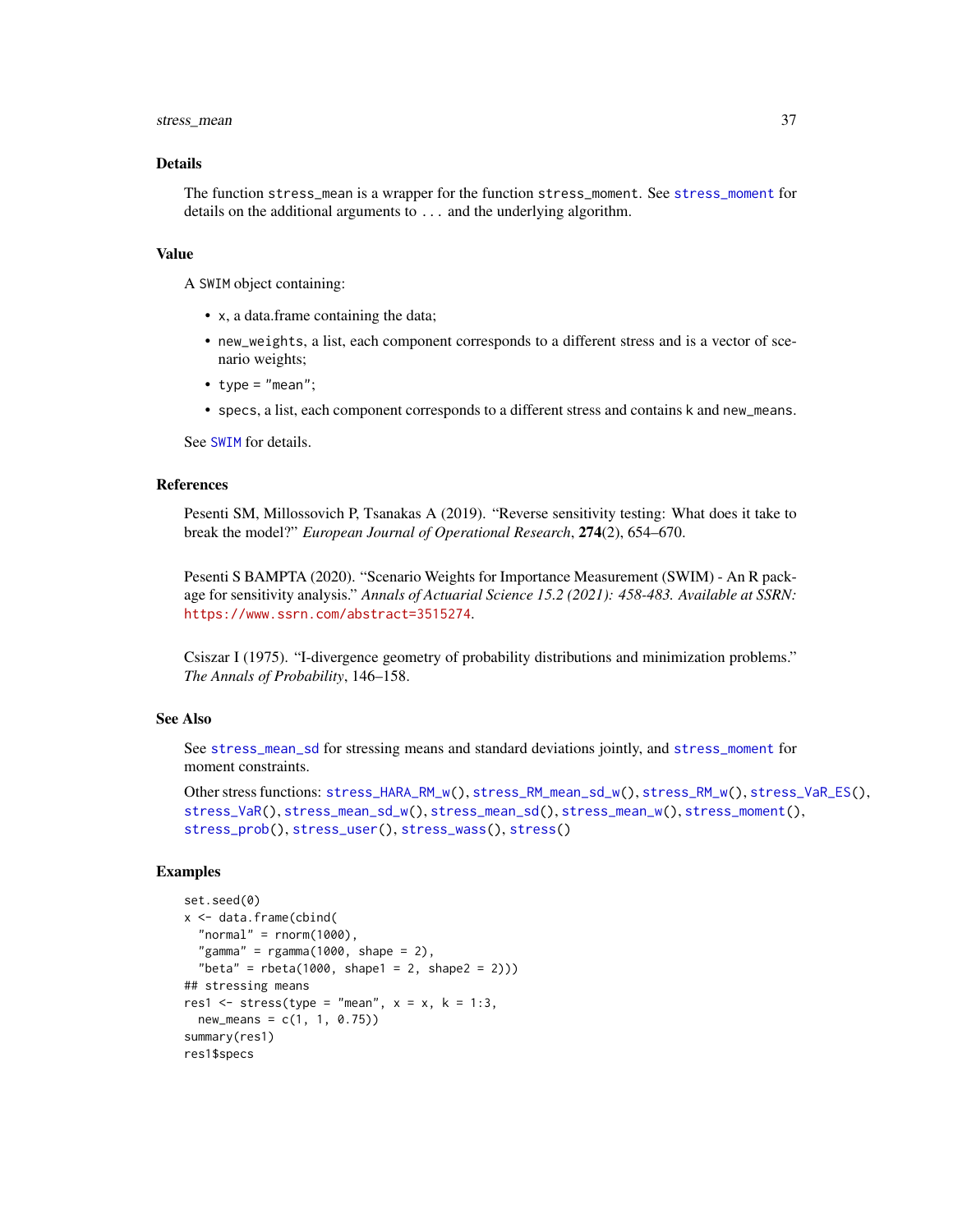```
## calling stress_mean directly
res2 \le stress_mean(x = x, k = 1:3,
 new\_means = c(1, 1, 0.75)summary(res2)
## See also examples in stress_moment and stress_mean_sd.
```
<span id="page-37-1"></span>stress\_mean\_sd *Stressing Mean and Standard Deviation*

# Description

Provides weights on simulated scenarios from a baseline stochastic model, such that stressed model components (random variables) fulfil the mean and standard deviation constraints. Scenario weights are selected by constrained minimisation of the relative entropy to the baseline model.

# Usage

```
stress_mean_sd(
  x,
 k,
 new_means,
 new_sd,
 normalise = TRUE,
 names = NULL,
 log = FALSE,
  ...
)
```
# Arguments

| $\mathsf{x}$ | A vector, matrix or data frame containing realisations of random variables.<br>Columns of x correspond to random variables; OR<br>A SWIM object, where x corresponds to the underlying data of the SWIM object. |
|--------------|-----------------------------------------------------------------------------------------------------------------------------------------------------------------------------------------------------------------|
| k            | Numeric vector, the columns of x that are stressed.                                                                                                                                                             |
| new_means    | Numeric vector, same length as k, containing the stressed means.                                                                                                                                                |
| new_sd       | Numeric vector, same length as k, containing the stressed standard deviations.                                                                                                                                  |
| normalise    | Logical. If true, values of $f(x)$ are linearly scaled to the unit interval.                                                                                                                                    |
| names        | Character vector, the names of stressed models.                                                                                                                                                                 |
| log          | Boolean, the option to print weights' statistics.                                                                                                                                                               |
| $\ddots$     | Additional arguments to be passed to nleqslv or stress_moment.                                                                                                                                                  |

<span id="page-37-0"></span>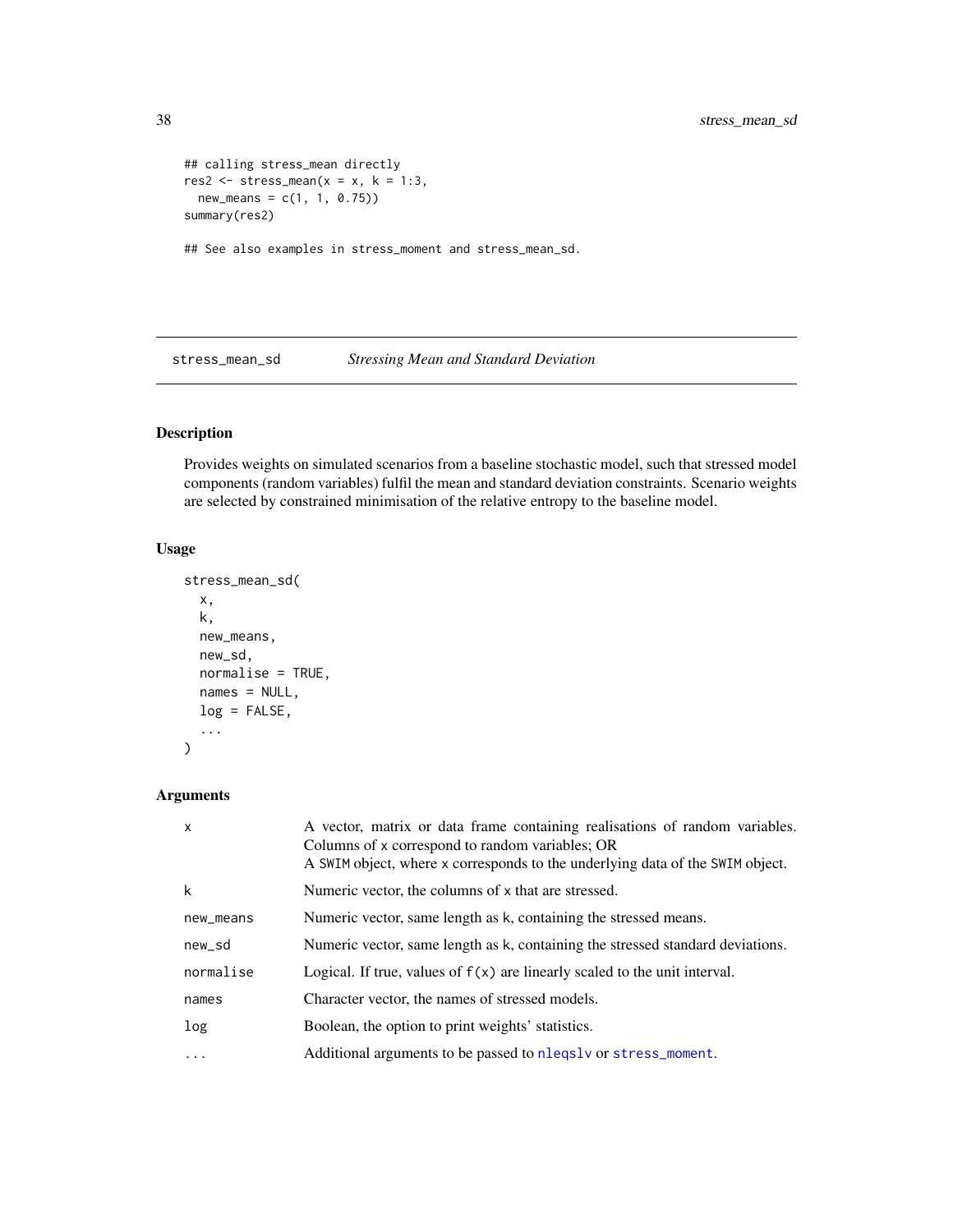#### <span id="page-38-0"></span>Details

The function stress\_mean\_sd is a wrapper for the function stress\_moment. See [stress\\_moment](#page-43-1) for details on the additional arguments to ... and the underlying algorithm.

For stressing means only, see [stress\\_mean](#page-35-1), for stressing higher moments and functions of moments, see [stress\\_moment](#page-43-1).

# Value

A SWIM object containing:

- x, a data.frame containing the data;
- new\_weights, a list, each component corresponds to a different stress and is a vector of scenario weights;
- type =  $"mean";$
- specs, a list, each component corresponds to a different stress and contains k, new\_means and new\_sd.

See [SWIM](#page-64-1) for details.

#### References

Pesenti SM, Millossovich P, Tsanakas A (2019). "Reverse sensitivity testing: What does it take to break the model?" *European Journal of Operational Research*, 274(2), 654–670.

Pesenti S BAMPTA (2020). "Scenario Weights for Importance Measurement (SWIM) - An R package for sensitivity analysis." *Annals of Actuarial Science 15.2 (2021): 458-483. Available at SSRN:* <https://www.ssrn.com/abstract=3515274>.

Csiszar I (1975). "I-divergence geometry of probability distributions and minimization problems." *The Annals of Probability*, 146–158.

#### See Also

```
Other stress functions: stress_HARA_RM_w(), stress_RM_mean_sd_w(), stress_RM_w(), stress_VaR_ES(),
stress_VaR(), stress_mean_sd_w(), stress_mean_w(), stress_mean(), stress_moment(),
stress_prob(), stress_user(), stress_wass(), stress()
```
#### Examples

```
set.seed(0)
x <- data.frame(cbind(
  "normal" = rnorm(1000),
  "gamma" = rgamma(1000, shape = 2),
  "beta" = rbeta(1000, shape1 = 2, shape2 = 2)))## stressing mean and sd of column 1
res1 \le stress(type = "mean sd", x = x, k = 1, new_means = 0.1,
 new\_sd = 1.1, method = "Newton",control = list(maxit = 1000, ftol = 1E-15)
```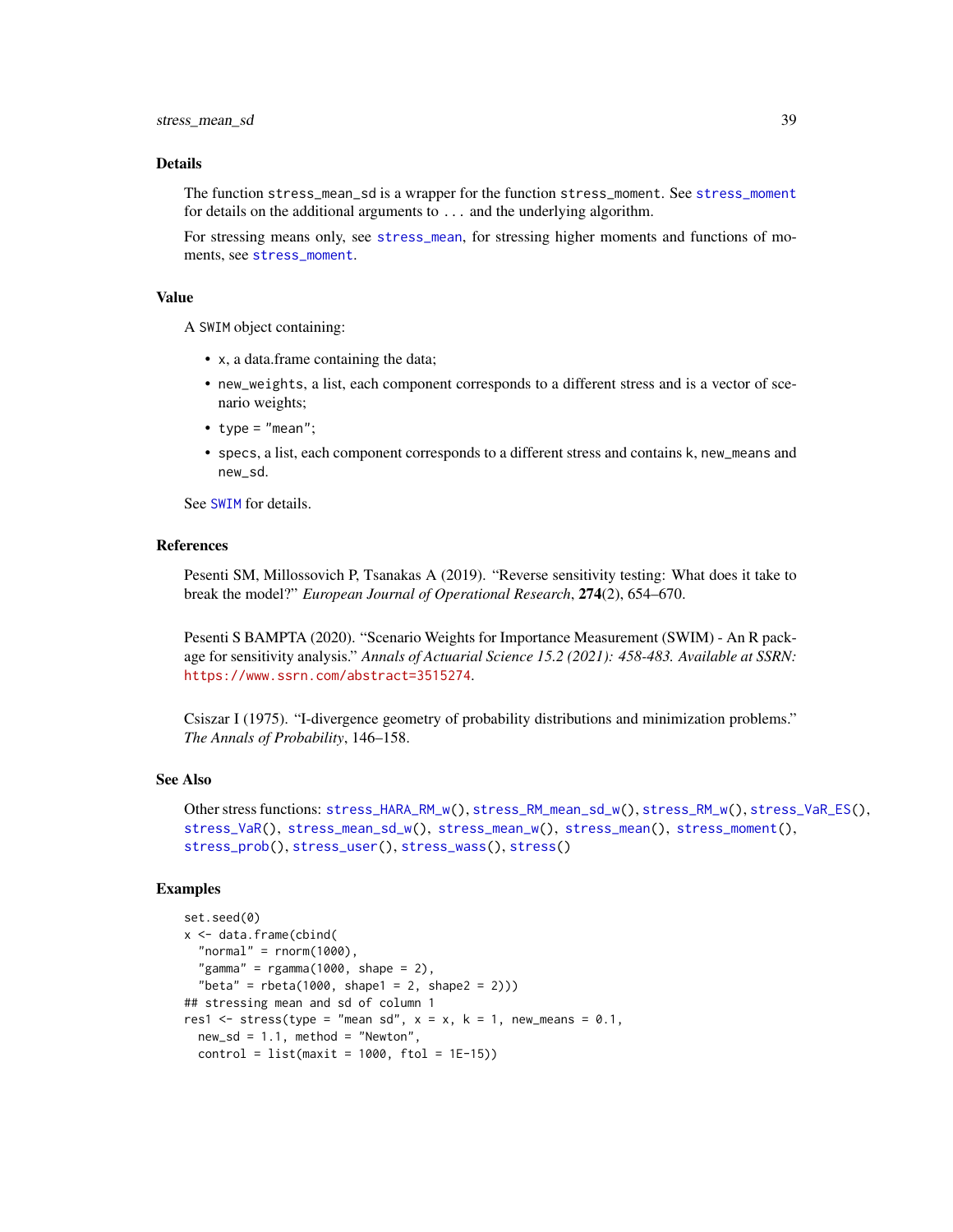```
summary(res1)
## calling stress_mean_sd directly
res2 \le stress_mean_sd(x = x, k = 1, new_means = 0.1,
 new\_sd = 1.1, method = "Newton",
  control = list(maxit = 1000, ftol = 1E-15)## See also examples in stress_moment.
```
<span id="page-39-1"></span>stress\_mean\_sd\_w *Stressing Mean and Standard Deviation*

# Description

Provides weights on simulated scenarios from a baseline stochastic model, such that a stressed model component (random variable) fulfils a constraint on its mean and standard deviation. Scenario weights are selected by constrained minimisation of the Wasserstein distance to the baseline model.

# Usage

```
stress_mean_sd_w(
  x,
  new_means,
  new_sd,
 k = 1,h = 1,
  names = NULL,
  log = FALSE,
  method = "Nelder-Mead",
  ...
)
```
#### Arguments

| $\mathsf{x}$ | A vector, matrix or data frame containing realisations of random variables.<br>Columns of x correspond to random variables; OR<br>A SWIM w object, where x corresponds to the underlying data of the SWIM w object.<br>The stressed random component is assumed continuously distributed. |
|--------------|-------------------------------------------------------------------------------------------------------------------------------------------------------------------------------------------------------------------------------------------------------------------------------------------|
| new_means    | Numeric, the stressed mean.                                                                                                                                                                                                                                                               |
| new_sd       | Numeric, the stressed standard deviation.                                                                                                                                                                                                                                                 |
| k            | Numeric, the column of x that is stressed (default = 1).                                                                                                                                                                                                                                  |

<span id="page-39-0"></span>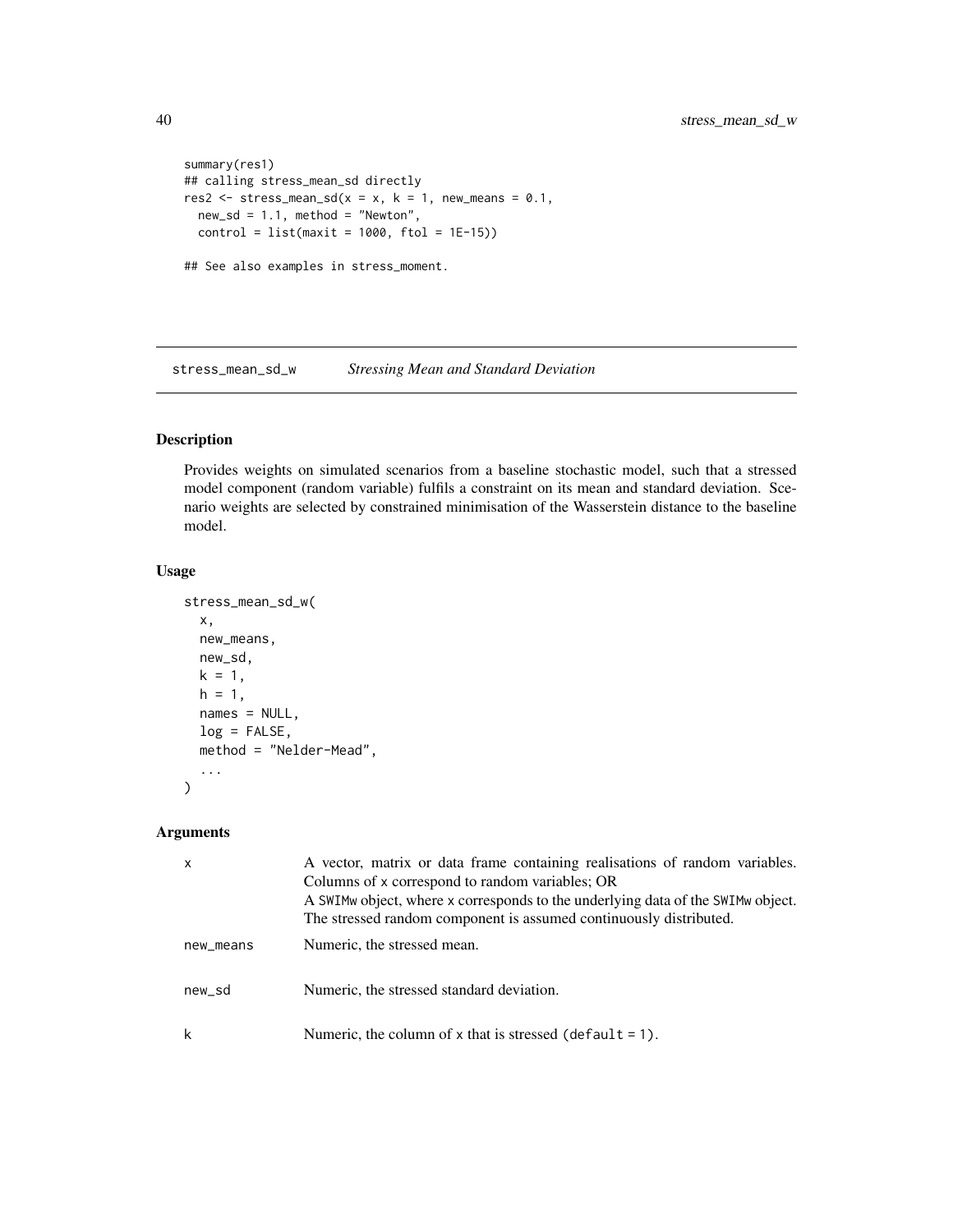<span id="page-40-0"></span>

|        | Numeric, a multiplier of the default bandwidth using Silverman's rule (default h<br>$= 1$ . |
|--------|---------------------------------------------------------------------------------------------|
| names  | Character vector, the names of stressed models.                                             |
| log    | Boolean, the option to print weights' statistics.                                           |
| method | The method to be used in [stats::optim()]. (default = $N$ elder-Mead).                      |
| .      | Additional arguments to be passed to nlegsly.                                               |

#### Value

A SWIMw object containing:

- x, a data.frame containing the data;
- h, h is a multiple of the Silverman's rule;
- u, vector containing the gridspace on [0, 1];
- lam, vector containing the lambda's of the optimized model;
- str\_fY, function defining the densities of the stressed component;
- str\_FY, function defining the distribution of the stressed component;
- str\_FY\_inv, function defining the quantiles of the stressed component;
- gamma, function defining the risk measure;
- new\_weights, a list of functions, that applied to the kth column of x, generates the vectors of scenario weights. Each component corresponds to a different stress;
- type = "mean sd";
- specs, a list, each component corresponds to a different stress and contains k, new\_means and new\_sd.

See [SWIM](#page-64-1) for details.

#### Author(s)

Zhuomin Mao

#### References

Pesenti SM, Millossovich P, Tsanakas A (2019). "Reverse sensitivity testing: What does it take to break the model?" *European Journal of Operational Research*, 274(2), 654–670.

Pesenti S BAMPTA (2020). "Scenario Weights for Importance Measurement (SWIM) - An R package for sensitivity analysis." *Annals of Actuarial Science 15.2 (2021): 458-483. Available at SSRN:* <https://www.ssrn.com/abstract=3515274>.

Pesenti SM (2021). "Reverse Sensitivity Analysis for Risk Modelling." *Available at SSRN 3878879*.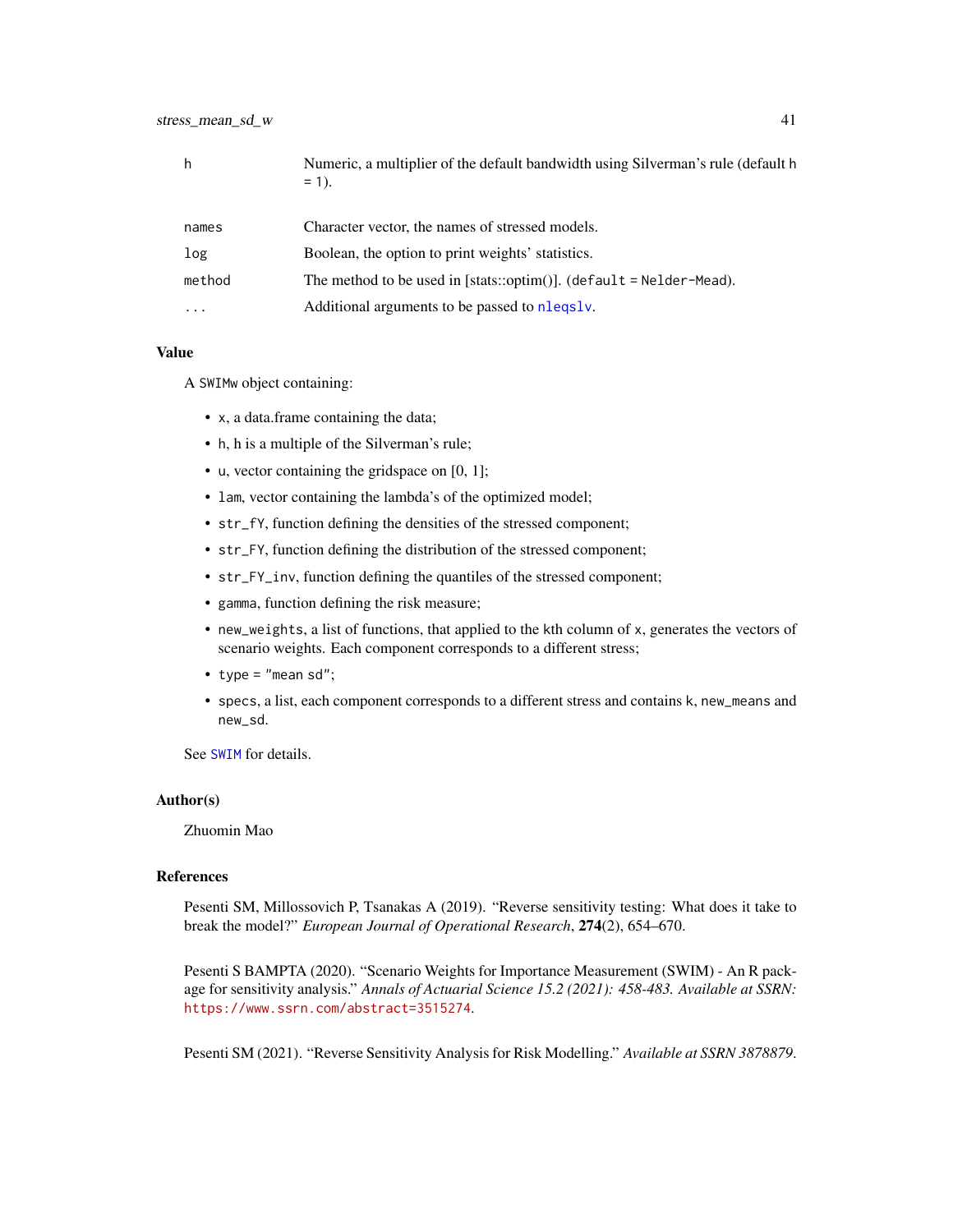# See Also

```
Other stress functions: stress_HARA_RM_w(), stress_RM_mean_sd_w(), stress_RM_w(), stress_VaR_ES(),
stress_VaR(), stress_mean_sd(), stress_mean_w(), stress_mean(), stress_moment(), stress_prob(),
stress_user(), stress_wass(), stress()
```
#### Examples

```
## Not run:
set.seed(0)
x <- as.data.frame(cbind(
 "normal" = rnorm(1000),
  "gamma" = rgamma(1000, shape = 2)))res1 <- stress_wass(type = "mean sd", x = x, k = 1,
 new_means=1, new_sd=0.9)
 summary(res1)
## calling stress_RM_w directly
## stressing "gamma"
res2 <- stress_mean_sd_w(x = x,
 new_means=2.2, new_sd=1.5, k = 2)
summary(res2)
## End(Not run)
```
<span id="page-41-1"></span>stress\_mean\_w *Stressing Mean*

# Description

Provides weights on simulated scenarios from a baseline stochastic model, such that a stressed model component (random variable) fulfils a constraint on its mean. Scenario weights are selected by constrained minimisation of the Wasserstein distance to the baseline model.

# Usage

```
stress_mean_w(
  x,
 new_means,
 k = 1,h = 1,
 names = NULL,
 log = FALSE,
 method = "Nelder-Mead",
  ...
)
```
<span id="page-41-0"></span>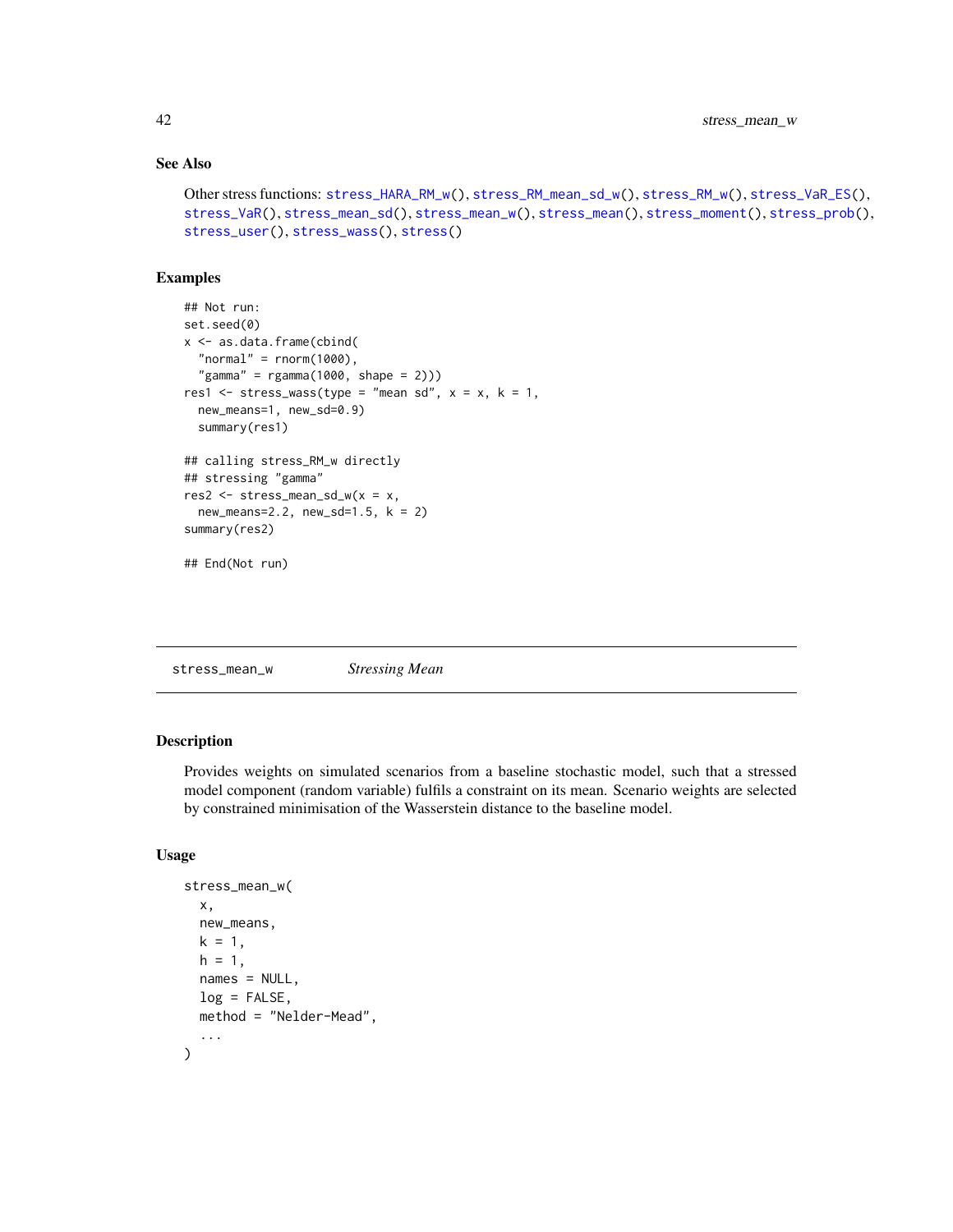# <span id="page-42-0"></span>stress\_mean\_w 43

# Arguments

| X         | A vector, matrix or data frame containing realisations of random variables.<br>Columns of x correspond to random variables; OR<br>A SWIMw object, where x corresponds to the underlying data of the SWIMw object.<br>The stressed random component is assumed continuously distributed. |
|-----------|-----------------------------------------------------------------------------------------------------------------------------------------------------------------------------------------------------------------------------------------------------------------------------------------|
| new_means | Numeric, the stressed mean.                                                                                                                                                                                                                                                             |
| k         | Numeric, the column of $x$ that is stressed (default = 1).                                                                                                                                                                                                                              |
| h         | Numeric, a multiplier of the default bandwidth using Silverman's rule (default h<br>$= 1$ .                                                                                                                                                                                             |
| names     | Character vector, the names of stressed models.                                                                                                                                                                                                                                         |
| log       | Boolean, the option to print weights' statistics.                                                                                                                                                                                                                                       |
| method    | The method to be used in [stats::optim()]. (default = $N$ elder-Mead).                                                                                                                                                                                                                  |
|           | Additional arguments to be passed to nlegsly.                                                                                                                                                                                                                                           |

# Value

A SWIMw object containing:

- x, a data.frame containing the data;
- h, h is a multiple of the Silverman's rule;
- u, vector containing the gridspace on [0, 1];
- lam, vector containing the lambda's of the optimized model;
- str\_fY, function defining the densities of the stressed component;
- str\_FY, function defining the distribution of the stressed component;
- str\_FY\_inv, function defining the quantiles of the stressed component;
- gamma, function defining the risk measure;
- new\_weights, a list of functions, that applied to the kth column of x, generates the vectors of scenario weights. Each component corresponds to a different stress;
- type =  $"mean";$
- specs, a list, each component corresponds to a different stress and contains k and new\_means.

See [SWIM](#page-64-1) for details.

# Author(s)

Zhuomin Mao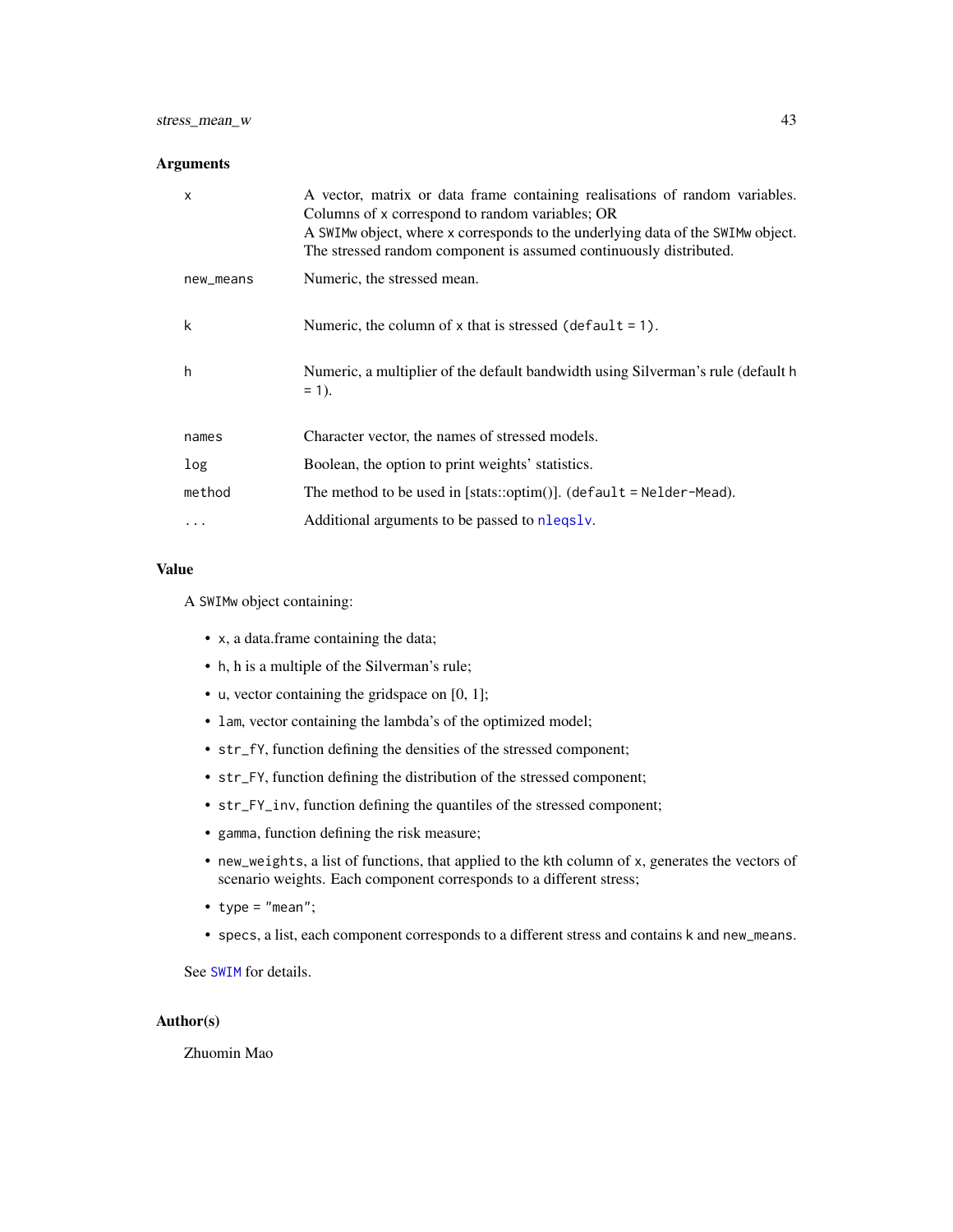#### <span id="page-43-0"></span>References

Pesenti SM, Millossovich P, Tsanakas A (2019). "Reverse sensitivity testing: What does it take to break the model?" *European Journal of Operational Research*, 274(2), 654–670.

Pesenti S BAMPTA (2020). "Scenario Weights for Importance Measurement (SWIM) - An R package for sensitivity analysis." *Annals of Actuarial Science 15.2 (2021): 458-483. Available at SSRN:* <https://www.ssrn.com/abstract=3515274>.

Pesenti SM (2021). "Reverse Sensitivity Analysis for Risk Modelling." *Available at SSRN 3878879*.

# See Also

```
Other stress functions: stress_HARA_RM_w(), stress_RM_mean_sd_w(), stress_RM_w(), stress_VaR_ES(),
stress_VaR(), stress_mean_sd_w(), stress_mean_sd(), stress_mean(), stress_moment(),
stress_prob(), stress_user(), stress_wass(), stress()
```
#### Examples

```
## Not run:
set.seed(0)
x <- as.data.frame(cbind(
  "normal" = r = r \cdot (1000),
  "gamma" = rgamma(1000, shape = 2)))res1 \le stress_wass(type = "mean", x = x, k = 1,
 new_means=1)
 summary(res1)
## calling stress_RM_w directly
## stressing "gamma"
res2 \leq stress_mean_w(x = x,new_means=2.2, k = 2)summary(res2)
## End(Not run)
```
<span id="page-43-1"></span>stress\_moment *Stressing Moments*

#### Description

Provides weights on simulated scenarios from a baseline stochastic model, such that stressed model components (random variables) fulfill the moment constraints. Scenario weights are selected by constrained minimisation of the relative entropy to the baseline model.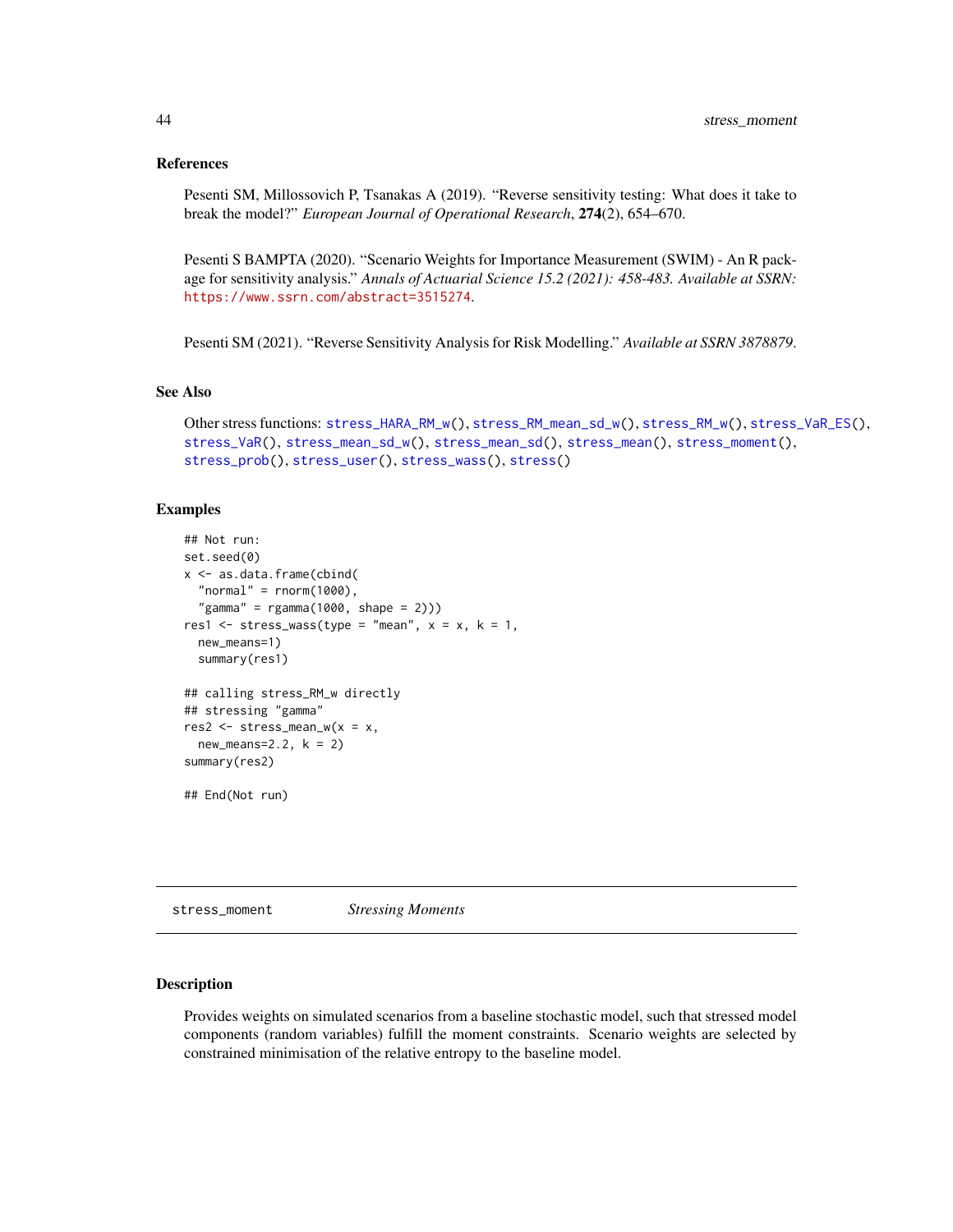<span id="page-44-0"></span>stress\_moment 45

#### Usage

```
stress_moment(
 x,
  f,
 k,
 m,
 normalise = TRUE,
  show = FALSE,names = NULL,log = FALSE,
  ...
)
```
# Arguments

| X         | A vector, matrix or data frame containing realisations of random variables.<br>Columns of x correspond to random variables; OR<br>A SWIM object, where x corresponds to the underlying data of the SWIM object. |
|-----------|-----------------------------------------------------------------------------------------------------------------------------------------------------------------------------------------------------------------|
| f         | A function, or list of functions, that, applied to x, constitute the moment con-<br>straints.                                                                                                                   |
| k         | A vector or list of vectors, same length as f, indicating which columns of x each<br>function in f operates on.<br>When f is a list, $k[[i]]$ corresponds to the input variables of $f[[i]]$ .                  |
| m         | Numeric vector, same length as f, containing the stressed moments of $f(x)$ .<br>Must be in the range of $f(x)$ .                                                                                               |
| normalise | Logical. If true, values of $f(x)$ are linearly scaled to the unit interval.                                                                                                                                    |
| show      | Logical. If true, print the result of the call to nlegsly.                                                                                                                                                      |
| names     | Character vector, the names of stressed models.                                                                                                                                                                 |
| log       | Boolean, the option to print weights' statistics.                                                                                                                                                               |
| .         | Additional arguments to be passed to nlegsly.                                                                                                                                                                   |

# Details

The moment constraints are given by  $E^{\wedge}Q(f(x)) = m$ , where  $E^{\wedge}Q$  denotes the expectation under the stressed model. stress\_moment solves the subsequent set of equations with respect to theta, using [nleqslv](#page-0-0) from package [nleqslv](#page-0-0):

$$
E^{Q}(f(x)) = E(f(x) * exp(theta * f(x))) = m.
$$

There is no guarantee that the set of equations has a solution, or that the solution is unique. SWIM will return a warning if the termination code provided by nleqslv is different from 1 (convergence has been achieved). It is recommended to check the result of the call to nleqslv using the "show" argument. The user is referred to the [nleqslv](#page-0-0) documentation for further details.

Normalising the data may help avoiding numerical issues when the range of values is wide.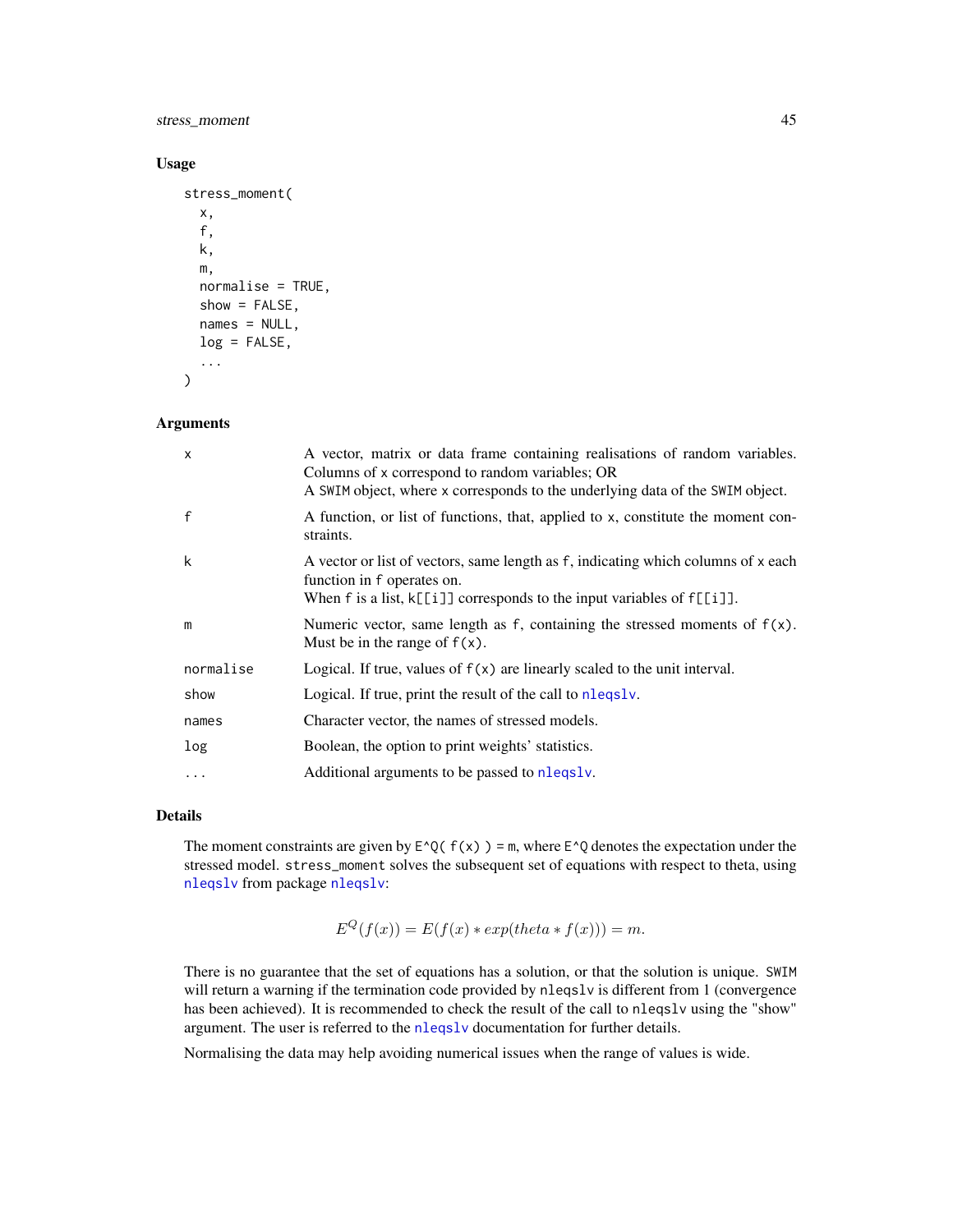<span id="page-45-0"></span>A SWIM object containing:

- x, a data.frame containing the data;
- new\_weights, a list, each component corresponds to a different stress and is a vector of scenario weights;
- type = "moment";
- specs, a list, each component corresponds to a different stress and contains f, k and m.

See [SWIM](#page-64-1) for details.

The function call will print a message containing the termination code returned by the call to nleqslv and a table with the required and achieved moment, and the absolute and relative error.

# References

Pesenti SM, Millossovich P, Tsanakas A (2019). "Reverse sensitivity testing: What does it take to break the model?" *European Journal of Operational Research*, 274(2), 654–670.

Pesenti S BAMPTA (2020). "Scenario Weights for Importance Measurement (SWIM) - An R package for sensitivity analysis." *Annals of Actuarial Science 15.2 (2021): 458-483. Available at SSRN:* <https://www.ssrn.com/abstract=3515274>.

Csiszar I (1975). "I-divergence geometry of probability distributions and minimization problems." *The Annals of Probability*, 146–158.

# See Also

See [stress\\_mean](#page-35-1) for stressing means and [stress\\_mean\\_sd](#page-37-1) for stressing mean and standard deviation jointly.

```
Other stress functions: stress_HARA_RM_w(), stress_RM_mean_sd_w(), stress_RM_w(), stress_VaR_ES(),
stress_VaR(), stress_mean_sd_w(), stress_mean_sd(), stress_mean_w(), stress_mean(),
stress_prob(), stress_user(), stress_wass(), stress()
```
#### Examples

```
set.seed(0)
x <- data.frame(cbind(
 "normal" = rnorm(1000),
  "gamma" = rgamma(1000, shape = 2),
  "beta" = rbeta(1000, shape1 = 2, shape2 = 2)))## stressing covariance of columns 1, 2 while leaving the means unchanged
res1 \leq stress_moment(x = x,
 f = list(function(x)x, function(x)x, function(x)x[1] * x[2]),k = list(1, 2, c(1, 2)), m = c(0, 2, 0.5),method = "Newton", control = list(maxit = 1000, ftol = 1E-10))
## means under the stressed model
summary(res1)
```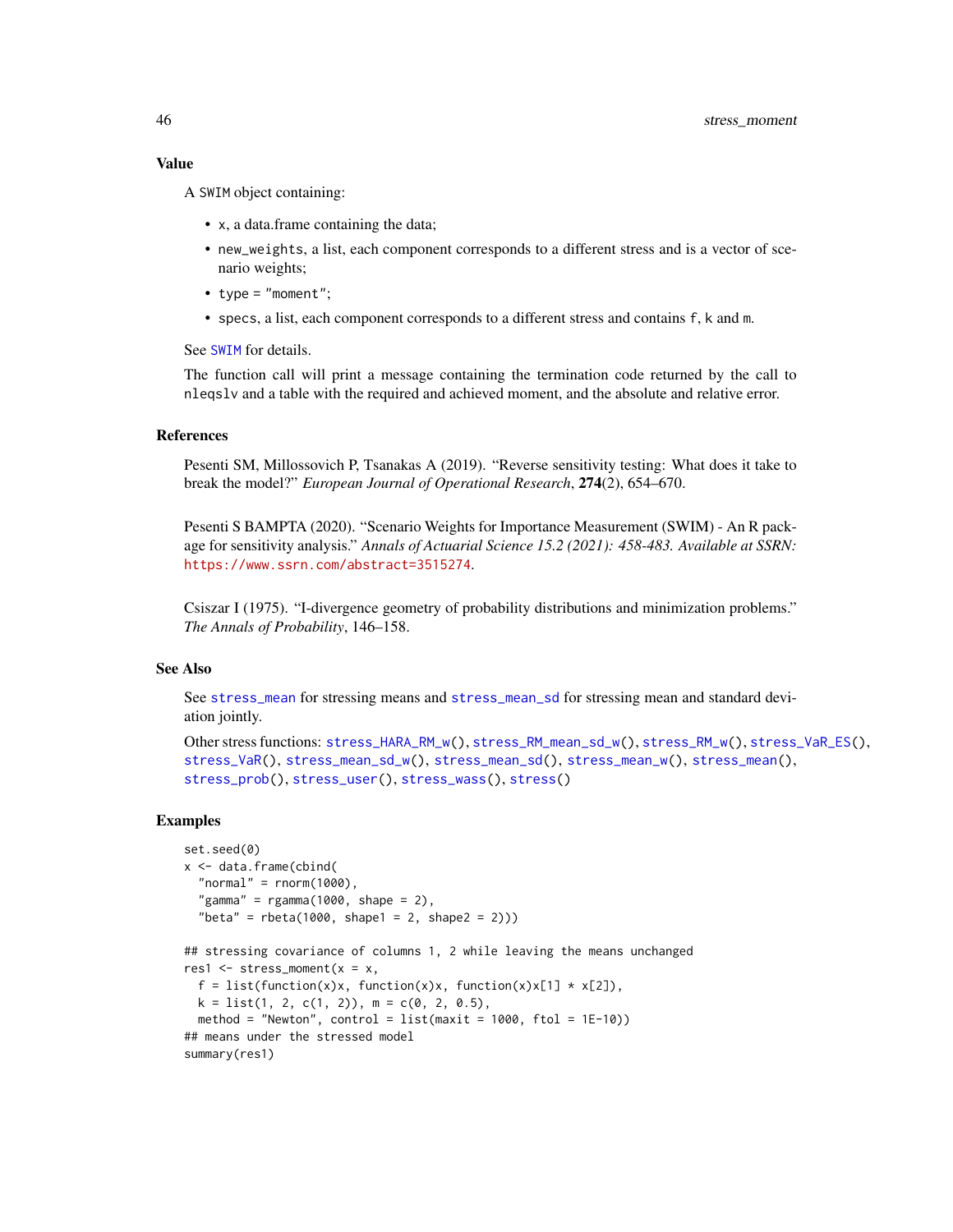```
apply(x, 2, stats::weighted-mean, w = get\_weights(res1))## covariance of columns 1,2 under the stressed model
stats::weighted.mean(x[, 1] * x[, 2], w = get_weights(res1))
## stressing jointly the tail probabilities of columns 1, 3
res2 \leq - stress_moment(x = x,f = list(function(x)(x > 1.5), function(x)(x > 0.9)),k = list(1, 3), m = c(0.9, 0.9)summary(res2)
## probabilities under the stressed model
mean((x[, 1] > 1.5) * get_weights(res2))
mean((x[, 3] > 0.9) * get\_weights(res2))
```
<span id="page-46-1"></span>stress\_prob *Stressing Intervals*

#### Description

Provides weights on simulated scenarios from a baseline stochastic model, such that a stressed model component (random variable) fulfils constraints on probability of disjoint intervals. Scenario weights are selected by constrained minimisation of the relative entropy to the baseline model.

#### Usage

```
stress_prob(x, prob, lower = NULL, upper, k = 1, names = NULL, log = FALSE)
```
#### Arguments

| X     | A vector, matrix or data frame containing realisations of random variables.<br>Columns of x correspond to random variables; OR<br>A SWIM object, where x corresponds to the underlying data of the SWIM object. |
|-------|-----------------------------------------------------------------------------------------------------------------------------------------------------------------------------------------------------------------|
| prob  | Numeric vector, stressed probabilities corresponding to the intervals defined<br>through lower and upper.                                                                                                       |
| lower | Numeric vector, left endpoints of the intervals.                                                                                                                                                                |
| upper | Numeric vector, right endpoints of the intervals.                                                                                                                                                               |
| k     | Numeric, the column of $x$ that is stressed (default = 1).                                                                                                                                                      |
| names | Character vector, the names of stressed models.                                                                                                                                                                 |
| log   | Boolean, the option to print weights' statistics.                                                                                                                                                               |

# Details

The intervals are treated as half open intervals, that is the lower endpoint are not included, whereas the upper endpoint are included. If upper = NULL, the intervals are consecutive and prob cumulative.

The intervals defined through lower and upper must be disjoint.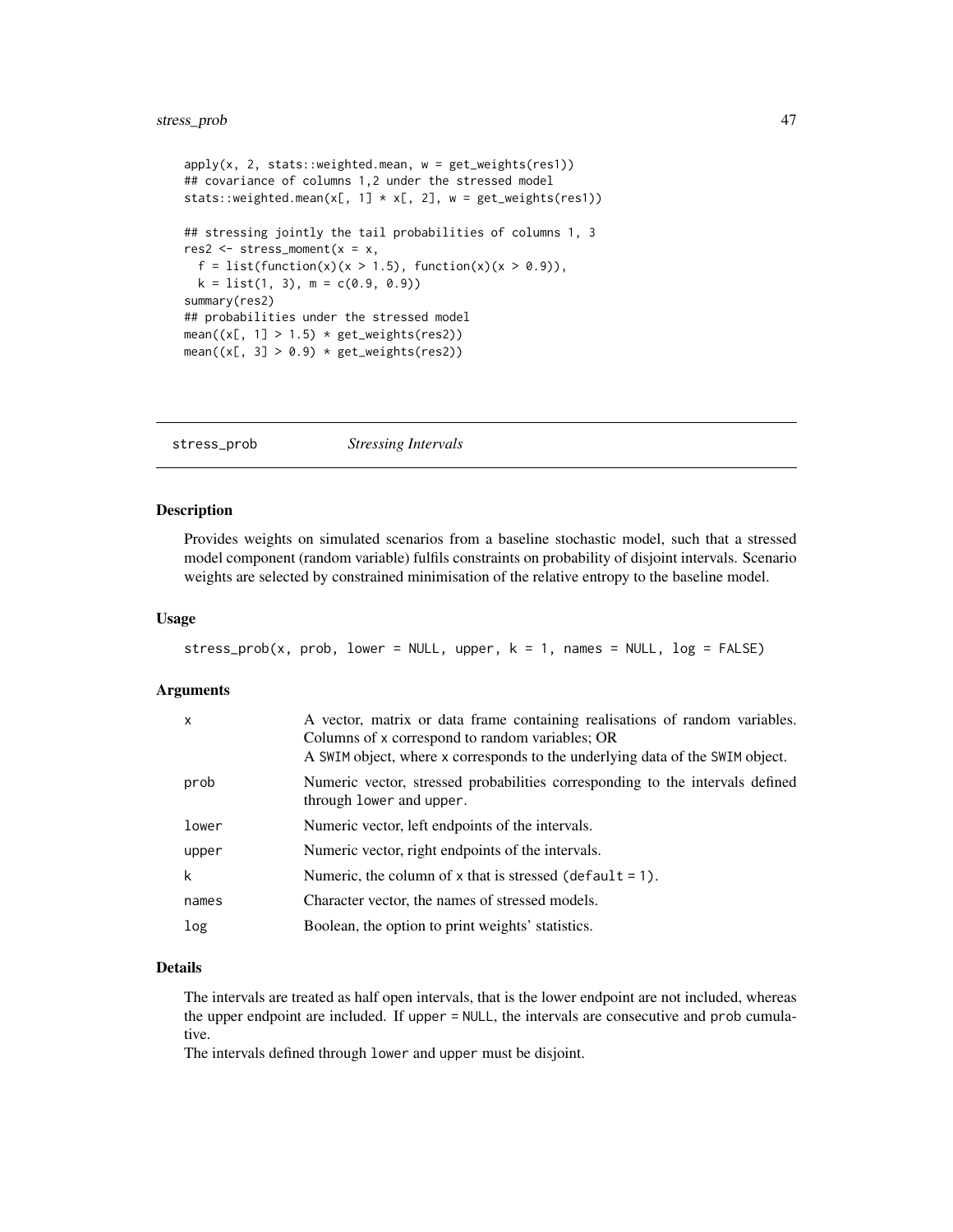#### Value

A SWIM object containing:

- x, a data.frame containing the data;
- new\_weights, a list of functions, that applied to the kth column of x, generate the vectors of scenario weights. Each component corresponds to a different stress;
- $type = "prob":$
- specs, a list, each component corresponds to a different stress and contains k, lower, upper and prob.

See [SWIM](#page-64-1) for details.

#### Author(s)

Silvana M. Pesenti

#### References

Pesenti SM, Millossovich P, Tsanakas A (2019). "Reverse sensitivity testing: What does it take to break the model?" *European Journal of Operational Research*, 274(2), 654–670.

Pesenti S BAMPTA (2020). "Scenario Weights for Importance Measurement (SWIM) - An R package for sensitivity analysis." *Annals of Actuarial Science 15.2 (2021): 458-483. Available at SSRN:* <https://www.ssrn.com/abstract=3515274>.

Csiszar I (1975). "I-divergence geometry of probability distributions and minimization problems." *The Annals of Probability*, 146–158.

#### See Also

```
Other stress functions: stress_HARA_RM_w(), stress_RM_mean_sd_w(), stress_RM_w(), stress_VaR_ES(),
stress_VaR(), stress_mean_sd_w(), stress_mean_sd(), stress_mean_w(), stress_mean(),
stress_moment(), stress_user(), stress_wass(), stress()
```
#### Examples

```
set.seed(0)
x < - rnorm(1000)
## consecutive intervals
res1 <- stress(type = "prob", x = x, prob = 0.008, upper = -2.4)
# probability under the stressed model
cdf(res1, xCol = 1)(-2.4)
```

```
## calling stress_prob directly
## multiple intervals
res2 \leq stress\_prob(x = x, prob = c(0.008, 0.06),lower = c(-3, -2), upper = c(-2.4, -1.6)# probability under the stressed model
cdf(res2, xCol = 1)(c(-2.4, -1.6)) - cdf(res2, xCol = 1)(c(-3, -2))
```
<span id="page-47-0"></span>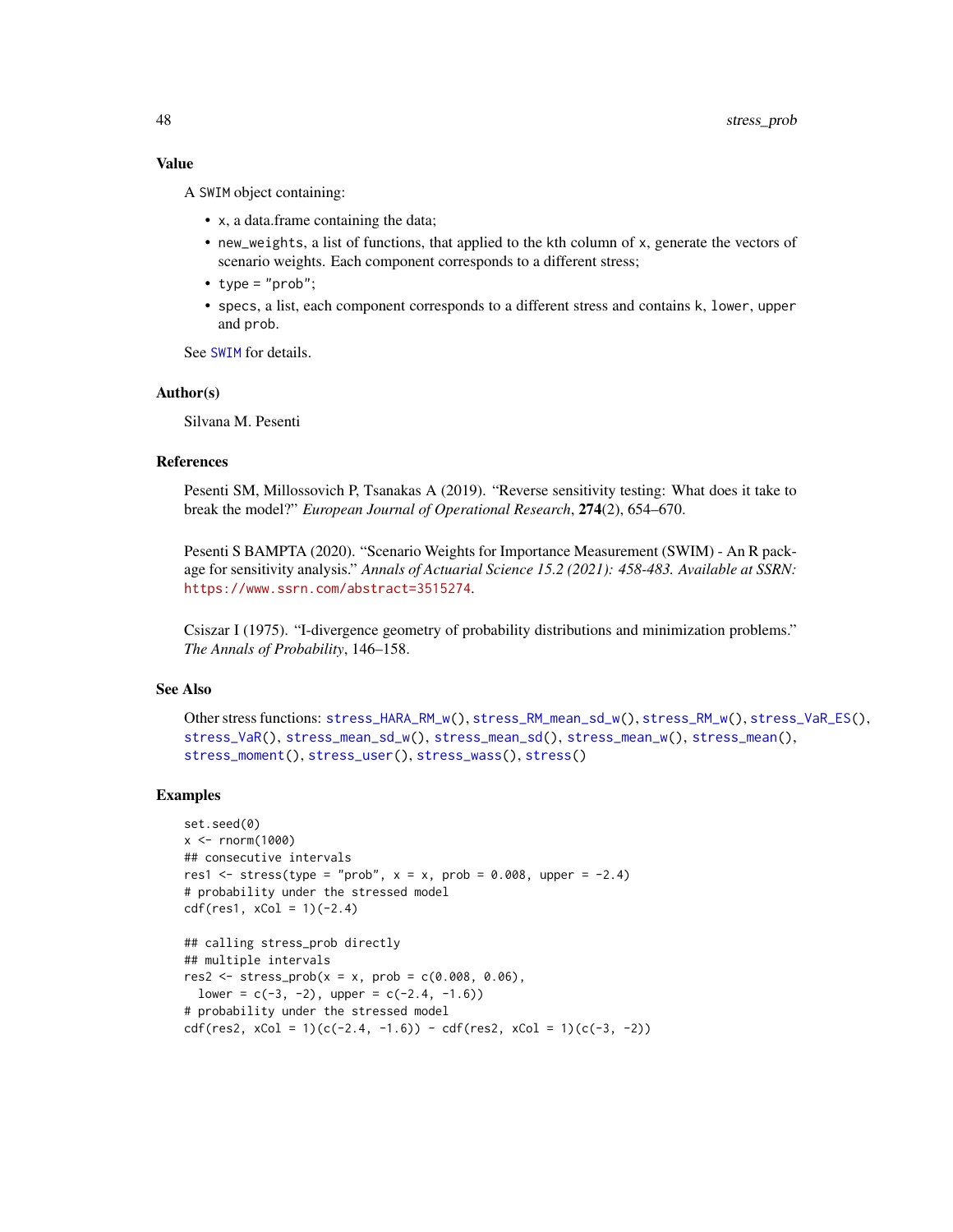<span id="page-48-1"></span><span id="page-48-0"></span>stress\_RM\_mean\_sd\_w *Stressing Risk Measure, Mean and Standard Deviation*

#### Description

Provides weights on simulated scenarios from a baseline stochastic model, such that a stressed model component (random variable) fulfils a constraint on its mean, standard deviation, and risk measure defined by a gamma function and evaluated at a given level alpha. Scenario weights are selected by constrained minimisation of the Wasserstein distance to the baseline model.

#### Usage

```
stress_RM_mean_sd_w(
  x,
  alpha = 0.8,
 new_means,
 new_sd,
 q_ratio = NULL,
 q = NULL,k = 1,h = 1,
 gamma = NULL,names = NULL,
 log = FALSE,
 method = "Nelder-Mead",
  ...
\mathcal{E}
```
#### Arguments

| $\mathsf{x}$ | A vector, matrix or data frame containing realisations of random variables.<br>Columns of x correspond to random variables; OR<br>A SWIMw object, where x corresponds to the underlying data of the SWIMw object.<br>The stressed random component is assumed continuously distributed. |
|--------------|-----------------------------------------------------------------------------------------------------------------------------------------------------------------------------------------------------------------------------------------------------------------------------------------|
| alpha        | Numeric, vector, the level of the Expected Shortfall. (default Expected Shortfall)                                                                                                                                                                                                      |
| new_means    | Numeric, the stressed mean.                                                                                                                                                                                                                                                             |
| new_sd       | Numeric, the stressed standard deviation.                                                                                                                                                                                                                                               |
| q_ratio      | Numeric, vector, the ratio of the stressed RM to the baseline RM (must be same<br>length as alpha).                                                                                                                                                                                     |
| q            | Numeric, vector, the stressed RM at level alpha (must be same length as alpha).                                                                                                                                                                                                         |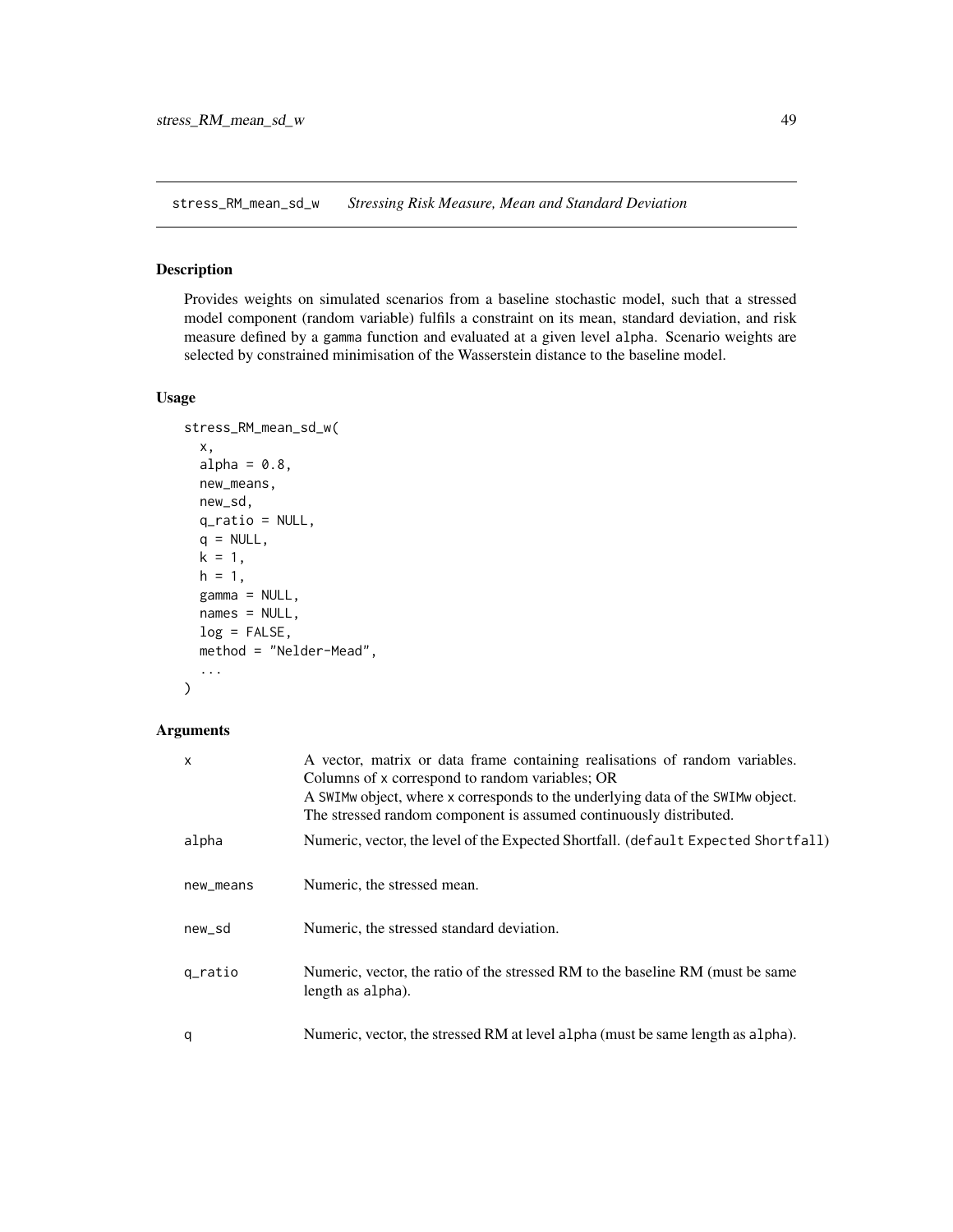<span id="page-49-0"></span>

| k         | Numeric, the column of $x$ that is stressed (default = 1).                                             |
|-----------|--------------------------------------------------------------------------------------------------------|
| h         | Numeric, a multiplier of the default bandwidth using Silverman's rule (default h<br>$= 1$ .            |
| gamma     | Function of one variable, that defined the gamma of the risk measure. (default<br>Expected Shortfall). |
| names     | Character vector, the names of stressed models.                                                        |
| log       | Boolean, the option to print weights' statistics.                                                      |
| method    | The method to be used in [stats::optim()]. (default = $N$ elder-Mead).                                 |
| $\ddotsc$ | Additional arguments to be passed to nlegsly.                                                          |

# **Details**

This function implements stresses on distortion risk measures. Distortion risk measures are defined by a square-integrable function gamma where

$$
\int_0^1 gamma(u) du = 1.
$$

The distortion risk measure for some gamma and distribution G is calculated as:

$$
\rho_{gamma}(G) = \int_0^1 \check{(G)}(u) gamma(u) du.
$$

Expected Shortfall (ES) is an example of a distortion risk measure. The ES at level alpha of a random variable with distribution function F is defined by:

$$
ES_{alpha} = 1/(1 - alpha) * \int_{alpha}^{1} VaR_u du.
$$

#### Value

A SWIMw object containing:

- x, a data.frame containing the data;
- h, h is a multiple of the Silverman's rule;
- u, vector containing the gridspace on [0, 1];
- lam, vector containing the lambda's of the optimized model;
- str\_fY, function defining the densities of the stressed component;
- str\_FY, function defining the distribution of the stressed component;
- str\_FY\_inv, function defining the quantiles of the stressed component;
- gamma, function defining the risk measure;
- new\_weights, a list of functions, that applied to the kth column of x, generates the vectors of scenario weights. Each component corresponds to a different stress;
- type = "RM mean sd";
- specs, a list, each component corresponds to a different stress and contains k, alpha, q, new\_means, and new\_sd.

See [SWIM](#page-64-1) for details.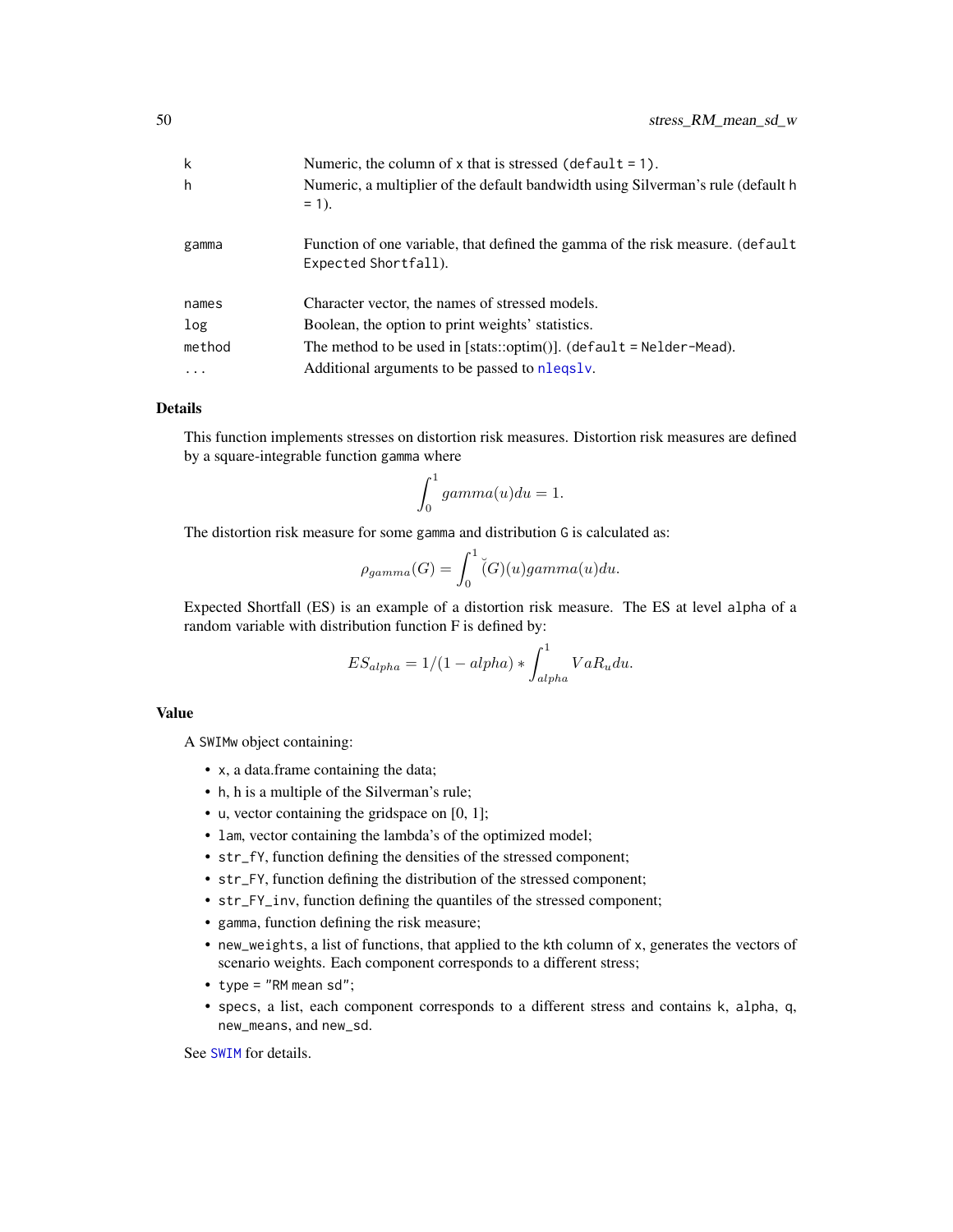#### <span id="page-50-0"></span>stress\_RM\_w 51

#### Author(s)

Zhuomin Mao

#### References

Pesenti SM, Millossovich P, Tsanakas A (2019). "Reverse sensitivity testing: What does it take to break the model?" *European Journal of Operational Research*, 274(2), 654–670.

Pesenti S BAMPTA (2020). "Scenario Weights for Importance Measurement (SWIM) - An R package for sensitivity analysis." *Annals of Actuarial Science 15.2 (2021): 458-483. Available at SSRN:* <https://www.ssrn.com/abstract=3515274>.

Pesenti SM (2021). "Reverse Sensitivity Analysis for Risk Modelling." *Available at SSRN 3878879*.

# See Also

```
Other stress functions: stress_HARA_RM_w(), stress_RM_w(), stress_VaR_ES(), stress_VaR(),
stress_mean_sd_w(), stress_mean_sd(), stress_mean_w(), stress_mean(), stress_moment(),
stress_prob(), stress_user(), stress_wass(), stress()
```
#### Examples

```
## Not run:
set.seed(0)
x <- as.data.frame(cbind(
  "normal" = rnorm(1000),
  "gamma" = rgamma(1000, shape = 2)))res1 <- stress_wass(type = "RM mean sd", x = x,
 alpha = 0.9, q_{ratio} = 1.05, new_{means=1}, new_s d = 0.9summary(res1)
## calling stress_RM_w directly
## stressing "gamma"
res2 <- stress_RM_mean_sd_w(x = x, alpha = 0.9,
 q<sub>ratio</sub> = 1.05, new_means=2.2, new_sd=1.5, k = 2)
summary(res2)
## End(Not run)
```
<span id="page-50-1"></span>stress\_RM\_w *Stressing Risk Measure*

#### Description

Provides weights on simulated scenarios from a baseline stochastic model, such that a stressed model component (random variable) fulfils a constraint on its risk measure defined by a gamma function. The default risk measure is the Expected Shortfall at level alpha.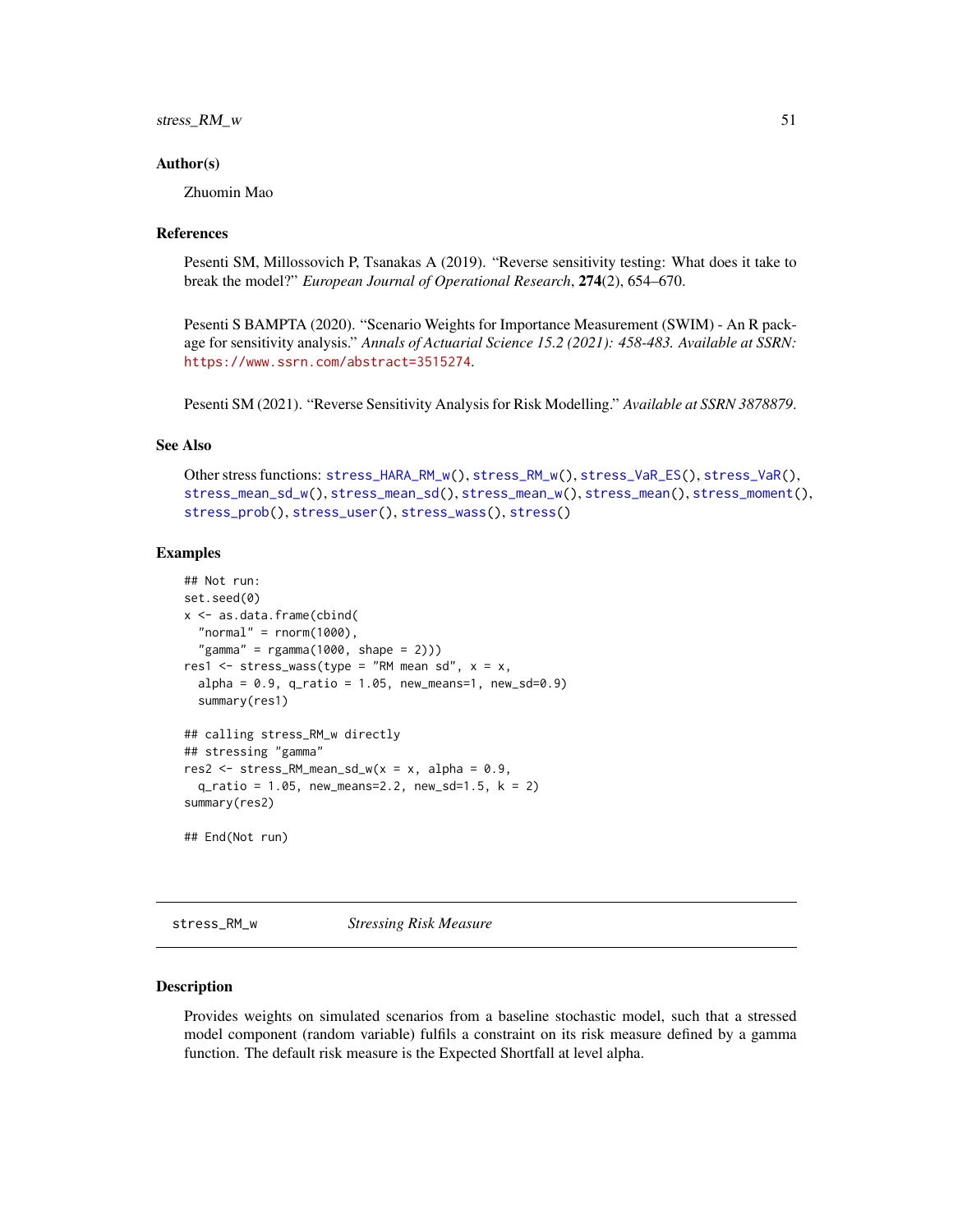# Usage

```
stress_RM_w(
 x,
 alpha = 0.8,
 q_ratio = NULL,
 q = NULL,k = 1,h = 1,gamma = NULL,names = NULL,
 log = FALSE,
 method = "Nelder-Mead"
)
```
# Arguments

| $\times$ | A vector, matrix or data frame containing realisations of random variables.<br>Columns of x correspond to random variables; OR<br>A SWIMw object, where x corresponds to the underlying data of the SWIMw object.<br>The stressed random component is assumed continuously distributed. |
|----------|-----------------------------------------------------------------------------------------------------------------------------------------------------------------------------------------------------------------------------------------------------------------------------------------|
| alpha    | Numeric, vector, the level of the Expected Shortfall. (default Expected Shortfall)                                                                                                                                                                                                      |
| q_ratio  | Numeric, vector, the ratio of the stressed RM to the baseline RM (must be of the<br>same length as alpha or gamma).                                                                                                                                                                     |
| q        | Numeric, vector, the stressed RM at level alpha (must be of the same length as<br>alpha or gamma).                                                                                                                                                                                      |
| k        | Numeric, the column of $x$ that is stressed (default = 1).                                                                                                                                                                                                                              |
| h        | Numeric, a multiplier of the default bandwidth using Silverman's rule (default h<br>$= 1$ ).                                                                                                                                                                                            |
| gamma    | Function of one variable, that defined the gamma of the risk measure. (default<br>Expected Shortfall).                                                                                                                                                                                  |
| names    | Character vector, the names of stressed models.                                                                                                                                                                                                                                         |
| log      | Boolean, the option to print weights' statistics.                                                                                                                                                                                                                                       |
| method   | The method to be used in [stats::optim()]. (default = $N$ elder-Mead).                                                                                                                                                                                                                  |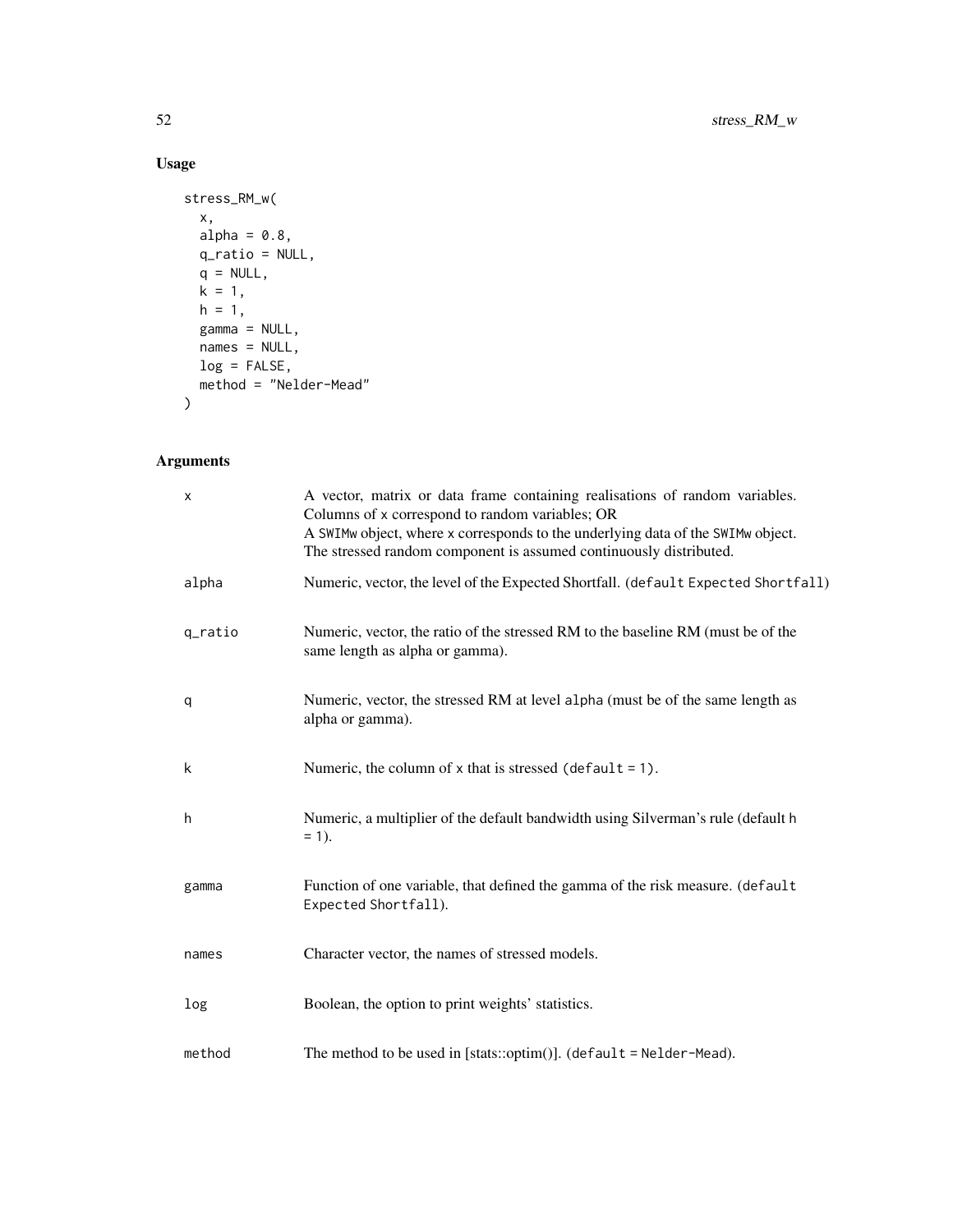#### <span id="page-52-0"></span>Details

This function implements stresses on distortion risk measures. Distortion risk measures are defined by a square-integrable function gamma where

$$
\int_0^1 gamma(u)du = 1.
$$

The distortion risk measure for some gamma and distribution G is calculated as:

$$
\rho_{gamma}(G) = \int_0^1 \check{(G)}(u) gamma(u) du.
$$

Expected Shortfall (ES) is an example of a distortion risk measure. The ES at level alpha of a random variable with distribution function F is defined by:

$$
ES_{alpha} = 1/(1 - alpha) * \int_{alpha}^{1} VaR_u du.
$$

#### Value

A SWIMw object containing:

- x, a data.frame containing the data;
- h, h is a multiple of the Silverman's rule;
- u, vector containing the gridspace on [0, 1];
- lam, vector containing the lambda's of the optimized model;
- str\_fY, function defining the densities of the stressed component;
- str\_FY, function defining the distribution of the stressed component;
- str\_FY\_inv, function defining the quantiles of the stressed component;
- gamma, function defining the risk measure;
- new\_weights, a list of functions, that applied to the kth column of x, generates the vectors of scenario weights. Each component corresponds to a different stress;
- type =  $"RM":$
- specs, a list, each component corresponds to a different stress and contains k, alpha, and q.

See [SWIM](#page-64-1) for details.

# Author(s)

Zhuomin Mao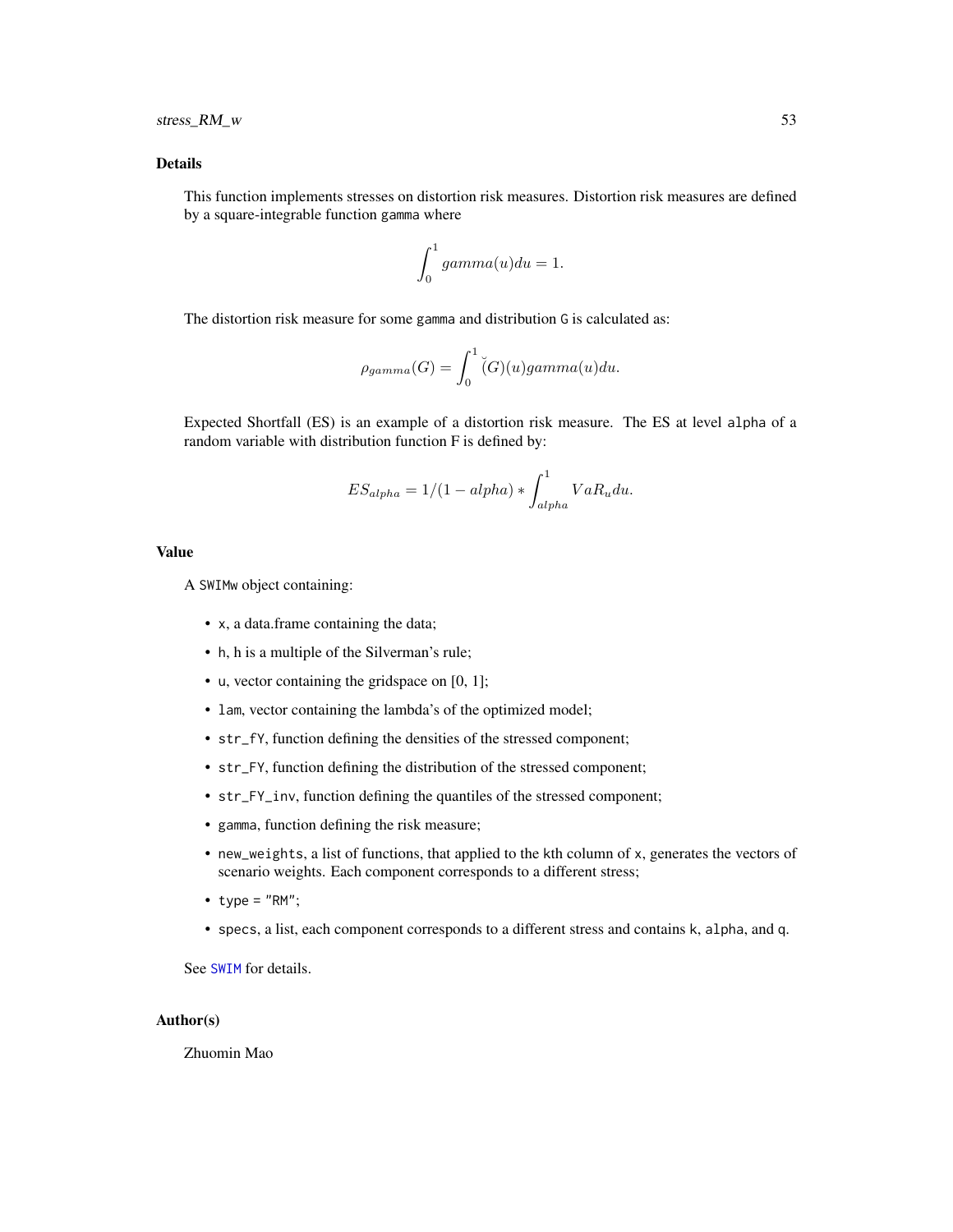#### <span id="page-53-0"></span>References

Pesenti SM, Millossovich P, Tsanakas A (2019). "Reverse sensitivity testing: What does it take to break the model?" *European Journal of Operational Research*, 274(2), 654–670.

Pesenti S BAMPTA (2020). "Scenario Weights for Importance Measurement (SWIM) - An R package for sensitivity analysis." *Annals of Actuarial Science 15.2 (2021): 458-483. Available at SSRN:* <https://www.ssrn.com/abstract=3515274>.

Pesenti SM (2021). "Reverse Sensitivity Analysis for Risk Modelling." *Available at SSRN 3878879*.

#### See Also

```
Other stress functions: stress_HARA_RM_w(), stress_RM_mean_sd_w(), stress_VaR_ES(), stress_VaR(),
stress_mean_sd_w(), stress_mean_sd(), stress_mean_w(), stress_mean(), stress_moment(),
stress_prob(), stress_user(), stress_wass(), stress()
```
#### Examples

```
## Not run:
set.seed(0)
x <- as.data.frame(cbind(
  "normal" = rnorm(1000),
  "gamma" = rgamma(1000, shape = 2)))res1 \le stress_wass(type = "RM", x = x,
  alpha = 0.9, q_{ratio} = 1.05)summary(res1)
## calling stress_RM_w directly
## stressing "gamma"
res2 \leq stress_RM_w(x = x, alpha = 0.9,q_ratio = 1.05, k = 2)
summary(res2)
# dual power distortion with beta = 3
# gamma = beta * u^{beta - 1}, beta > 0
gamma <- function(u){
  .res <-3 * u^2return(.res)
}
res3 <- stress_wass(type = "RM", x = x,
  gamma = gamma, q-ratio = 1.05)
summary(res3)
## End(Not run)
```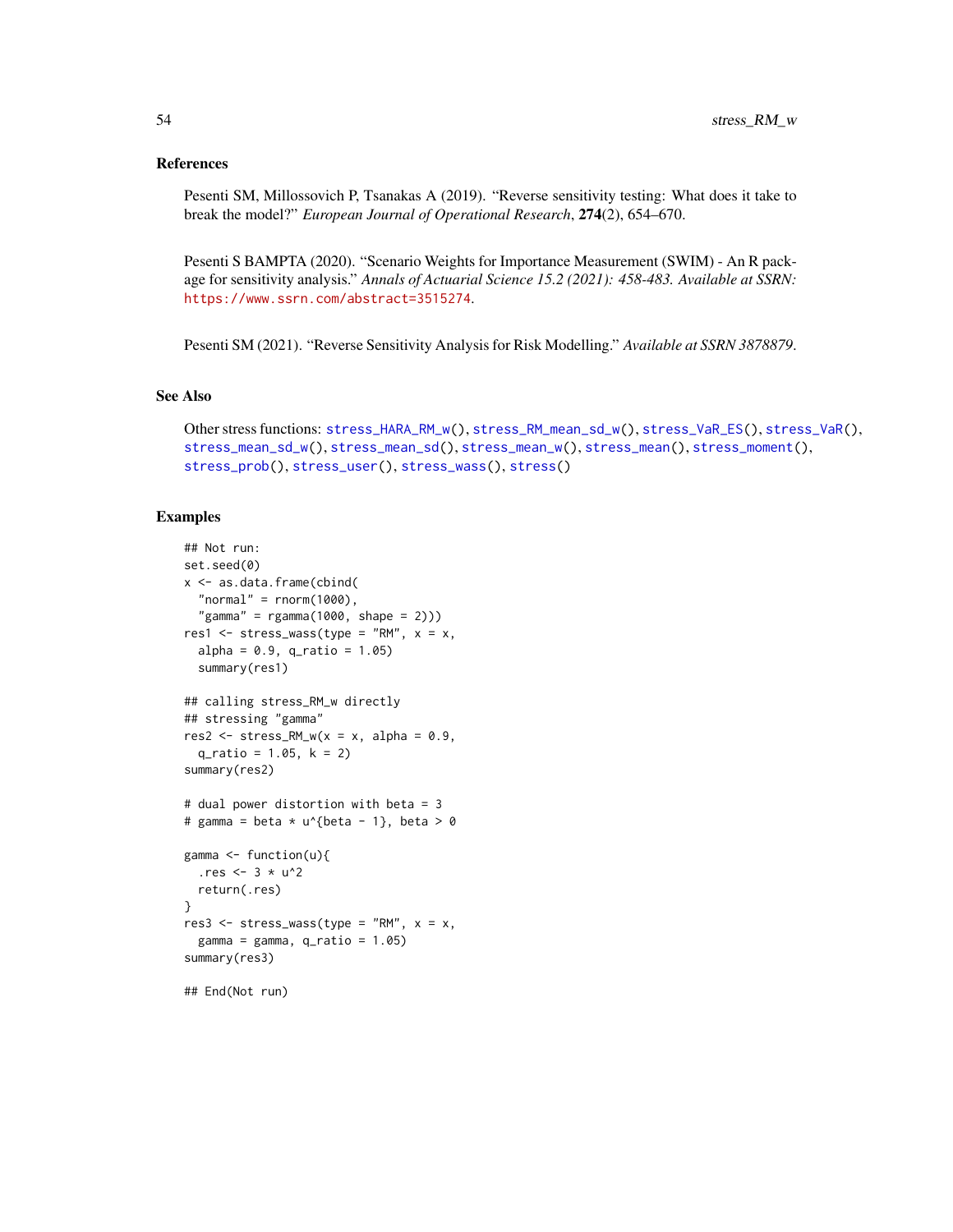<span id="page-54-1"></span><span id="page-54-0"></span>

Returns a SWIM object with scenario weights defined by the user.

# Usage

```
stress_user(
  x,
  new_weights = NULL,
  new_weightsfun = NULL,
  k = 1,
 names = NULL,
  log = FALSE\mathcal{L}
```
# Arguments

| X           | A vector, matrix or data frame containing realisations of random variables.<br>Columns of x correspond to random variables; OR<br>A SWIM object, where x corresponds to the underlying data of the SWIM object.                              |
|-------------|----------------------------------------------------------------------------------------------------------------------------------------------------------------------------------------------------------------------------------------------|
| new_weights | A vector, matrix or data frame containing scenario weights. Columns of new_weights<br>correspond to different stresses.<br>new_weights are normalised to have a mean of 1.                                                                   |
|             | new_weightsfun A list of functions, that applied to the kth column of x generate the vectors of<br>the scenario weights. Each function corresponds to a stress.<br>The weights generated for each stress are normalised to have a mean of 1. |
| k           | Numeric, the column of x that is stressed (default = 1).                                                                                                                                                                                     |
| names       | Character vector, the names of stressed models.                                                                                                                                                                                              |
| log         | Boolean, the option to print weights' statistics.                                                                                                                                                                                            |

#### Value

A SWIM object containing:

- x, a data.frame containing the data;
- new\_weights, a list, each component corresponds to a different stress and is either a vector of scenario weights (if new\_weights is provided) or (if new\_weightsfun is provided) a function, that applied to the kth column of x, generates the vectors of scenario weights;
- type = "user";
- specs, a list, each component corresponds to a different stress and contains k.

See [SWIM](#page-64-1) for details.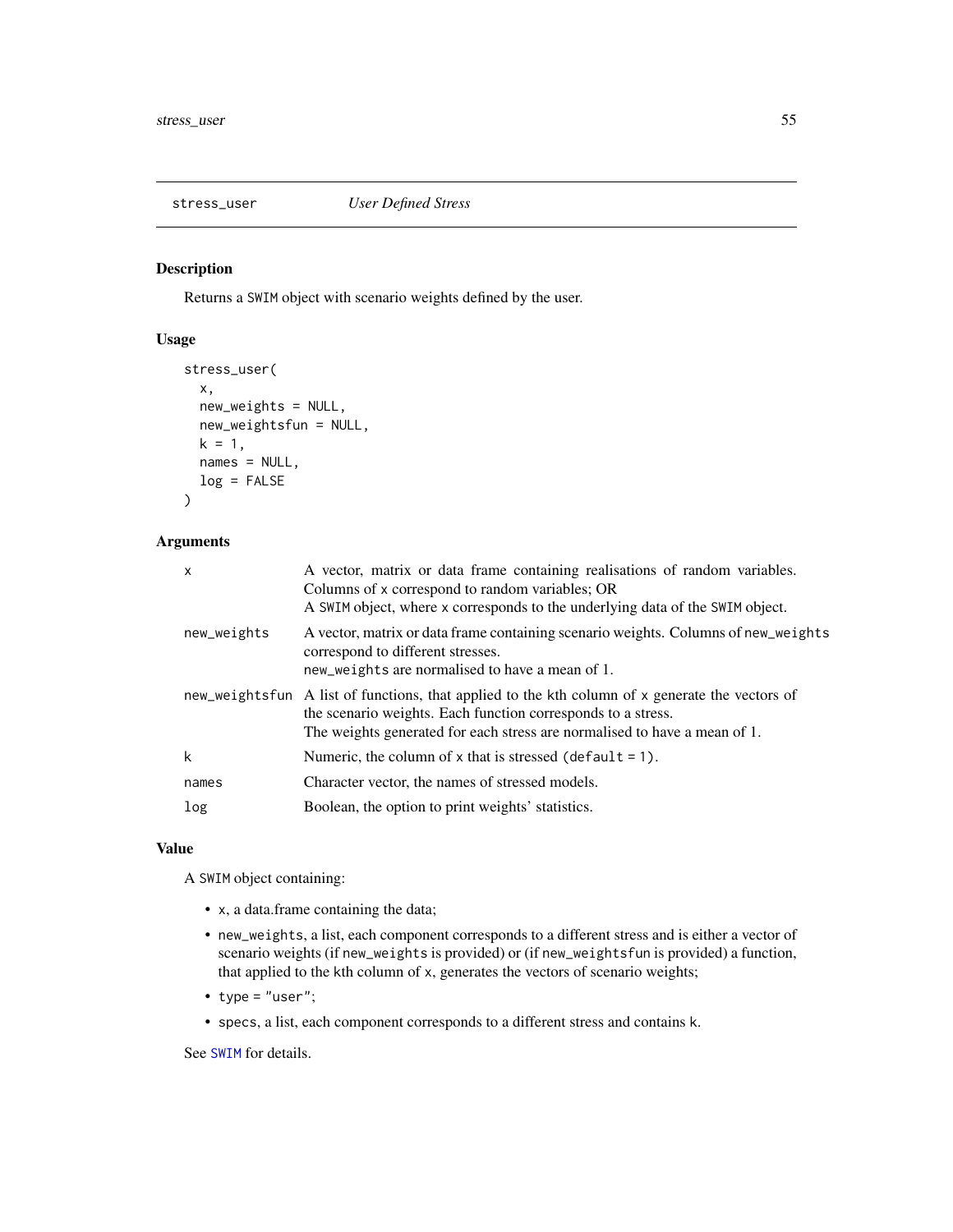#### <span id="page-55-0"></span>References

Pesenti SM, Millossovich P, Tsanakas A (2019). "Reverse sensitivity testing: What does it take to break the model?" *European Journal of Operational Research*, 274(2), 654–670.

Pesenti S BAMPTA (2020). "Scenario Weights for Importance Measurement (SWIM) - An R package for sensitivity analysis." *Annals of Actuarial Science 15.2 (2021): 458-483. Available at SSRN:* <https://www.ssrn.com/abstract=3515274>.

Csiszar I (1975). "I-divergence geometry of probability distributions and minimization problems." *The Annals of Probability*, 146–158.

#### See Also

```
Other stress functions: stress_HARA_RM_w(), stress_RM_mean_sd_w(), stress_RM_w(), stress_VaR_ES(),
stress_VaR(), stress_mean_sd_w(), stress_mean_sd(), stress_mean_w(), stress_mean(),
stress_moment(), stress_prob(), stress_wass(), stress()
```
#### Examples

```
set.seed(0)
x <- as.data.frame(cbind(
  "normal" = rnorm(1000),
  "gamma" = rgamma(1000, shape = 2)))res1 <- stress(type = "user", x = x, new_weightsfun = function(x)x ^ 2, k = 1)
## plot user defined weights against the first column of x.
plot(x$normal, get_weights(res1), pch = ".")
```
<span id="page-55-1"></span>stress\_VaR *Stressing Value-at-Risk*

#### Description

Provides weights on simulated scenarios from a baseline stochastic model, such that a stressed model component (random variable) fulfils a constraint on its quantile at a given level, also known as Value-at-Risk (VaR). Scenario weights are selected by constrained minimisation of the relative entropy to the baseline model.

#### Usage

```
stress_VaR(
  x,
  alpha,
  q<sub>ratio</sub> = NULL,
  q = NULL,k = 1,
  names = NULL,
```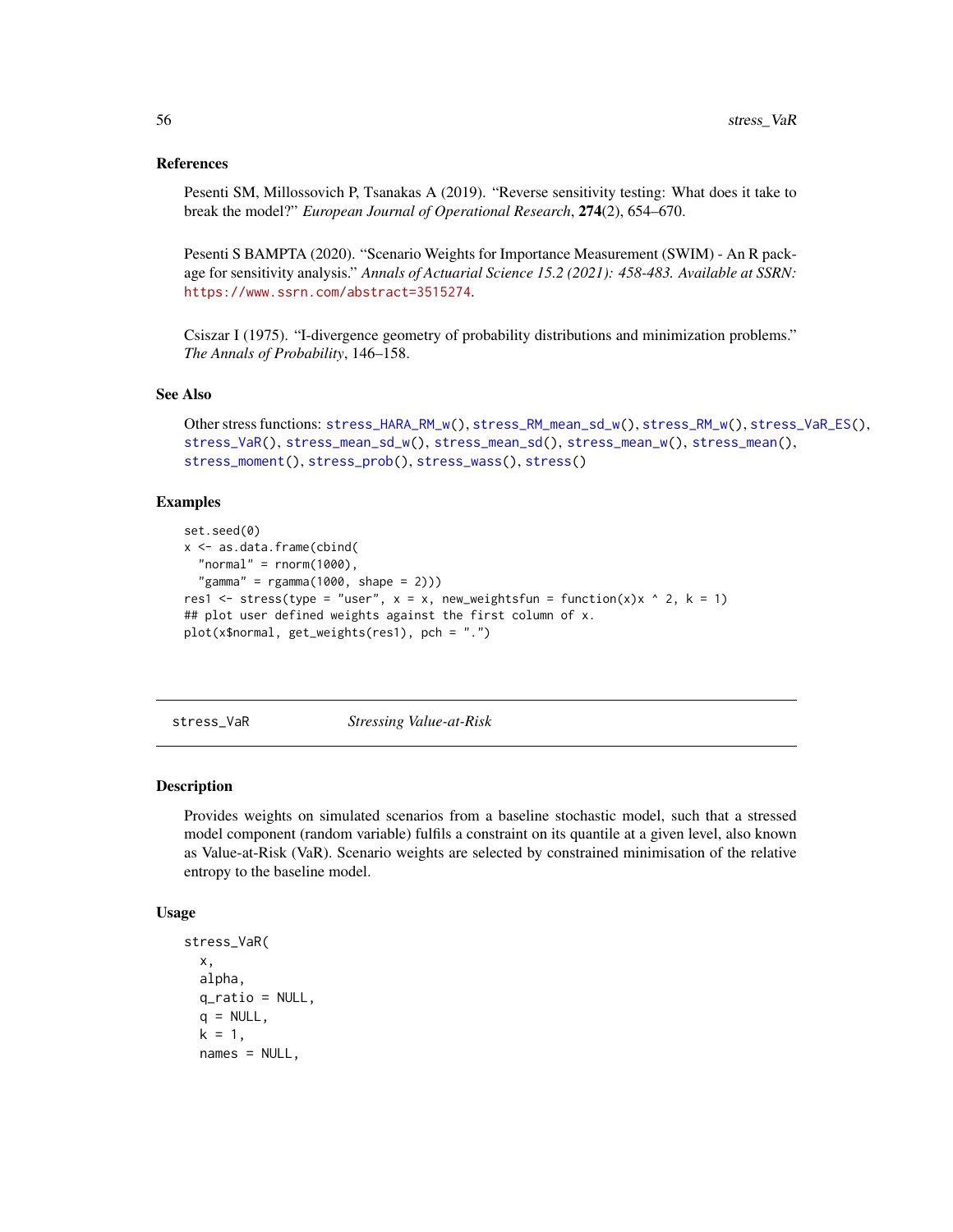<span id="page-56-0"></span>
$$
\log = \text{FALSE}
$$

#### Arguments

| $\mathsf{x}$ | A vector, matrix or data frame containing realisations of random variables.<br>Columns of x correspond to random variables; OR<br>A SWIM object, where x corresponds to the underlying data of the SWIM object. |
|--------------|-----------------------------------------------------------------------------------------------------------------------------------------------------------------------------------------------------------------|
| alpha        | Numeric vector, the levels of the stressed VaR.                                                                                                                                                                 |
| q_ratio      | Numeric vector, the ratio of the stressed VaR to the baseline VaR.<br>If alpha and q_ratio are vectors, they must have the same length.                                                                         |
| q            | Numeric vector, the stressed VaR at level alpha.<br>If alpha and q are vectors, they must have the same length.                                                                                                 |
| k            | Numeric, the column of x that is stressed (default $= 1$ ).                                                                                                                                                     |
| names        | Character vector, the names of stressed models.                                                                                                                                                                 |
| log          | Boolean, the option to print weights' statistics.                                                                                                                                                               |

# Details

The stressed VaR is the quantile of the chosen model component, subject to the calculated scenario weights. The VaR at level alpha of a random variable with distribution function F is defined as its left-quantile at alpha:

 $VaR_{alpha} = F^{-1}(alpha).$ 

If one of alpha,q (q\_ratio) is a vector, the stressed VaR's of the kth column of x, at levels alpha, are equal to q.

The stressed VaR specified, either via q or q\_ratio, might not equal the attained empirical VaR of the model component. In this case, stress\_VaR will display a message and the specs contain the achieved VaR.

#### Value

A SWIM object containing:

- x, a data.frame containing the data;
- new\_weights, a list of functions, that applied to the kth column of x, generates the vectors of scenario weights. Each component corresponds to a different stress;
- type =  $"VaR"$ ;
- specs, a list, each component corresponds to a different stress and contains k, alpha and q.

See [SWIM](#page-64-1) for details.

#### Author(s)

Silvana M. Pesenti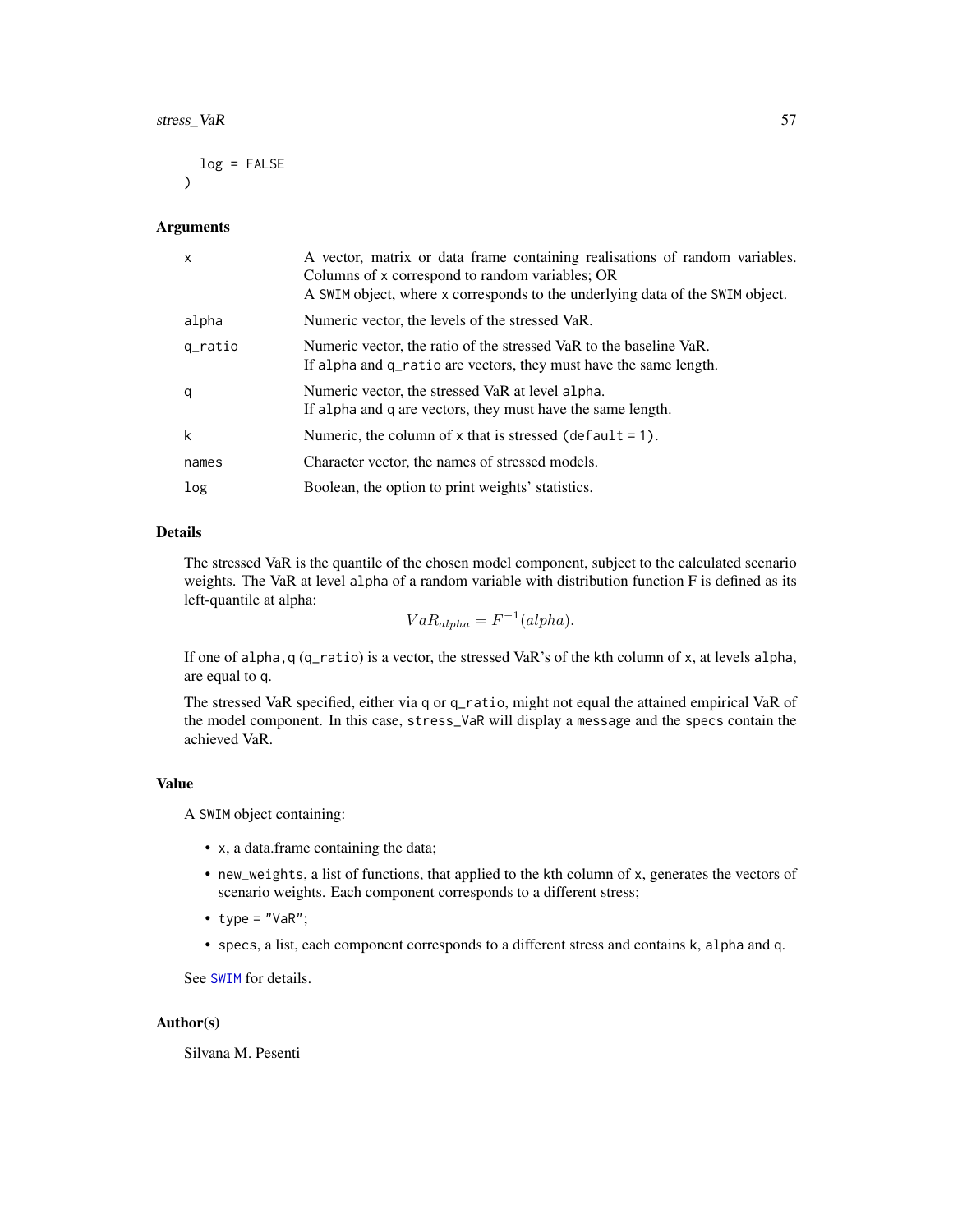#### <span id="page-57-0"></span>References

Pesenti SM, Millossovich P, Tsanakas A (2019). "Reverse sensitivity testing: What does it take to break the model?" *European Journal of Operational Research*, 274(2), 654–670.

Pesenti S BAMPTA (2020). "Scenario Weights for Importance Measurement (SWIM) - An R package for sensitivity analysis." *Annals of Actuarial Science 15.2 (2021): 458-483. Available at SSRN:* <https://www.ssrn.com/abstract=3515274>.

Csiszar I (1975). "I-divergence geometry of probability distributions and minimization problems." *The Annals of Probability*, 146–158.

#### See Also

Other stress functions: [stress\\_HARA\\_RM\\_w\(](#page-32-1)), [stress\\_RM\\_mean\\_sd\\_w\(](#page-48-1)), [stress\\_RM\\_w\(](#page-50-1)), [stress\\_VaR\\_ES\(](#page-57-1)), [stress\\_mean\\_sd\\_w\(](#page-39-1)), [stress\\_mean\\_sd\(](#page-37-1)), [stress\\_mean\\_w\(](#page-41-1)), [stress\\_mean\(](#page-35-1)), [stress\\_moment\(](#page-43-1)), [stress\\_prob\(](#page-46-1)), [stress\\_user\(](#page-54-1)), [stress\\_wass\(](#page-60-1)), [stress\(](#page-31-1))

#### Examples

```
set.seed(0)
x <- as.data.frame(cbind(
  "normal" = rnorm(1000),
  "gamma" = rgamma(1000, shape = 2)))res1 <- stress(type = "VaR", x = x,
 alpha = 0.9, q_{ratio} = 1.05)## calling stress_VaR directly
## stressing "gamma"
res2 \le stress_VaR(x = x, alpha = 0.9,
 q_ratio = c(1.03, 1.05), k = 2)
get_specs(res2)
summary(res2)
```
<span id="page-57-1"></span>stress\_VaR\_ES *Stressing Value-at-Risk and Expected Shortfall*

# Description

Provides weights on simulated scenarios from a baseline stochastic model, such that a stressed model component (random variable) fulfils a constraint on its Value-at-Risk (VaR) and Expected Shortfall (ES) risk measures, both evaluated at a given level. Scenario weights are selected by constrained minimisation of the relative entropy to the baseline model.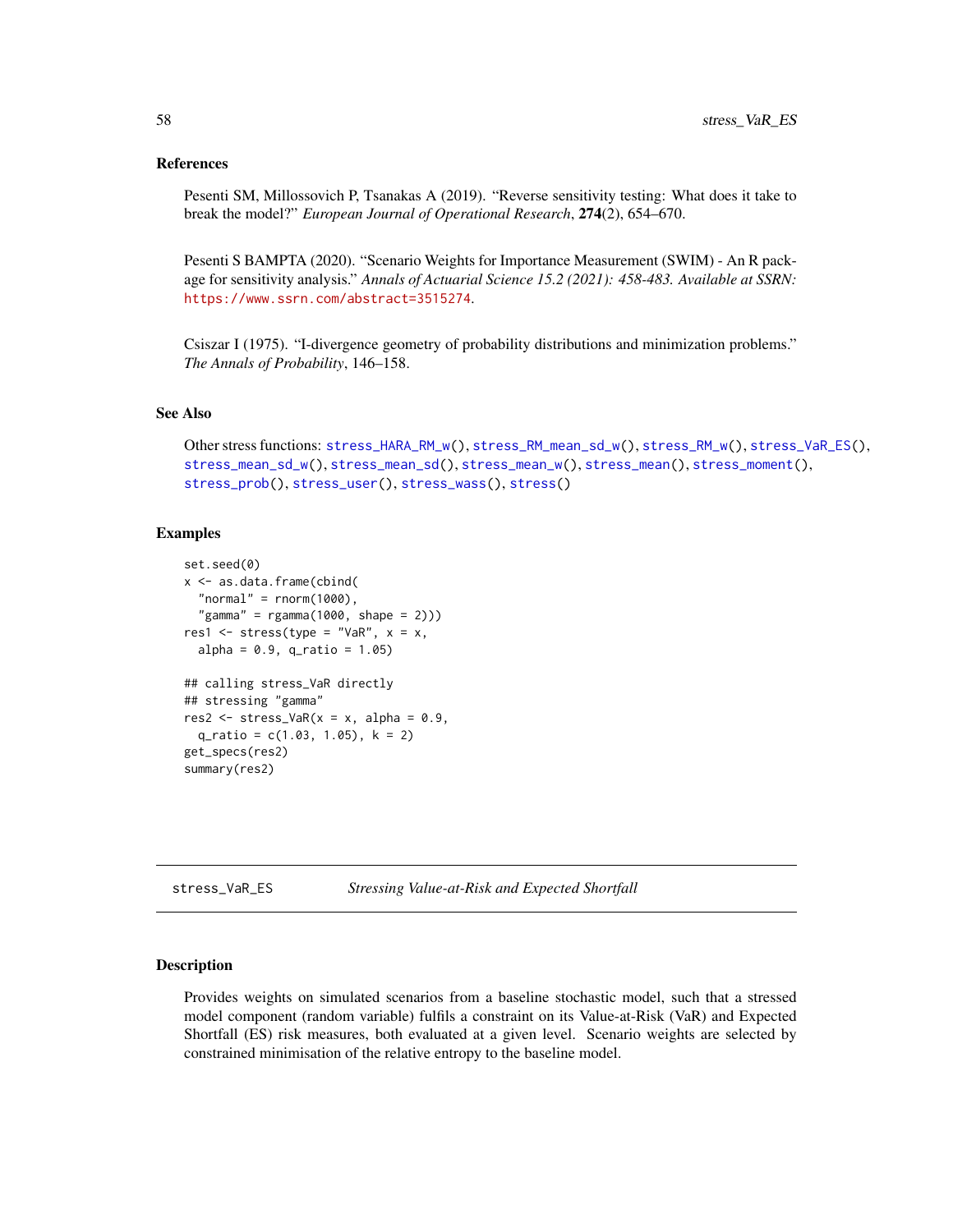stress\_VaR\_ES 59

# Usage

```
stress_VaR_ES(
 x,
 alpha,
 q_ratio = NULL,
 s_ratio = NULL,
 q = NULL,s = NULL,k = 1,normalise = FALSE,
 names = NULL,
 log = FALSE
\mathcal{L}
```
# Arguments

| X         | A vector, matrix or data frame containing realisations of random variables.<br>Columns of x correspond to random variables; OR<br>A SWIM object, where x corresponds to the underlying data of the SWIM object. |
|-----------|-----------------------------------------------------------------------------------------------------------------------------------------------------------------------------------------------------------------|
| alpha     | Numeric vector, the levels of the stressed VaR.                                                                                                                                                                 |
| q_ratio   | Numeric vector, the ratio of the stressed VaR to the baseline VaR.<br>If alpha and q_ratio are vectors, they must have the same length.                                                                         |
| s_ratio   | Numeric, vector, the ratio of the stressed ES to the baseline ES.<br>If $q$ ( $q$ -ratio) and $s$ -ratio are vectors, they must have the same length.                                                           |
| q         | Numeric vector, the stressed VaR at level alpha.<br>If alpha and q are vectors, they must have the same length.                                                                                                 |
| S         | Numeric, vector, the stressed ES at level alpha.<br>If q and s are vectors, they must have the same length.                                                                                                     |
| k         | Numeric, the column of $x$ that is stressed (default = 1).                                                                                                                                                      |
| normalise | Logical. If true, values of the columns to be stressed are linearly normalised to<br>the unit interval.                                                                                                         |
| names     | Character vector, the names of stressed models.                                                                                                                                                                 |
| log       | Boolean, the option to print weights' statistics.                                                                                                                                                               |

# Details

The VaR at level alpha of a random variable with distribution function F is defined as its leftquantile at alpha:

$$
VaR_{alpha} = F^{-1}(alpha).
$$

The ES at level alpha of a random variable with distribution function F is defined by:

$$
ES_{alpha} = 1/(1 - alpha) * \int_{alpha}^{1} VaR_u du.
$$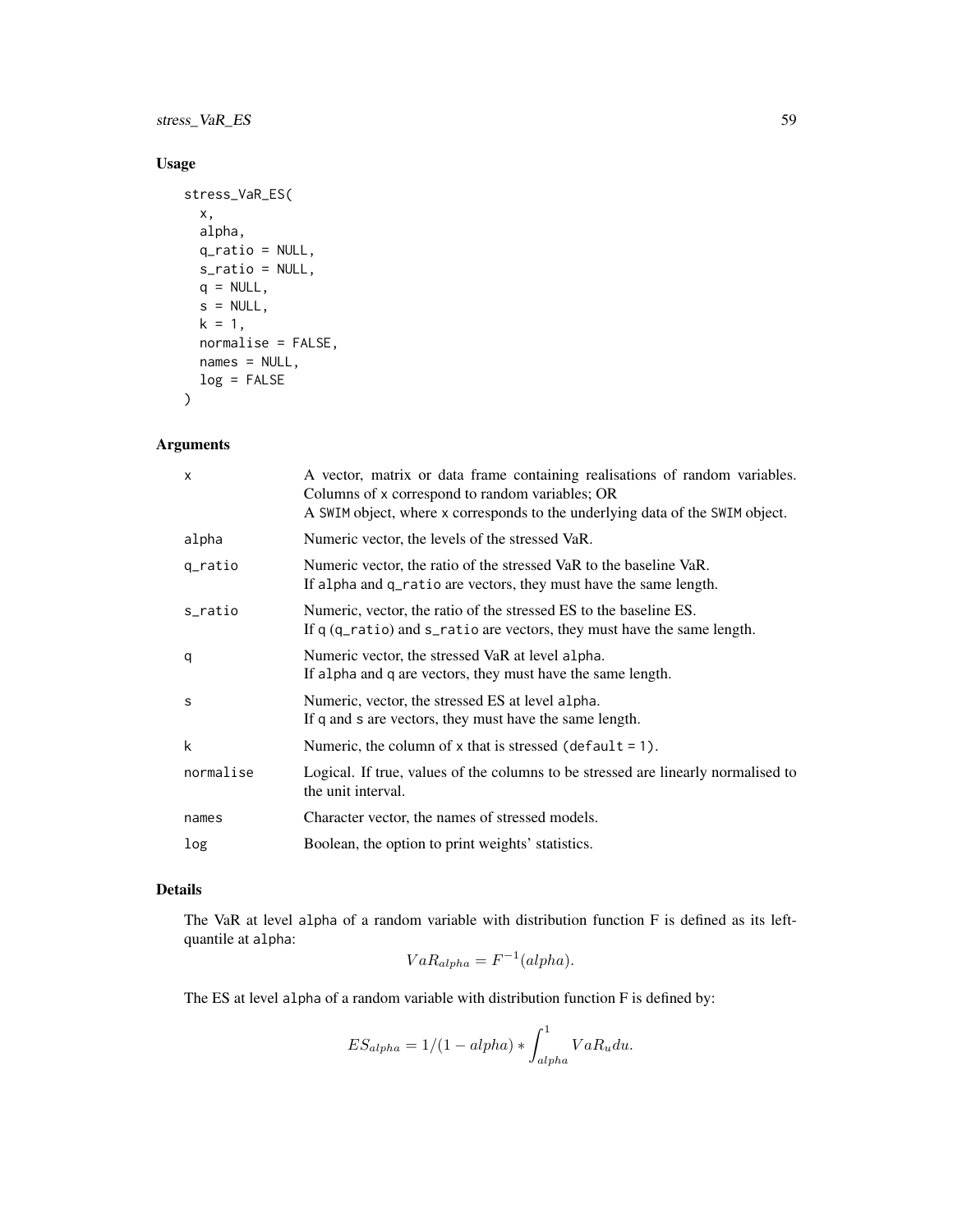The stressed VaR and ES are the risk measures of the chosen model component, subject to the calculated scenario weights. If one of alpha,q,s (q\_ratio,s\_ratio) is a vector, the stressed VaR's and ES's of the kth column of x, at levels alpha, are equal to q and s, respectively.

The stressed VaR specified, either via q or q\_ratio, might not equal the attained empirical VaR of the model component. In this case, stress\_VaR will display a message and the specs contain the achieved VaR. Further, ES is then calculated on the bases of the achieved VaR.

Normalising the data may help avoiding numerical issues when the range of values is wide.

#### Value

A SWIM object containing:

- x, a data.frame containing the data;
- new\_weights, a list of functions, that applied to the kth column of x, generates the vectors of scenario weights. Each component corresponds to a different stress;
- $\bullet$  type = "VaR ES";
- specs, a list, each component corresponds to a different stress and contains k, alpha, q and s.

See [SWIM](#page-64-1) for details.

#### References

Pesenti SM, Millossovich P, Tsanakas A (2019). "Reverse sensitivity testing: What does it take to break the model?" *European Journal of Operational Research*, 274(2), 654–670.

Pesenti S BAMPTA (2020). "Scenario Weights for Importance Measurement (SWIM) - An R package for sensitivity analysis." *Annals of Actuarial Science 15.2 (2021): 458-483. Available at SSRN:* <https://www.ssrn.com/abstract=3515274>.

Csiszar I (1975). "I-divergence geometry of probability distributions and minimization problems." *The Annals of Probability*, 146–158.

#### See Also

```
Other stress functions: stress_HARA_RM_w(), stress_RM_mean_sd_w(), stress_RM_w(), stress_VaR(),
stress_mean_sd_w(), stress_mean_sd(), stress_mean_w(), stress_mean(), stress_moment(),
stress_prob(), stress_user(), stress_wass(), stress()
```
#### Examples

```
set.seed(0)
x <- as.data.frame(cbind(
  "normal" = rnorm(1000),
  "gamma" = rgamma(1000, shape = 2)))res1 \le stress(type = "VaR ES", x = x,
 alpha = c(0.9, 0.95), q_ratio = 1.05, s_ratio = 1.08)
## calling stress_VaR_ES directly
## stressing "gamma"
```
<span id="page-59-0"></span>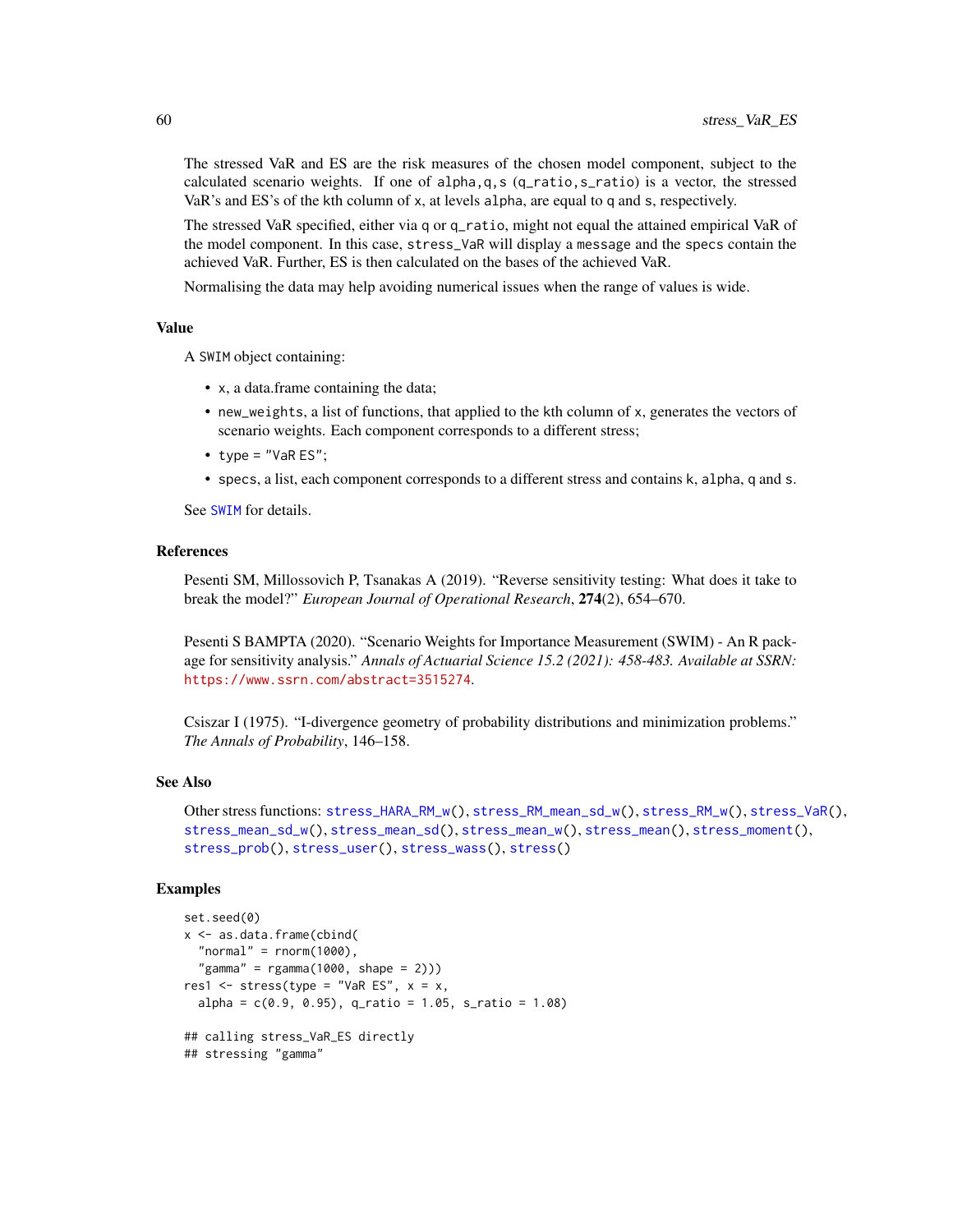<span id="page-60-0"></span>stress\_wass 61

```
res2 \le stress_VaR_ES(x = x, alpha = 0.9,
  q<sub>ratio</sub> = 1.03, s<sub>ratio</sub> = c(1.05, 1.08), k = 2)
get_specs(res2)
summary(res2)
```
<span id="page-60-1"></span>stress\_wass *Stressing Random Variables Using Wasserstein Distance*

#### **Description**

Provides weights on simulated scenarios from a baseline stochastic model, such that stressed random variables fulfill given probabilistic constraints (e.g. specified values for risk measures), under the new scenario weights. Scenario weights are selected by constrained minimisation of the Wasserstein Distance to the baseline model.

#### Usage

```
stress_wass(type = c("RM", "mean sd", "RM mean sd", "HARA RM"), x, ...)
```
#### Arguments

| type         | Type of stress, one of "RM", "mean sd", "RM mean sd", "HARA RM".                                                                                                                                                    |
|--------------|---------------------------------------------------------------------------------------------------------------------------------------------------------------------------------------------------------------------|
| $\mathsf{x}$ | A vector, matrix or data frame containing realisations of random variables.<br>Columns of x correspond to random variables; OR<br>A SWIM w object, where x corresponds to the underlying data of the SWIM w object. |
| $\cdot$      | Arguments to be passed on, depending on type.                                                                                                                                                                       |

#### Value

An object of class SWIMw, see [SWIM](#page-64-1) for details.

# Author(s)

Zhuomin Mao

#### References

Pesenti SM, Millossovich P, Tsanakas A (2019). "Reverse sensitivity testing: What does it take to break the model?" *European Journal of Operational Research*, 274(2), 654–670.

Pesenti S BAMPTA (2020). "Scenario Weights for Importance Measurement (SWIM) - An R package for sensitivity analysis." *Annals of Actuarial Science 15.2 (2021): 458-483. Available at SSRN:* <https://www.ssrn.com/abstract=3515274>.

Csiszar I (1975). "I-divergence geometry of probability distributions and minimization problems." *The Annals of Probability*, 146–158.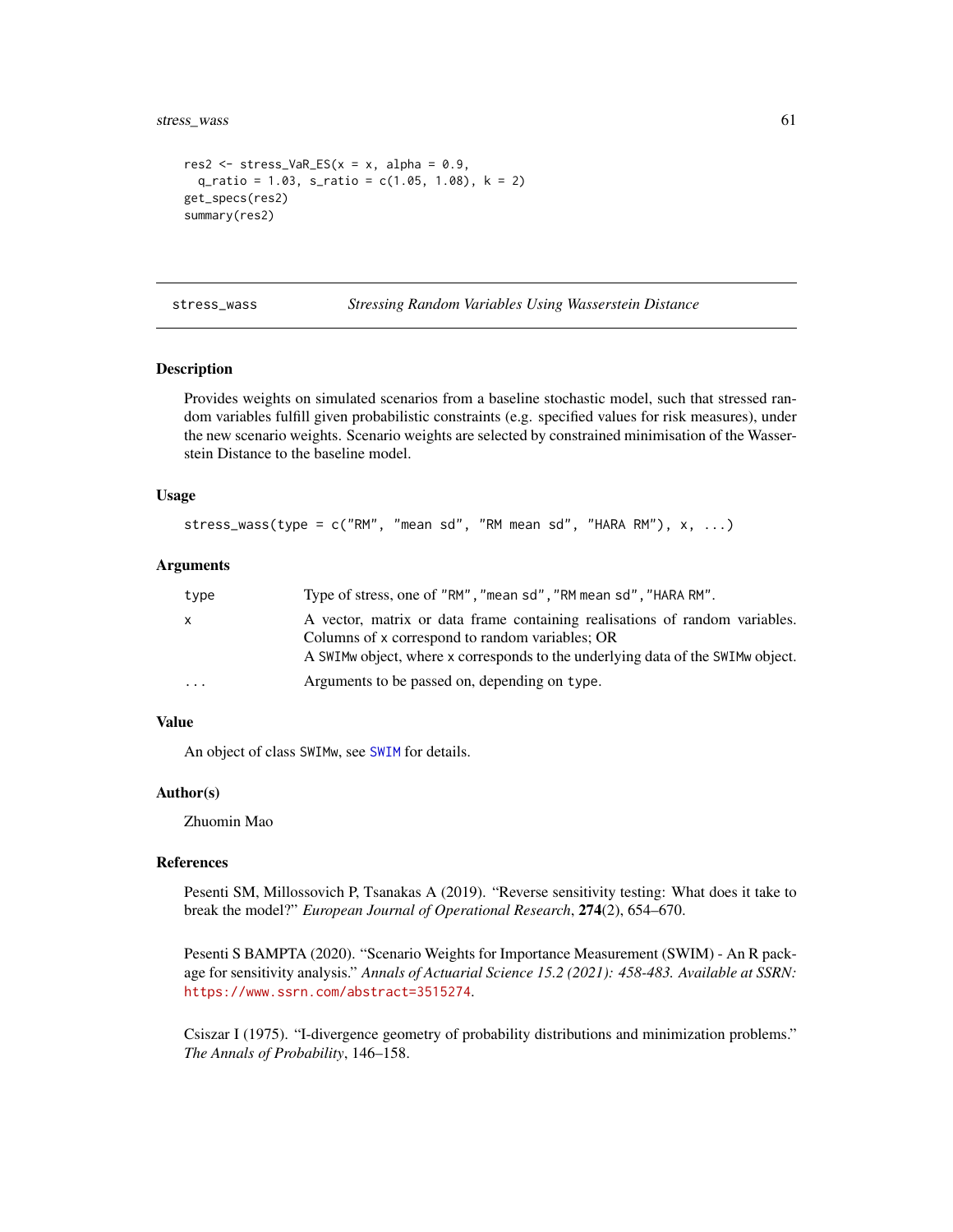# See Also

```
Other stress functions: stress_HARA_RM_w(), stress_RM_mean_sd_w(), stress_RM_w(), stress_VaR_ES(),
stress_VaR(), stress_mean_sd_w(), stress_mean_sd(), stress_mean_w(), stress_mean(),
stress_moment(), stress_prob(), stress_user(), stress()
```
# Examples

```
## Not run:
set.seed(0)
x <- as.data.frame(cbind(
 "normal" = <code>rnorm(1000)</code>,"gamma" = rgamma(1000, shape = 2)))res <- stress_wass(type = "RM", x = x,
 alpha = 0.9, q-ratio = 1.05)
summary(res)
## End(Not run)
```
summary.SWIM *Summarising Stressed Models*

# Description

This function is a [methods](#page-0-0) for an object of class SWIM or SWIMw. Provides summary statistics of the stochastic model, stressed using the scenario weights.

#### Usage

```
## S3 method for class 'SWIM'
summary(object, ..., xCol = "all", wCol = "all", base = FALSE)
## S3 method for class 'SWIMw'
summary(object, ..., xCol = "all", wCol = "all", base = FALSE)
```
# Arguments

| object   | A SWIM or SWIMw object.                                                                                               |
|----------|-----------------------------------------------------------------------------------------------------------------------|
| $\cdots$ | Additional arguments will be ignored.                                                                                 |
| xCol     | Numeric or character vector, (names of) the columns of the underlying data of<br>the object (default $=$ "all").      |
| wCol     | Vector, the columns of the scenario weights of the object corresponding to<br>different stresses (default $=$ "all"). |
| base     | Logical, if TRUE, statistics under the baseline are also returned ( $default = "FALSE"$ ).                            |

<span id="page-61-0"></span>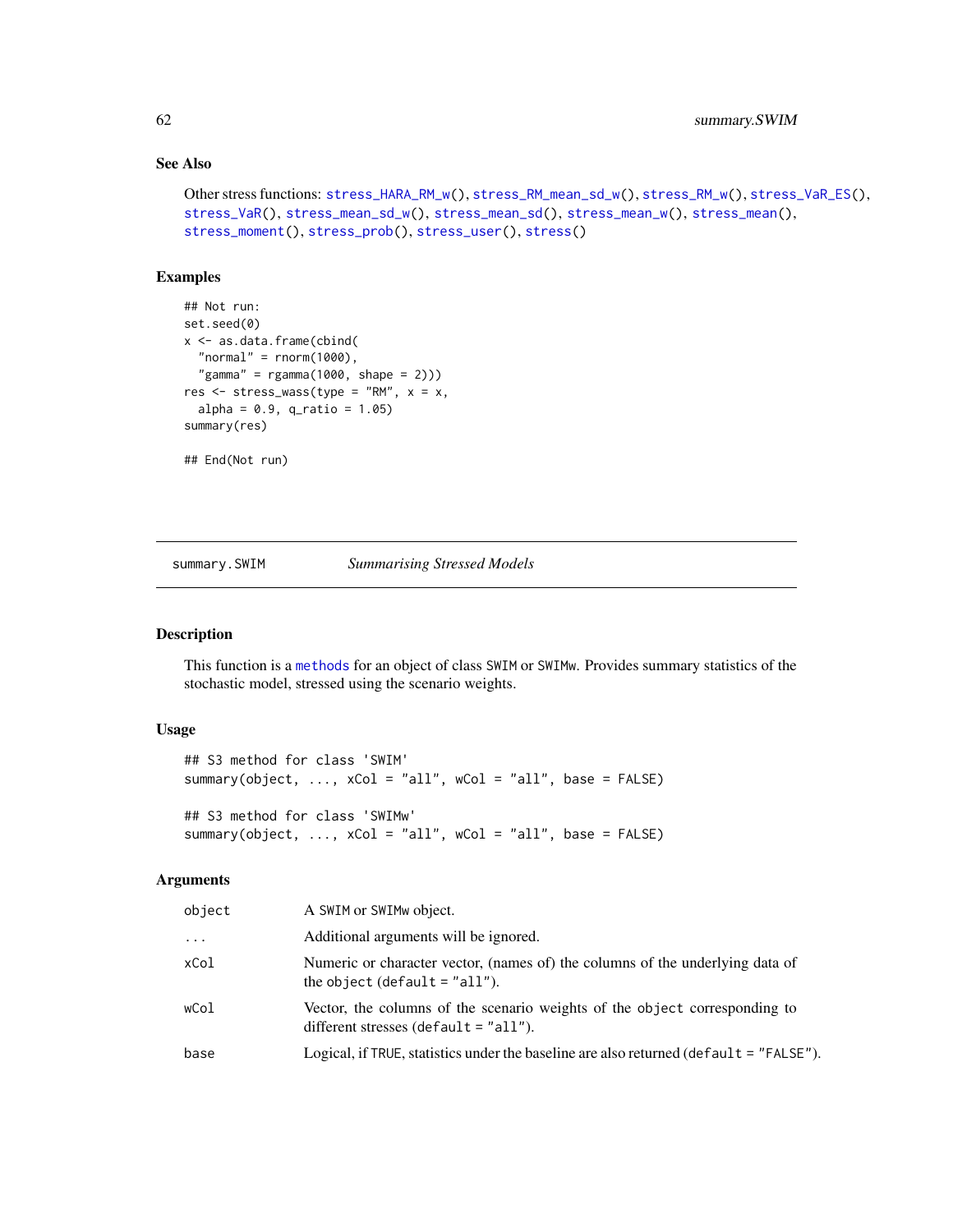# summary.SWIM 63

# Value

summary.SWIM returns a list with components corresponding to different stresses. Components contain a summary statistic of each column of the data of the SWIM object: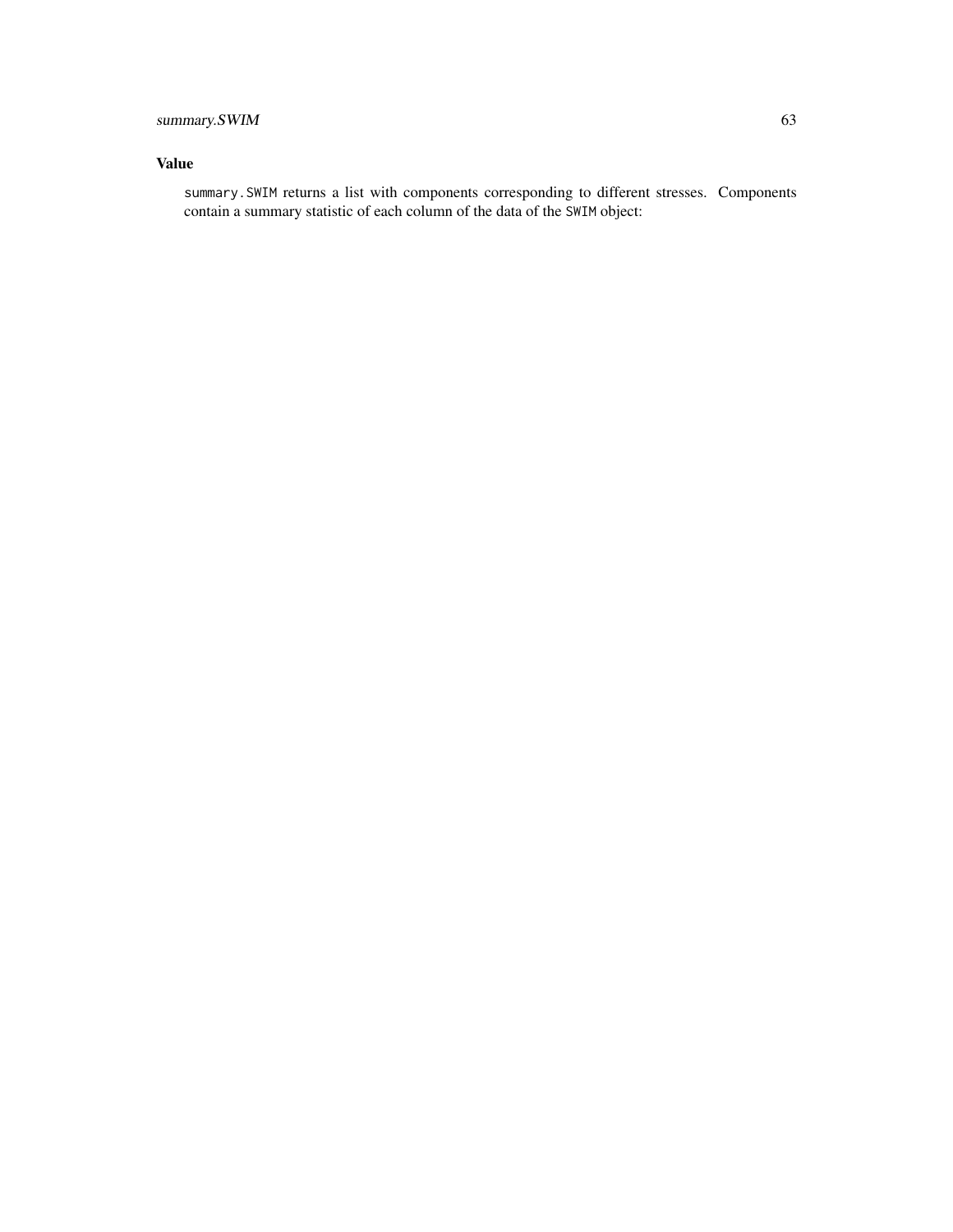<span id="page-63-0"></span>

| mean        | The sample mean.               |
|-------------|--------------------------------|
| sd          | The sample standard deviation. |
| skewness    | The sample skewness.           |
| ex kurtosis | The sample excess kurtosis     |
| $1st$ Qu.   | The 25% quantile.              |
| Median      | The median, 50% quantile.      |
| 3rd Qu.     | The 75% quantile.              |

#### Functions

- summary.SWIM: Summarising Stressed Models
- summary.SWIMw: Summarising Stressed Models

# Author(s)

Silvana M. Pesenti

Zhuomin Mao

#### See Also

[summary](#page-0-0), [SWIM](#page-64-1)

# Examples

```
## Example with the Relative Entropy
## continuing example in stress_VaR
set.seed(0)
x <- as.data.frame(cbind(
  "normal" = rnorm(1000),
  "gamma" = rgamma(1000, shape = 2)))res1 <- stress(type = "VaR", x = x,
  alpha = 0.9, q_{ratio} = 1.05)summary(res1, xCol = "normal", base = TRUE)
```

```
## Example with the Wasserstein distance
## Not run:
resW \leq stress_wass(type = "RM", x = x,
alpha = 0.9, q_{ratio} = 1.05)summary(resW, xCol = "normal", base = TRUE)
```
## End(Not run)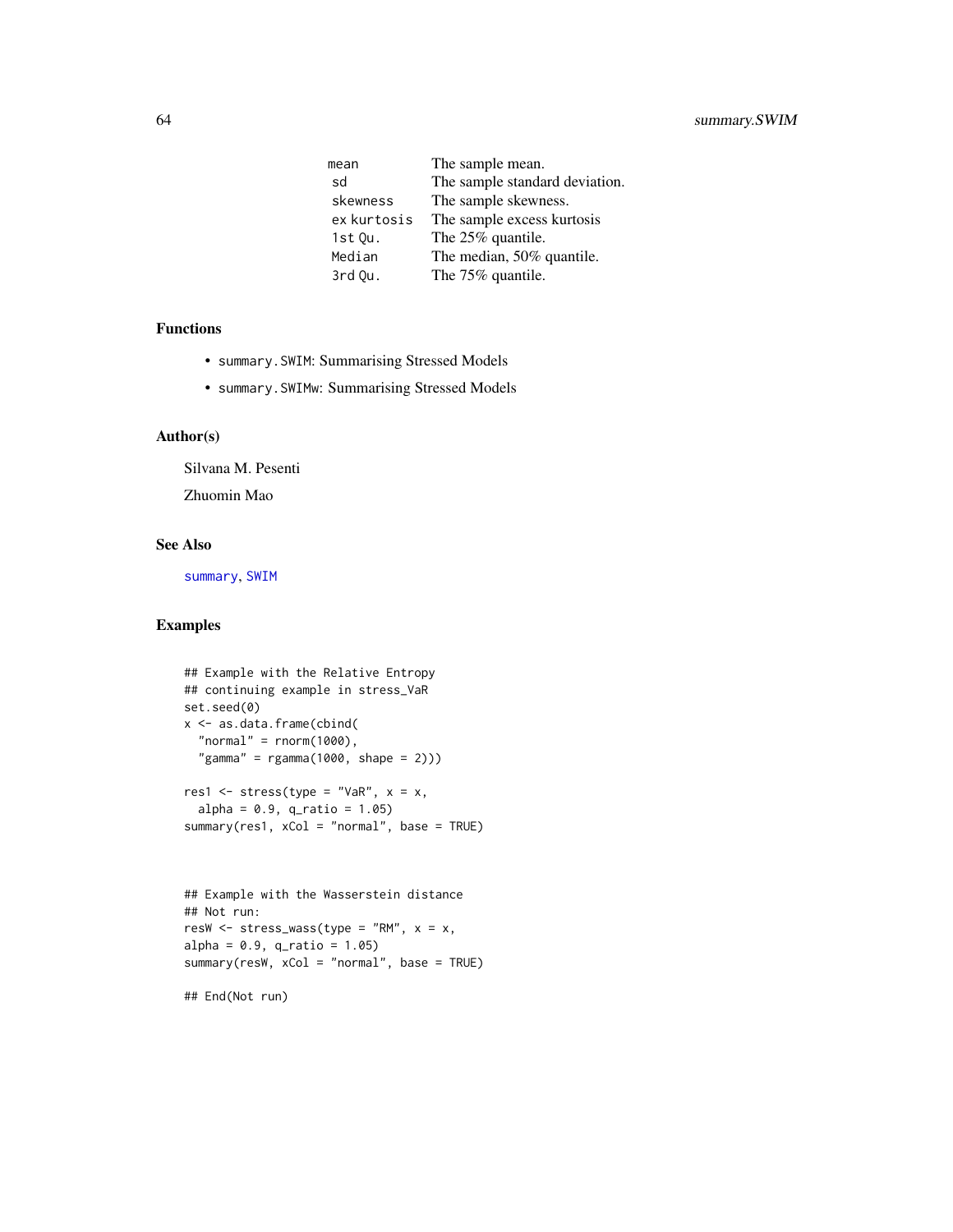The SWIM package provides weights on simulated scenarios from a stochastic model, such that a stressed model component (random variable) fulfil given probabilistic constraints (e.g. specified values for risk measures), under the new scenario weights. Scenario weights are selected by constrained minimisation of the relative entropy or Wasserstein distance to the baseline model.

#### Details

The SWIM (Scenario Weights for Importance Measurement) package provides weights on simulated scenarios from a stochastic model, such that stressed random variables fulfil given probabilistic constraints (e.g. specified values for risk measures), under the new scenario weights. Scenario weights are selected by constrained minimisation of the relative entropy or Wasserstein distance to the baseline model.

The SWIM package is based on the *reverse sensitivity framework* developed by (Pesenti et al. 2019) and (Pesenti 2021).

Consider the random vector  $X = (X1, \ldots, Xn)$ . Let P represent the probability measure under which all simulated scenarios have the same probability. First, take the approach of minimizing the relative entropy. Then, for a random variable Xi, the package solves:

 $minD(P|Q)$ 

subject to constraints on the distribution of Xi under Q, where  $D(P | Q)$  is the Kullback-Leibler divergence (relative entropy) between P and Q.

The approach of minimizing the Wasserstein distance of order 2 proceeds as follows: Let F be the distribution function of the random variable Xi under P, then the package solves

 $argmin_G W_2(G, F)$ 

subject to constraints on G, W\_{2}(G,F) is the 2-Wasserstein distance between G and F. The solution to the above minimisation problem is the distribution of Xi under Q. The current implementation of the Wasserstein approach is based on Kernel density estimation with Gaussian kernels.

For both approaches, the scenario weights are then formed via the Radon-Nikodym derivative dQ /  $dP$ . The weighting generates a model for which the joint distribution of  $(X1, \ldots, Xn)$  is stressed.

Different elements of X can be understood as inputs or outputs of a model. For example, consider a model Y =  $g(Z)$  with input vector Z =  $(21, \ldots, Z(n-1))$ . One can then identify X1 = Y and X2 =  $Z_1, \ldots, X_n = Z(n-1)$ . Subsequently, the user of the SWIM package can stress the model output or any of the inputs, measuring the resulting impact on the distributions of other variables.

#### Stresses for Relative Entropy Minimization

Scenario weights for the following stresses are provided:

[stress](#page-31-1) calls one of the functions below by using type

<span id="page-64-1"></span><span id="page-64-0"></span>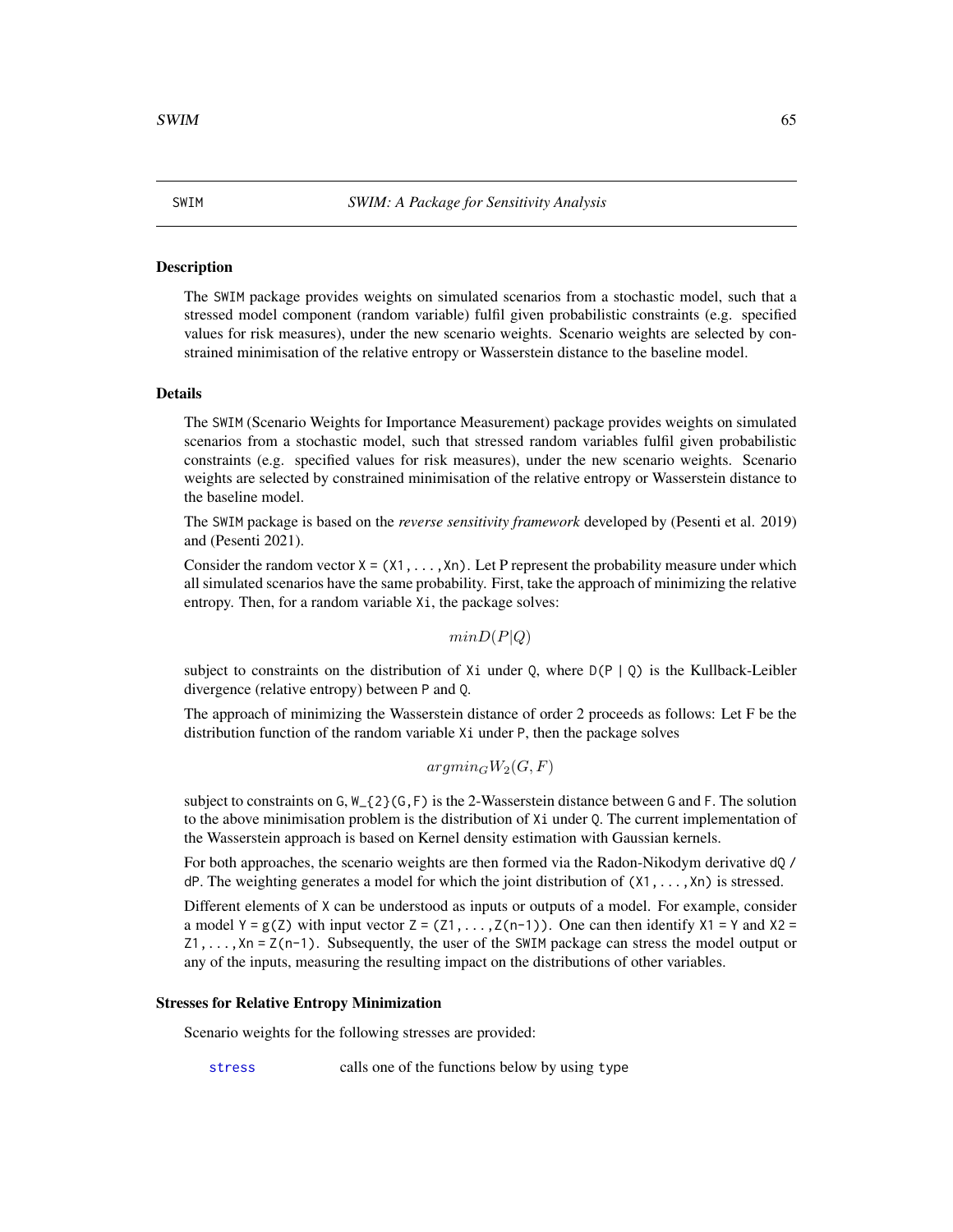<span id="page-65-0"></span>

| for stressing the VaR $(typ = "VaR")$                                |
|----------------------------------------------------------------------|
| for stressing the VaR and ES jointly (type = "VaR $ES$ ")            |
| for stressing means (type $=$ "mean")                                |
| for stressing means and standard deviations (type $=$ "mean $std"$ ) |
| for stressing moments ( $type = "moment"$ )                          |
| for stressing the probabilities of intervals $(type = "prob")$       |
| for user defined scenario weights (type = "user")                    |
|                                                                      |

# Stresses for Wasserstein Distance Minimization

Scenario weights for the following stresses are provided:

| stress_wass         | calls one of the functions below by using type                            |
|---------------------|---------------------------------------------------------------------------|
| stress_RM_w         | for stressing the distortion risk measure $(RM)(type = "RM")$             |
| stress_mean_sd_w    | for stressing mean and standard deviation ( $type = "mean sd"$ )          |
| stress_RM_mean_sd_w | for stressing the RM, mean and standard deviation (type = $"RM$ mean sd") |
| stress_HARA_RM_w    | for stressing the HARA utility and RM (type = "HARA RM")                  |
| stress_mean_w       | for stressing mean $(type = "mean")$                                      |

#### A SWIM object

A SWIM object is generated by applying a stress function subject to a relative entropy minimisation. An object of class SWIM contains a list of:

- x, a data.frame containing realisations of a random vector;
- new\_weights, a list, each component corresponds to a different stress and is either a vector of scenario weights or a function, that applied to the kth column of x, generates the vectors of scenario weights;
- type: a list, each component corresponds to a different stress and specifies the type of the stress;
- specs, a list, each component corresponds to a different stress and contains a list with the specifications of what has been stressed. Specifications depend on the type of stress:
	- type = "VaR": k, the column of x on which the stress is applied to; alpha, the level of the stressed VaR; q, the stressed VaR at level alpha.
	- type = "VaR ES": k, the column of x on which the stress is applied to; alpha, the level of the stressed VaR and ES; q, the stressed VaR at level alpha.
	- $-$  type = "mean": k, the columns of x on which the stress is applied to; new means, the stressed means.
	- type = "mean sd": k, the columns of x on which the stress is applied to; new\_means, the stressed means; new\_sd, the stressed standard deviations. s, the stressed ES at level alpha.
	- type = "moment": f, the list of functions, that, applied to x, constitute the moment constraints; k, the columns of x on which each function in f operates on; m, the stressed moments of  $f(x)$ .
	- $-$  type = "prob": k, the column of x on which the stress is applied to; lower, the left endpoints of the intervals; upper, the right endpoints of the intervals; prob, stressed probabilities corresponding to the intervals defined through lower and upper.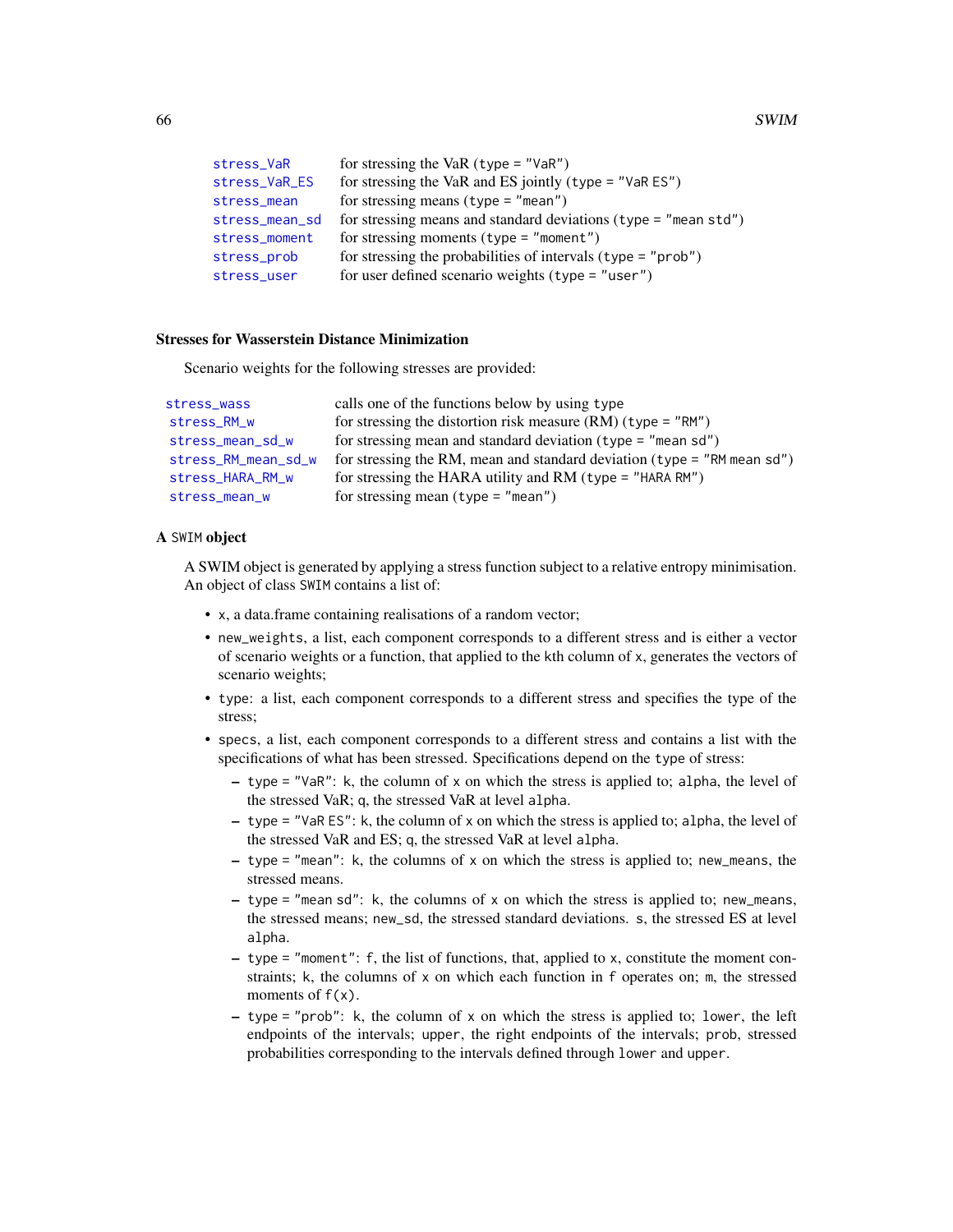– type = "user": k, the column of x on which the stress is applied to.

# A SWIMw object

A SWIMw object is generated by applying a stress function subject to a Wasserstein minimisation. The Wasserstein minimisation approach assumes that all model components, (random variables) are continuously distributed. If only the stressed model component is continuously distributed, the SWIMw stress should be converted to a SWIM object, see convert\_SWIMw\_to\_SWIM. An object of class SWIMw contains a list of:

- x, a data.frame containing realisations of a random vector;
- new\_weights: a list, each component corresponds to a different stress and is either a vector of scenario weights or a function, that applied to the kth column of x, generates the vectors of scenario weights;
- type: a list, each component corresponds to a different stress and specifies the type of the stress;
- h: a list, each component corresponds to a different stress and specifies the bandwidth;
- u: a list, each component corresponds to a different stress and is a vector containing the gridspace on [0, 1];
- lam: a list, each component corresponds to a different stress and is vector containing the lambda's of the optimized model;
- str\_fY: a list, each component corresponds to a different stress and is a function defining the densities of the stressed component;
- str\_FY: a list, each component corresponds to a different stress and is a function defining the distribution of the stressed component;
- str\_FY\_inv: a list, each component corresponds to a different stress and is a function defining the quantiles of the stressed component;
- gamma: a list, each component corresponds to a different stress and is a function defining the risk measure;
- specs: a list, each component corresponds to a different stress and contains a list with the specifications of what has been stressed. Specifications depend on the type of stress:
	- type = "RM": k, the column of x on which the stress is applied to; alpha, the level of the RM; q, the stressed RM at level alpha.
	- type = "mean sd": k, the columns of x on which the stress is applied to; new\_mean, the stressed mean; new\_sd, the stressed standard deviation.
	- $-$  type = "RM mean sd": k, the column of x on which the stress is applied to; alpha, the level of the stressed RM; q, the stressed RM at level alpha; new\_mean, the stressed mean; new\_sd, the stressed standard deviation.
	- type = "HARA RM": k, the column of x on which the stress is applied to; alpha, the level of the stressed RM; q, the stressed RM at level alpha; a a parameter of the HARA utility function; b, a parameter of the HARA utility function; eta a parameter of the HARA utility function; hu, the stressed HARA utility with parameters a, b, and eta.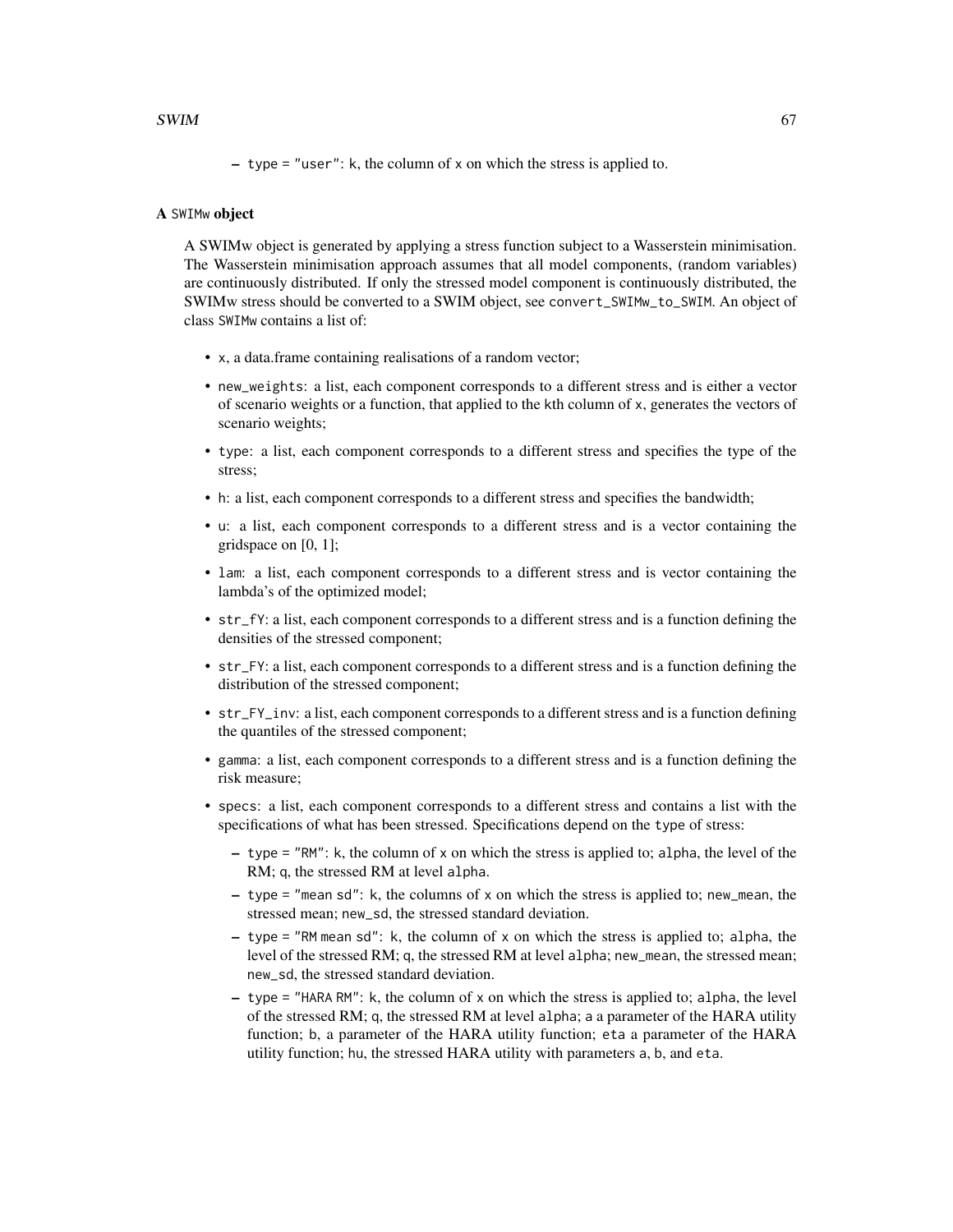# <span id="page-67-0"></span>References

Pesenti SM, Millossovich P, Tsanakas A (2019). "Reverse sensitivity testing: What does it take to break the model?" *European Journal of Operational Research*, 274(2), 654–670.

Pesenti S BAMPTA (2020). "Scenario Weights for Importance Measurement (SWIM) - An R package for sensitivity analysis." *Annals of Actuarial Science 15.2 (2021): 458-483. Available at SSRN:* <https://www.ssrn.com/abstract=3515274>.

Csiszar I (1975). "I-divergence geometry of probability distributions and minimization problems." *The Annals of Probability*, 146–158.

# See Also

See [get\\_data](#page-9-2) for extracting the data, x; [get\\_weights](#page-9-1) for extracting the scenario weights, new\_weights; [get\\_weightsfun](#page-9-1) for extracting the functions generating the scenario weights; and [get\\_specs](#page-9-1) for extracting the specifications of the stress on an object of class SWIM.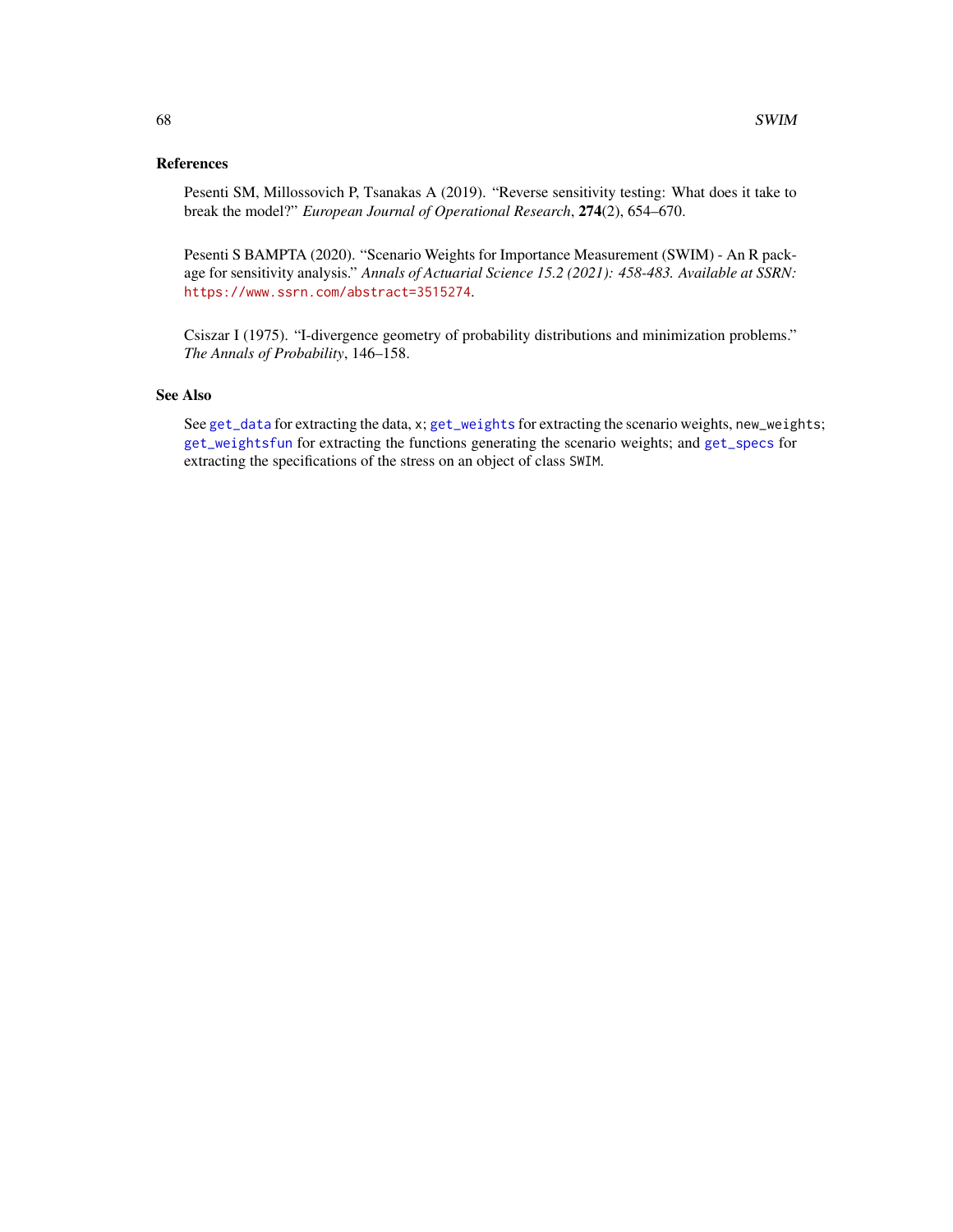# <span id="page-68-0"></span>**Index**

∗ datasets credit\_data, [7](#page-6-0) ∗ stress functions stress, [32](#page-31-0) stress\_HARA\_RM\_w, [33](#page-32-0) stress\_mean, [36](#page-35-0) stress\_mean\_sd, [38](#page-37-0) stress\_mean\_sd\_w, [40](#page-39-0) stress\_mean\_w, [42](#page-41-0) stress\_moment, [44](#page-43-0) stress\_prob, [47](#page-46-0) stress\_RM\_mean\_sd\_w, [49](#page-48-0) stress\_RM\_w, [51](#page-50-0) stress\_user, [55](#page-54-0) stress\_VaR, [56](#page-55-0) stress\_VaR\_ES, [58](#page-57-0) stress\_wass, [61](#page-60-0)

cdf, [3,](#page-2-0) *[5](#page-4-0)*, *[18,](#page-17-0) [19](#page-18-0)* cdf\_stressed, [4](#page-3-0) convert\_SWIMw\_to\_SWIM, [5](#page-4-0) cor, *[7](#page-6-0)* cor\_stressed, [6,](#page-5-0) *[29](#page-28-0)* credit\_data, [7](#page-6-0)

ES\_stressed, [8](#page-7-0)

get\_data, [10,](#page-9-0) *[68](#page-67-0)* get\_specs, *[68](#page-67-0)* get\_specs *(*get\_data*)*, [10](#page-9-0) get\_weights, *[11](#page-10-0)*, *[68](#page-67-0)* get\_weights *(*get\_data*)*, [10](#page-9-0) get\_weightsfun, *[68](#page-67-0)* get\_weightsfun *(*get\_data*)*, [10](#page-9-0)

importance\_rank, [12,](#page-11-0) *[23](#page-22-0)*, *[31](#page-30-0)*

mean\_stressed, [13,](#page-12-0) *[29](#page-28-0)* merge.SWIM, [15](#page-14-0) merge.SWIMw, [16](#page-15-0) methods, *[62](#page-61-0)*

nleqslv, *[36](#page-35-0)*, *[38](#page-37-0)*, *[41](#page-40-0)*, *[43](#page-42-0)*, *[45](#page-44-0)*, *[50](#page-49-0)* plot\_cdf, *[3](#page-2-0)*, [17,](#page-16-0) *[19](#page-18-0)*, *[21](#page-20-0)*, *[24](#page-23-0)* plot\_hist, [18](#page-17-0) plot\_quantile, [20,](#page-19-0) *[24](#page-23-0)* plot\_sensitivity, *[13](#page-12-0)*, [21,](#page-20-0) *[31](#page-30-0)* plot\_weights, [23](#page-22-0) quantile, *[26](#page-25-0)* quantile\_stressed, *[3](#page-2-0)*, *[5](#page-4-0)*, *[18,](#page-17-0) [19](#page-18-0)*, *[21](#page-20-0)*, [25](#page-24-0) rename, [26](#page-25-0) sd\_stressed, *[7](#page-6-0)*, *[14](#page-13-0)*, [28](#page-27-0) sensitivity, *[13](#page-12-0)*, *[22,](#page-21-0) [23](#page-22-0)*, [29](#page-28-0) stress, [32,](#page-31-0) *[36,](#page-35-0) [37](#page-36-0)*, *[39](#page-38-0)*, *[42](#page-41-0)*, *[44](#page-43-0)*, *[46](#page-45-0)*, *[48](#page-47-0)*, *[51](#page-50-0)*, *[54](#page-53-0)*, *[56](#page-55-0)*, *[58](#page-57-0)*, *[60](#page-59-0)*, *[62](#page-61-0)*, *[65](#page-64-0)* stress\_HARA\_RM\_w, *[33](#page-32-0)*, [33,](#page-32-0) *[37](#page-36-0)*, *[39](#page-38-0)*, *[42](#page-41-0)*, *[44](#page-43-0)*, *[46](#page-45-0)*, *[48](#page-47-0)*, *[51](#page-50-0)*, *[54](#page-53-0)*, *[56](#page-55-0)*, *[58](#page-57-0)*, *[60](#page-59-0)*, *[62](#page-61-0)*, *[66](#page-65-0)* stress\_mean, *[33](#page-32-0)*, *[36](#page-35-0)*, [36,](#page-35-0) *[39](#page-38-0)*, *[42](#page-41-0)*, *[44](#page-43-0)*, *[46](#page-45-0)*, *[48](#page-47-0)*, *[51](#page-50-0)*, *[54](#page-53-0)*, *[56](#page-55-0)*, *[58](#page-57-0)*, *[60](#page-59-0)*, *[62](#page-61-0)*, *[66](#page-65-0)* stress\_mean\_sd, *[33](#page-32-0)*, *[36,](#page-35-0) [37](#page-36-0)*, [38,](#page-37-0) *[42](#page-41-0)*, *[44](#page-43-0)*, *[46](#page-45-0)*, *[48](#page-47-0)*, *[51](#page-50-0)*, *[54](#page-53-0)*, *[56](#page-55-0)*, *[58](#page-57-0)*, *[60](#page-59-0)*, *[62](#page-61-0)*, *[66](#page-65-0)* stress\_mean\_sd\_w, *[33](#page-32-0)*, *[36,](#page-35-0) [37](#page-36-0)*, *[39](#page-38-0)*, [40,](#page-39-0) *[44](#page-43-0)*, *[46](#page-45-0)*, *[48](#page-47-0)*, *[51](#page-50-0)*, *[54](#page-53-0)*, *[56](#page-55-0)*, *[58](#page-57-0)*, *[60](#page-59-0)*, *[62](#page-61-0)*, *[66](#page-65-0)* stress\_mean\_w, *[33](#page-32-0)*, *[36,](#page-35-0) [37](#page-36-0)*, *[39](#page-38-0)*, *[42](#page-41-0)*, [42,](#page-41-0) *[46](#page-45-0)*, *[48](#page-47-0)*, *[51](#page-50-0)*, *[54](#page-53-0)*, *[56](#page-55-0)*, *[58](#page-57-0)*, *[60](#page-59-0)*, *[62](#page-61-0)*, *[66](#page-65-0)* stress\_moment, *[33](#page-32-0)*, *[36](#page-35-0)[–39](#page-38-0)*, *[42](#page-41-0)*, *[44](#page-43-0)*, [44,](#page-43-0) *[48](#page-47-0)*, *[51](#page-50-0)*, *[54](#page-53-0)*, *[56](#page-55-0)*, *[58](#page-57-0)*, *[60](#page-59-0)*, *[62](#page-61-0)*, *[66](#page-65-0)* stress\_prob, *[33](#page-32-0)*, *[36,](#page-35-0) [37](#page-36-0)*, *[39](#page-38-0)*, *[42](#page-41-0)*, *[44](#page-43-0)*, *[46](#page-45-0)*, [47,](#page-46-0) *[51](#page-50-0)*, *[54](#page-53-0)*, *[56](#page-55-0)*, *[58](#page-57-0)*, *[60](#page-59-0)*, *[62](#page-61-0)*, *[66](#page-65-0)* stress\_RM\_mean\_sd\_w, *[33](#page-32-0)*, *[36,](#page-35-0) [37](#page-36-0)*, *[39](#page-38-0)*, *[42](#page-41-0)*, *[44](#page-43-0)*, *[46](#page-45-0)*, *[48](#page-47-0)*, [49,](#page-48-0) *[54](#page-53-0)*, *[56](#page-55-0)*, *[58](#page-57-0)*, *[60](#page-59-0)*, *[62](#page-61-0)*, *[66](#page-65-0)* stress\_RM\_w, *[33](#page-32-0)*, *[36,](#page-35-0) [37](#page-36-0)*, *[39](#page-38-0)*, *[42](#page-41-0)*, *[44](#page-43-0)*, *[46](#page-45-0)*, *[48](#page-47-0)*, *[51](#page-50-0)*, [51,](#page-50-0) *[56](#page-55-0)*, *[58](#page-57-0)*, *[60](#page-59-0)*, *[62](#page-61-0)*, *[66](#page-65-0)* stress\_user, *[33](#page-32-0)*, *[36,](#page-35-0) [37](#page-36-0)*, *[39](#page-38-0)*, *[42](#page-41-0)*, *[44](#page-43-0)*, *[46](#page-45-0)*, *[48](#page-47-0)*, *[51](#page-50-0)*, *[54](#page-53-0)*, [55,](#page-54-0) *[58](#page-57-0)*, *[60](#page-59-0)*, *[62](#page-61-0)*, *[66](#page-65-0)* stress\_VaR, *[33](#page-32-0)*, *[36,](#page-35-0) [37](#page-36-0)*, *[39](#page-38-0)*, *[42](#page-41-0)*, *[44](#page-43-0)*, *[46](#page-45-0)*, *[48](#page-47-0)*, *[51](#page-50-0)*, *[54](#page-53-0)*, *[56](#page-55-0)*, [56,](#page-55-0) *[60](#page-59-0)*, *[62](#page-61-0)*, *[66](#page-65-0)* stress\_VaR\_ES, *[33](#page-32-0)*, *[36,](#page-35-0) [37](#page-36-0)*, *[39](#page-38-0)*, *[42](#page-41-0)*, *[44](#page-43-0)*, *[46](#page-45-0)*, *[48](#page-47-0)*, *[51](#page-50-0)*, *[54](#page-53-0)*, *[56](#page-55-0)*, *[58](#page-57-0)*, [58,](#page-57-0) *[62](#page-61-0)*, *[66](#page-65-0)*